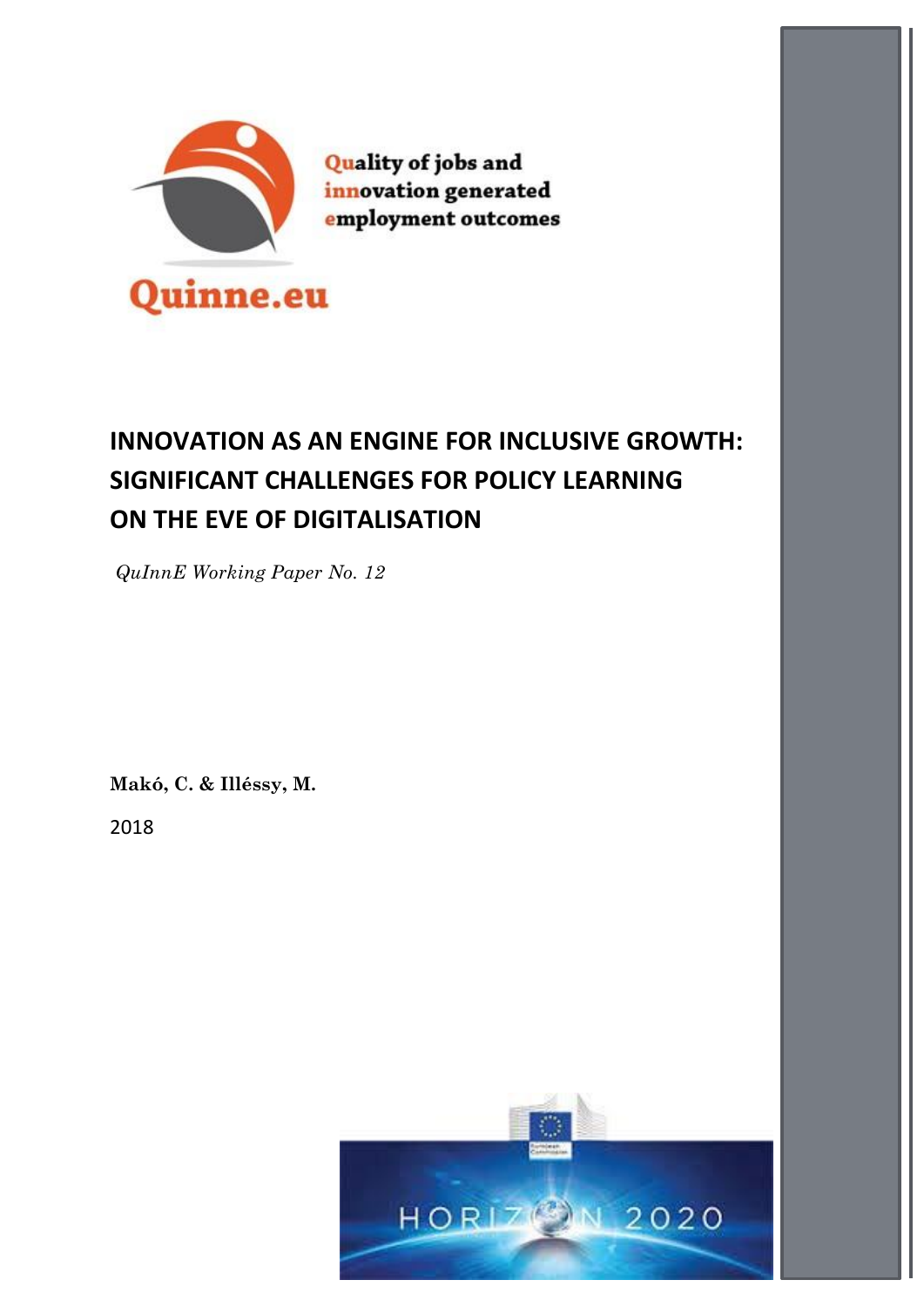QuInnE - *Quality of jobs and Innovation generated Employment outcomes* -is an interdisciplinary project investigating how job quality and innovation mutually impact each other, and the effects this has on job creation and the quality of these job.

The project will run from April 2015 through July 2018. The QuInnE project is financed by the European Commission's Horizon 2020 Programme 'EURO-2-2014 -The European growth agenda', project reference number: 649497.

Quinne project brings together a multidisciplinary team of experts from nine partner institutions across seven European countries.

Project partners:

*CEPREMAP (Centre Pour la Recherche Economique et ses Applications), France Institute of Sociology of the Hungarian Academy of Sciences, Hungary*

*Lund University, Sweden Malmö University, Sweden*

*University of Amsterdam, The Netherlands University of Duisburg-Essen, Germany University Rotterdam, The Netherlands University of Salamanca, Spain*

*University of Warwick, United Kingdom of Great Britain*

Work Package 4

Deliverable 4.3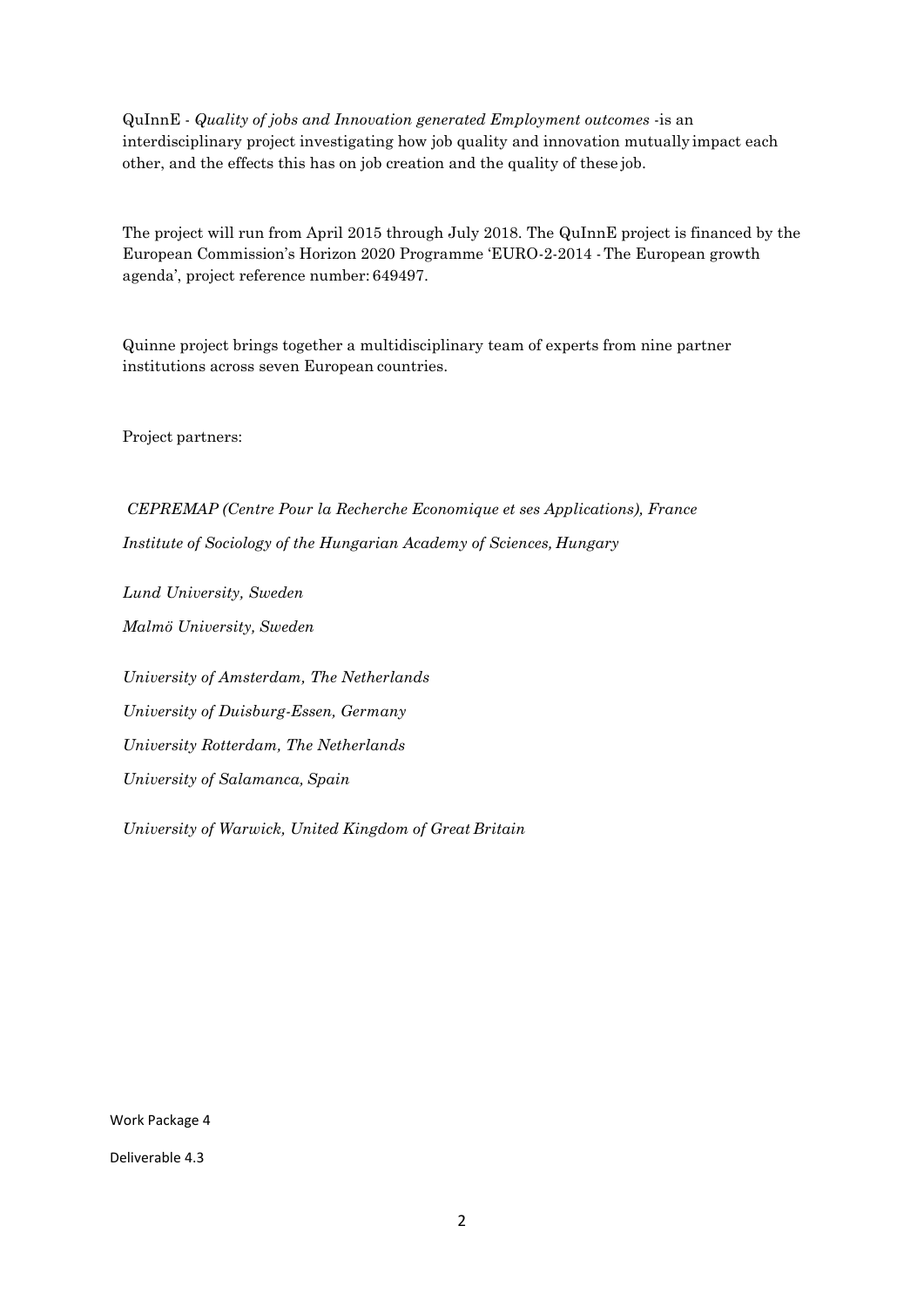## **Table of content**

| 2.2 First phase of Lisbon Strategy and the changes in the innovation concept (2000-2004) 9         |
|----------------------------------------------------------------------------------------------------|
|                                                                                                    |
|                                                                                                    |
|                                                                                                    |
| 3. For an evidence-based innovation policy: some lessons learned from QuInnE 18                    |
| 3.1 QuInnE-experiences from a macro perspective: Relatively stable pattern of innovation, job      |
| 3.2 There is no deterministic nexus between innovation, job quality and employment: lessons learnt |
|                                                                                                    |
|                                                                                                    |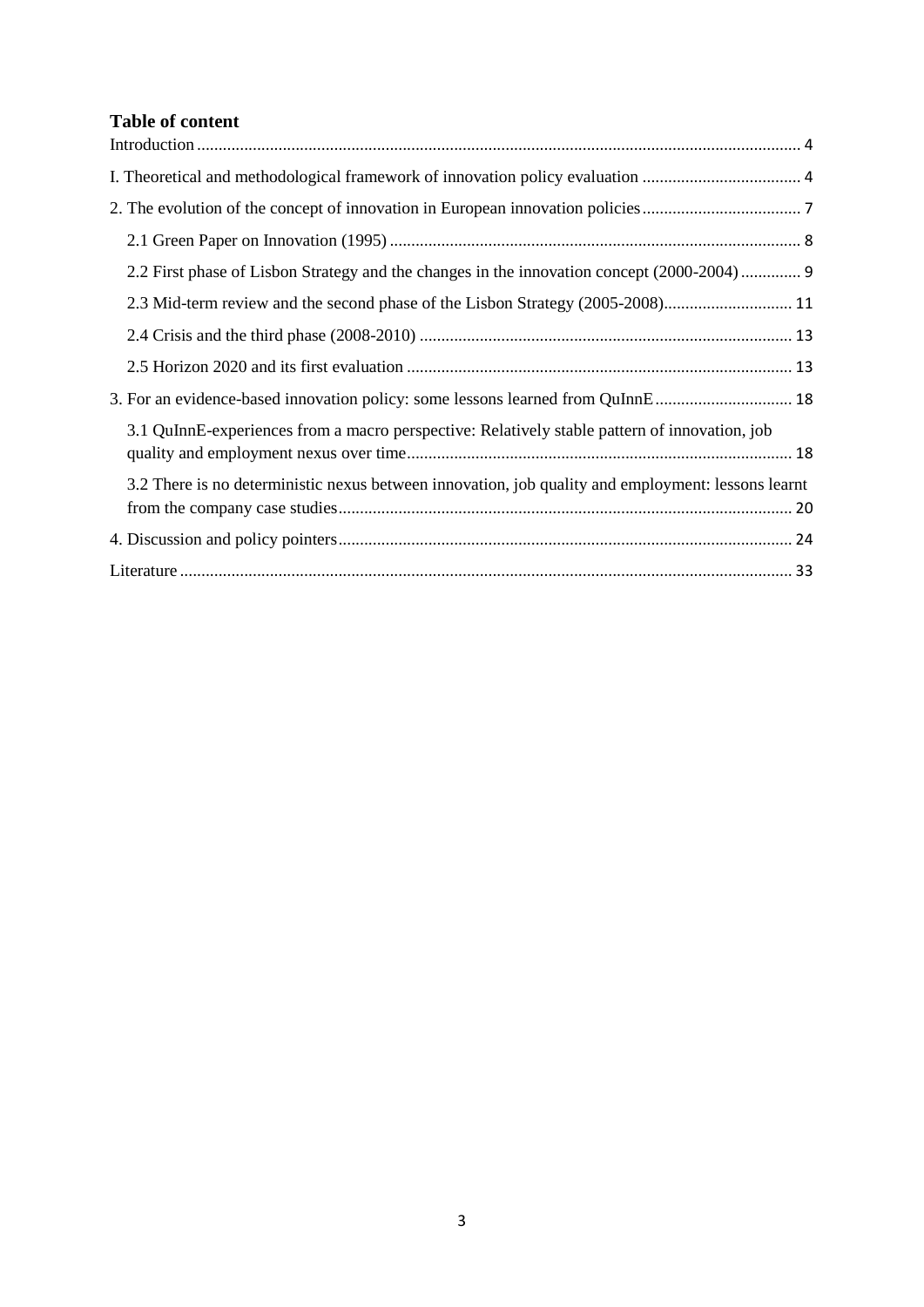#### <span id="page-3-0"></span>**Introduction**

A key research question of the QuInnE project is to map and assess the interrelationship between innovation, employment and job quality. As part of this work, the research consortium aimed to systematically review innovation policies at both EU and national levels. By doings so, we intended to better understand which policies and modes of implementation produce positive innovation effects, especially in relation to job quality and employment under various national contexts. We also paid special attention to the question of inclusiveness, more precisely to the question to what extent are the benefits of innovation promote an inclusive society. According to Schmid, there are quantitative and qualitative dimensions of inclusive employment growth. The first covers to the employment and unemployment rates, in particular for some especially vulnerable groups (youth, elderly, women, people with disabilities, etc.). Qualitative dimension of inclusive growth includes working and employment conditions, as well as other aspects of job quality, labour market insecurity and social protection. (Schmid, 2018:4) This definition fits particularly well to the theoretical framework of the QuInnE project because it takes into consideration both (quantitative) macroeconomic and (qualitative) firmlevel evidences, has a special focus on vulnerable social groups, and pays particular attention to transitional labour markets through the application of the 4S jobs model (Warhurst et al. 2016).

This paper synthesises what has been found so far and builds strongly on previous deliverables. The first one<sup>1</sup> aimed to assess the most recent innovation policy trends in the countries represented in the project, namely in France, Germany, Hungary, the Netherlands, Spain, Sweden and the UK. The second working paper $<sup>2</sup>$  summarised the evolution of the European</sup> Union's innovation policy. Beside these, some sort of meta-analysis has also been carried out overviewing the evolution of the theoretical and methodological framework of the innovation policy evaluation itself.

In this paper we will only focus on the most important findings that are relevant for stakeholders involved in the innovation policy formation process at both European, national or regional level. First, we will briefly outline the evolution of innovation theory and innovation policy and the significant epistemological gap between the two. Second, we give an overview on the evolution of EU innovation policies as these policies have been playing a lighthouse role for two decades from now, orientating the direction of policy formation of Member States at national level. Third, we briefly outline the most important empirical findings of the quantitative and qualitative work packages of the QuInnE project that are relevant from an innovation policy perspective. Fourth, we will summarise the most important lessons learned during this exercise.

#### <span id="page-3-1"></span>**I. Theoretical and methodological framework of innovation policy evaluation**

As Fagerberg (2014) rightly observed the definition of innovation policy depends on the theoretical foundations of innovation. This means that all choices policy makers take in elaborating innovation policies have their more or less direct theoretical implications. In order to understand innovation policies in Europe at different (European, national or regional) levels we have to understand the theoretical choices and assumptions that are implicitly or explicitly made. The roots of innovation studies can be found at science policy research (Martin, 2015) and this root deeply influences the theoretical and methodological framework of not only innovation studies but innovation policies as well. As Martin noted, the science policy research was born in the late 1950s and since then significant shifts have been made in both the research

**.** 

<sup>&</sup>lt;sup>1</sup> Makó-Illéssy, 2015

<sup>2</sup> Makó–Illéssy–Warhurst, 2016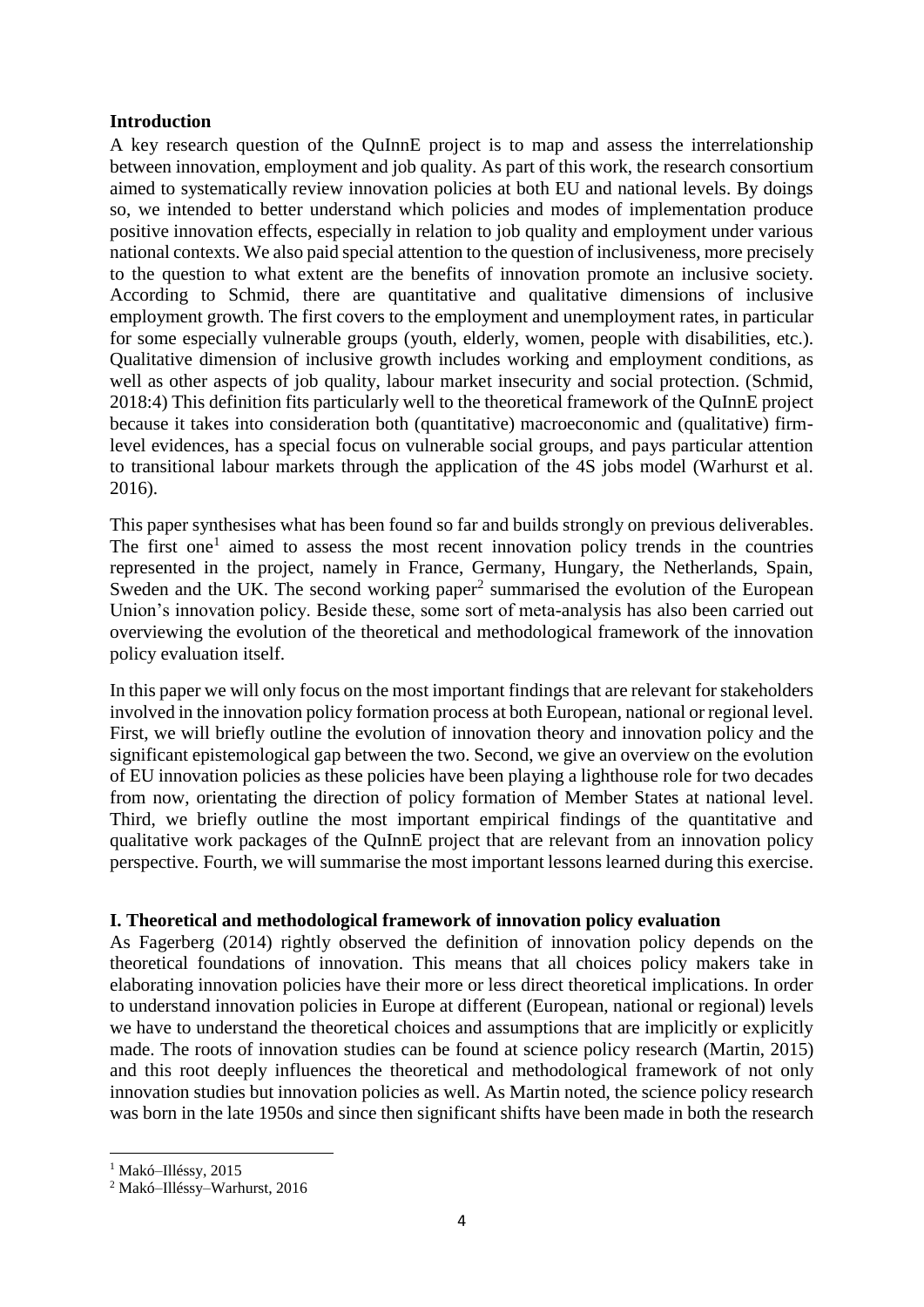and policy focus of innovation. However, as we will later point out the speed of these shifts are different in the two cases (innovation studies vs. innovation policies), the former being significantly outpaced the latter.

The mere notion of innovation is often loosely defined; there is no scientific consensus about what innovation is and what is not, that is from what point of novelty we can speak about 'real' innovation, what are the differences between different types of innovation (e.g. product, process, organisational and marketing but the same is true for the dichotomy of radical and incremental innovation) especially as they are intertwined in most of the case. It is obvious that this lack of clarity concerning the definition does not facilitate the elaboration of adequate innovation policies and that often unconscious theoretical choices of policy makers have a deep impact on how states try to encourage innovation activity of the society and on how effectively they are doing so. This is even more important as despite the fast growing literature of innovation studies still the traditional view dominates the public discourse. On the basis of the abovementioned recent work of Fagerberg, we can sketch two stylized approaches to innovation and thus the innovation policies.

In the more traditional narrow approach innovation is regarded as a linear process, where the source of all innovation activity is scientific research. The results of the scientific basic research are in turn transformed into engineering and manufacturing, while the new product is sold through marketing and sales activities. The directions in the process are unilateral, there are no feedback mechanisms in this system. An implicit consequence of this approach is that innovation is mainly regarded as something primarily producing radically new products or processes, incremental innovations are seen as of secondary importance. It is also worth noting that the narrow approach puts particular emphasis on the emergence of new ideas, while their wider exploitation and diffusion remains a relatively neglected aspect of innovation. In the narrow approach, innovation is something very technological and thus the primary location where it occurs is the manufacturing sector. This approach also puts special emphasis on the generation of explicit knowledge. Policies therefore aim to improve both the quantitative and the qualitative aspects of the higher education system (e.g. by raising the number of PhD students) and the research base of the country.

All these characteristics of the narrow approach denote the main rationale of state intervention in the field of innovation. It is embedded in the neo-classical stream of the economic literature in which self-regulated markets would create the optimal resource allocation. According to this argument, innovation has 'public good' properties inhibiting firms to invest as much in innovation as the 'optimum level' would require. This is the so-called market failure argument (Fagerberg, 2014, p. 5.). Schienstock and Hamalainen (2001) gave an essential critic of the narrow (traditional) approach by underlining its following implicit assumptions: innovation is understood in the narrow approach as an exceptional event; innovation and the process of knowledge creation is seen as an isolated process; problems of uncertainty remain unsolved; R&D is supposed to be the main (if not the only) source of innovation; and the narrow approach also neglects collaborative elements of innovation (Schienstock and Hamalainen, 2001, p. 50.).

There is increasing volume of evidence in the research community that suggests that the linear model of innovation represents rather the exception than the rule (Edquist, 2014). Most of the times it is hard to find any direct casual link between new scientific knowledge and innovation. Schienstock and Hamalainen (2001) as well as Alasoini (2015) contrast the activity-based understanding of innovation to the science-based notion of innovation which can take place anytime and anywhere. Instead of being a single event, innovation should be rather seen as a continuous process related to everyday practices in the organisation. Thus they stress the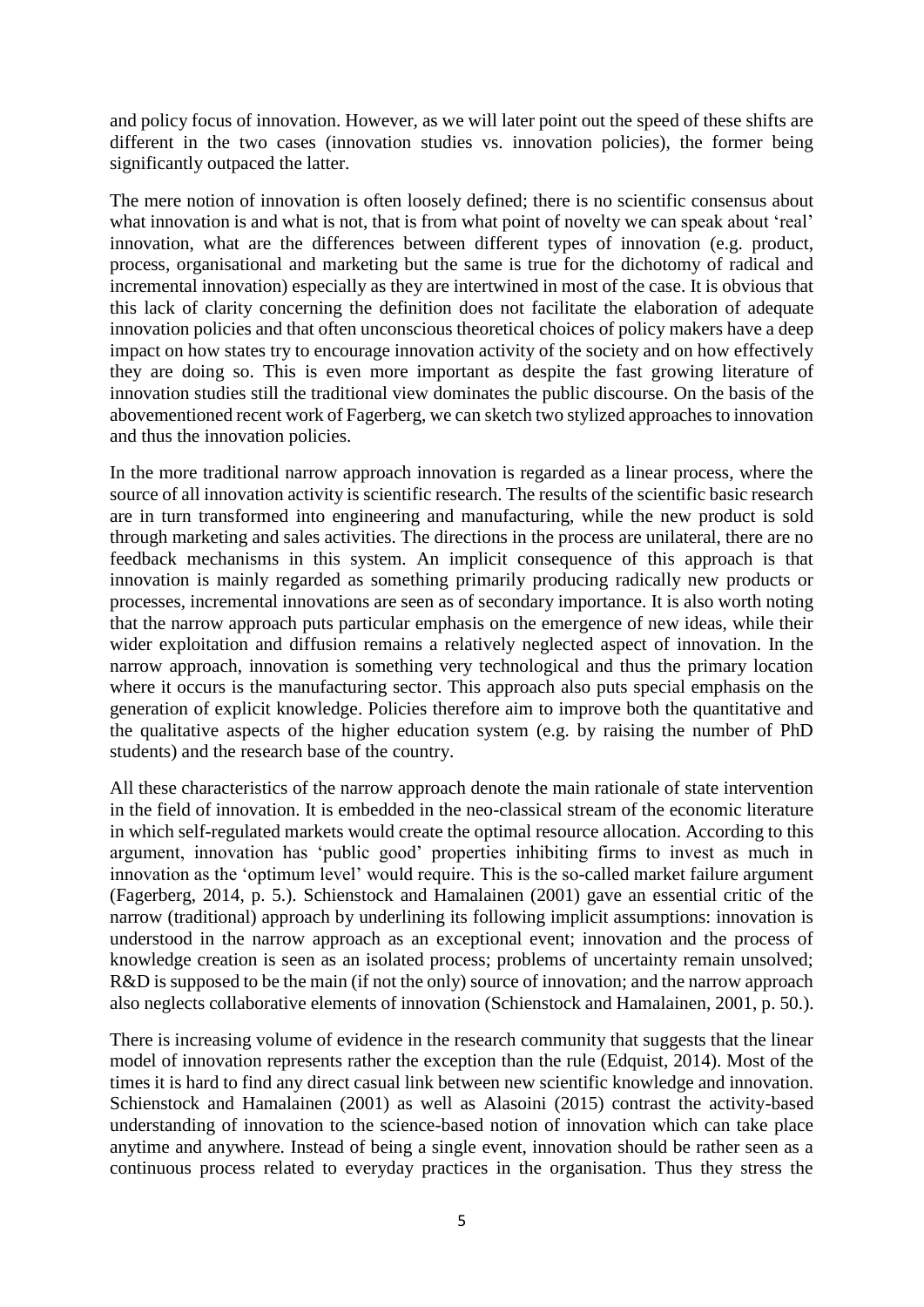importance of incremental innovations. Another basic feature of innovation concerns its ambiguous and uncertain character. In order to cope with this inherent uncertainty, they propose using the recursive model of innovation as opposed to the linear one: 'Because of this uncertainty, we cannot identify clear sequences of stages in innovation processes; instead, we have to analyse innovation as a recursive process, in which particular innovation activities can become both cause and effect, consequence and prerequisite' (Schienstock and Hamalainen, 2001, p. 51.) In this model the triggers of innovation may vary depending of the given case, there are multiple actors involved in the process of innovation and there are 'complicated feedback mechanisms and interactive relationships' among them.

As this model stresses the importance of the socially embedded character of innovation, it is implied that instead of explicit knowledge, the tacit dimension of knowledge will be more relevant, with trust relations and collective knowledge playing a key role (Lundvall, 2009). Similarly Jensen et al. (2004) analysed the interrelationships between innovation activities and their knowledge base. They distinguished four types of knowledge and two main modes of innovation activities. The four types of knowledge are 'know what', 'know why', 'know who' and 'know how'. The former two types ('know what' and 'know why') refer mainly to explicit scientific knowledge, whilst the latter two ('know who' and 'know how') which are something closer to tacit knowledge: competence or (social skills). These types of knowledge are complementary, in most of the cases all of them are used during the process of innovation. However, they involve different types of learning processes and thus require different types of knowledge management systems (KMS).

The authors distinguish two types of KMS: the STI-mode and the DUI-mode. As concerning the former: 'The STI-mode of knowledge management and learning (Science, Technology, Innovation) implies that codified knowledge, and scientifically based ways of getting access to, producing and utilizing it are dominating the process of innovation. The STI mode most obviously depends on explicit know-why though, as we have argued, skills and interpretative frames also play a role' (Jensen et al., 2004, p. 14.). In contrast: 'The DUI-mode of learning and innovation (Doing, Using, Interacting) most obviously relies on know-how, which is tacit and often highly localized. This mode involves building structures and relationships, which enhance and utilize learning by doing, using and interacting. (…) The DUI mode of learning is characterised by on-going changes that continuously confront employees with new problems. Finding solutions to these problems enhances the skills of the employees and extend their repertoires. Some of the problems are specific while others are generic ' (Jensen et al., 2004, p.  $15-16.$ ).<sup>3</sup>

The recursive model of innovation implies different policy making strategy compared to the linear model of the narrow approach. This is mainly because the interactive and collective character of innovation, much emphasised in the recursive model, has to be taken into account. Trust relations, strong cooperation and intensive social interactions between the actors involved ensure the necessary flow of information and shape continuously the learning processes playing a central role in this model (Schienstock&Hamalainen, 2001 and Alasoini, 2015). This different approach in policy making is best reflected by the theoretical stream of national innovation systems. In this view each country represents a specific case with specific actors and institutions and with unique relationships among them. National systems of innovation evolve historically and show path-dependent character, i.e. resisting capacity towards the changes in the

**<sup>.</sup>** <sup>33</sup> Lundvall (2008) demonstrated that this distinction is not new at all and some its elements can be traced back to Adam Smith (Lundvall, 2008, p. 22-23.).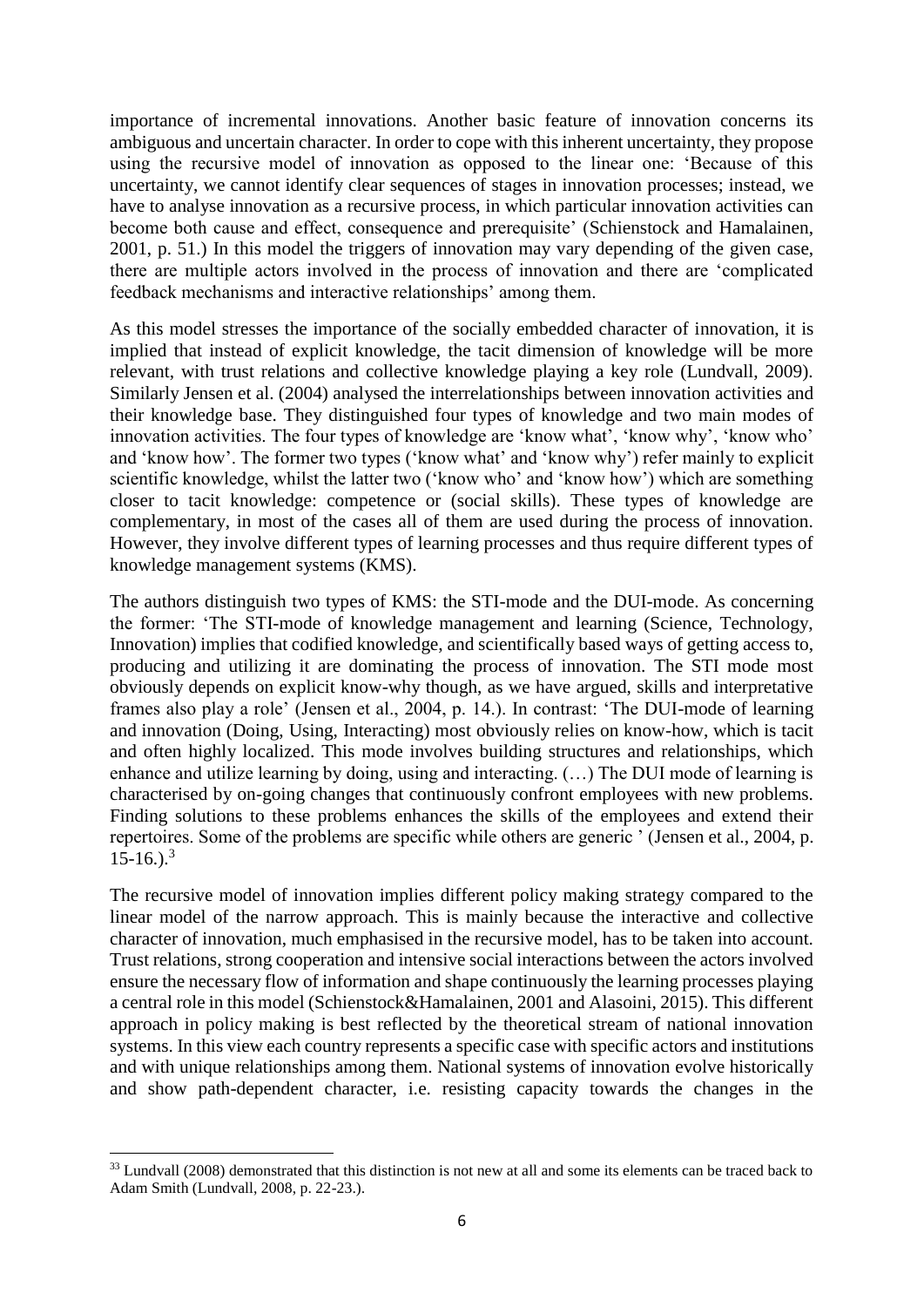environment. It is also implied that there are no universal policy solutions or instruments that can be effectively implemented independently from the concrete context of the given country.

In the innovation research literature, innovation system approach (be it either national, regional, or sectoral, etc.) became soon the dominant scientifically accepted view. There is a plethora of definition on what constitutes an innovation system. According to Lundvall, an innovation system consists of "… all parts and aspects of the economic structure and the institutional set up affecting learning as well as searching and exploring – the production system, marketing system, the system of finance present themselves as subsystems in which learning takes place" (Lundvall, 1992:12) Beside this very broad definition, the concrete elements of an innovation system may vary from country to country depending on the historically evolved institutions and actors on the one hand, and on the specific research questions and the theoretical assumptions in which these research questions are embedded.

The following table summarises the main theoretical assumptions of the two stylized approaches of innovation.

**Table 1: The evolution of innovation theory: from narrow to broad-based concept of innovation**

| <b>Dimensions</b>          | <b>Narrow Approach</b>   | <b>Broad Approach</b>        |  |
|----------------------------|--------------------------|------------------------------|--|
| <b>Model of innovation</b> | Linear                   | Recursive                    |  |
| Dominant form of           | Radical                  | Incremental                  |  |
| innovation                 | Technological            | Non-technological            |  |
| <b>Knowledge base</b>      | Scientific, explicit and | Practical, tacit and         |  |
|                            | individual               | collective                   |  |
| <b>Mode of innovation</b>  | STI-mode                 | DUI-mode                     |  |
| <b>Dominant sector</b>     | Manufacturing            | No focus on specific sectors |  |
| <b>Rationale for state</b> | Market failure approach  | System approach $\&$         |  |
| intervention               |                          | <b>Entrepreneurial state</b> |  |

*Source:* own compilation

The differences in the theoretical assumptions of the two stylised approaches of innovation have their consequences in terms of innovation policy outcomes and effects. It is not at all surprising, though worth noting, that a policy based on the broad approach of innovation may have more encompassing effects in the wider segments of the economy and the society, while the direct effects of a policy based on the narrow approach of innovation are limited to the R&D- and manufacturing-related spheres of the economy. Furthermore, as we will see from the following sections, the interrelationship between innovation, job quality and employment can appear as in important dimension of innovation policy mostly in the case of systemic or broad-based innovation policy. In the following section, we will shortly evaluate evolution of European innovation policies, then we will have a closer look on the QuInnE-countries, that is on France, Germany, Hungary, the Netherlands, Spain, Sweden and the UK.

#### <span id="page-6-0"></span>**2. The evolution of the concept of innovation in European innovation policies**

This section describes and evaluates how the concept of innovation has changed across different European Commission (EC) policy documents over the past 15-20 years. The examination of the content of these documents draws on the theoretical framework summarised in the previous section. It should be noted he EC has produced a large number of innovation policy documents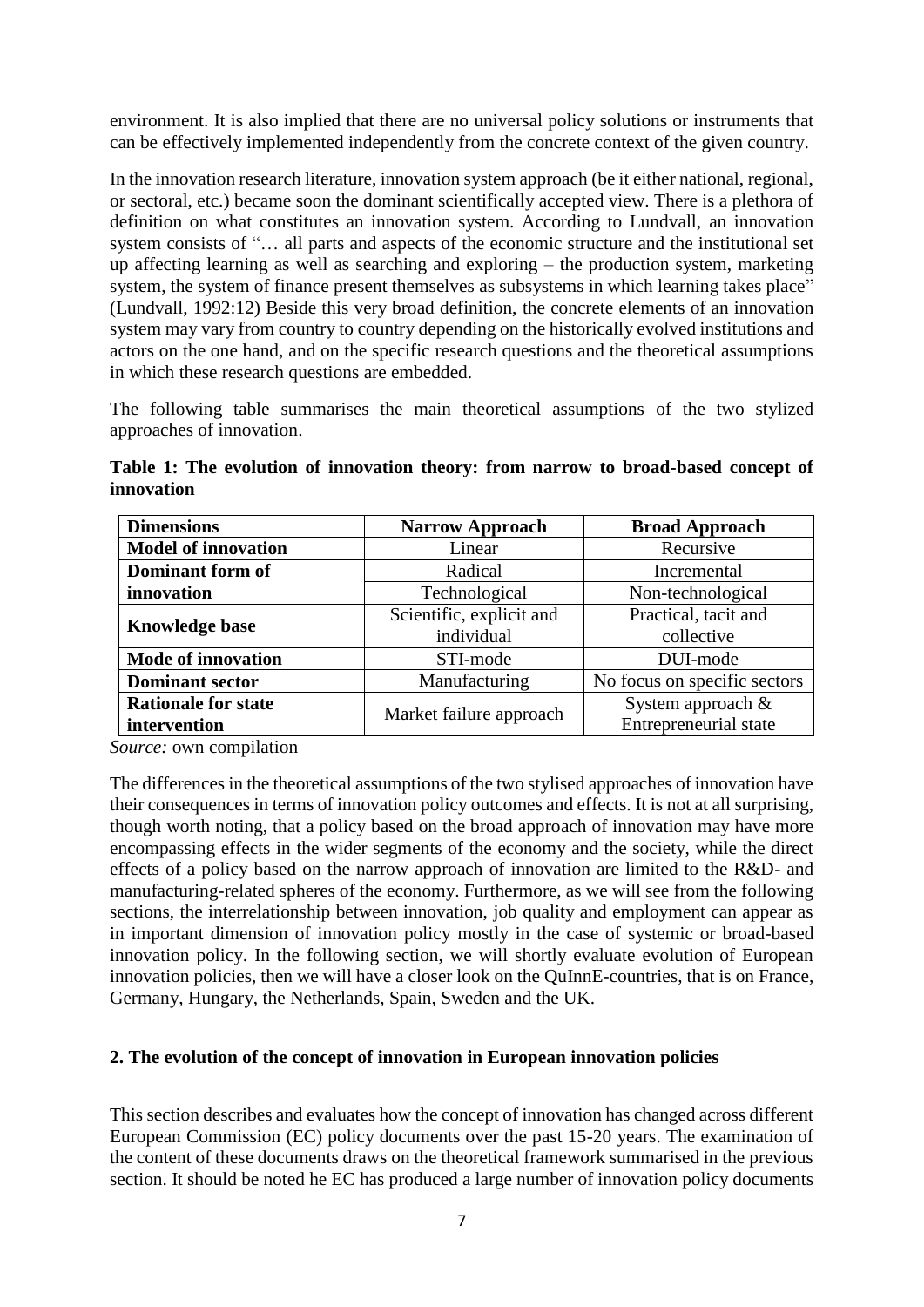over this time and a meta-analysis of these documents is beyond the scope of this working paper. Instead, prefaced by the 1995 Green Paper on Innovation, the paper examines the most important innovation policy documents related to the two key ten-year strategies of the EC, namely the Lisbon Strategy and Horizon 2020.

## <span id="page-7-0"></span>**2.1 Green Paper on Innovation (1995)**

**.** 

One of the very first documents aimed at determining innovation policy at the European level was the *Green Paper on Innovation* adopted in 1995 (EC 1995). The objective of the Green Paper was to identify key factors and policy measures through which innovation activity could be enhanced in the EU. Although the definition of innovation adopted in this strategic document was quite vague – 'the successful production, assimilation and exploitation of novelty in the economic and social spheres' (EC 1995: 1) – the document does later include definitions for product, process and organisational innovation. The document also emphasized the role of the public sector and the importance of innovation culture generally as well as an appreciation of firm-level practice and capabilities, as the document puts it 'innovation is … the introduction of changes in management, work organisation, and the working conditions and skills of the workforce' (p.1).

In relation to the theoretical framework briefly sketched in the previous section, the Green Paper vacillates between the broad and narrow approaches to innovation. The document recognizes that innovation is not a linear process but involves dense interactions of different actors. Reflecting the broad approach the Green Paper states that innovation

… is not a linear process, with clearly-delimited sequences and automatic follow-on, but rather a system of interactions, of comings and goings between different functions and different players whose experience, knowledge and know-how are mutually reinforcing and cumulative. This is why more and more importance is attached in practice to mechanisms for interaction within the firm (collaboration between the different units and participation of employees in organisational innovation), as well as to the networks linking the firm to its environment (other firms, support services, centres of expertise, research laboratories, etc.). Relations with the users, taking account of demand expressed, and anticipating the needs of the market and society are just as important – if not more so – than a mastery of the technology. (EC 1995: 1)

The Green Paper also distinguishes between radical and incremental innovation, giving equal importance to both kinds of innovation. The document also argues that organisational innovation plays a crucial role in being a necessary precondition for the success of other forms of innovation and that Europe lags behind its competitors in this field. As to which sectors are innovation-centred, the document also remains neutral, recognizing the importance of innovation not only in high-tech sectors but also in agriculture, services and even the public sector.

Despite this rhetoric, there is a noticeable gap between the theoretical orientation of the Green Paper and the measures proposed; whilst the former reflects the broad approach to innovation, the latter are grounded in the narrow approach of innovation. In this respect, the document refers to one of the most important weaknesses faced by the EU being the so-called 'European paradox'. This term refers to the fact that while Europe performs well in terms of basic scientific research it struggles to transform its scientific excellence into commercial success compared to its main competitors: at that time the US and Japan.<sup>4</sup> This analysis had a long-lasting impact on

<sup>&</sup>lt;sup>4</sup> The question to what extent this statement was true at that time is not investigated in this Working Paper. However, note that according to the Green Paper by 1993 there already existed a significant gap between the US,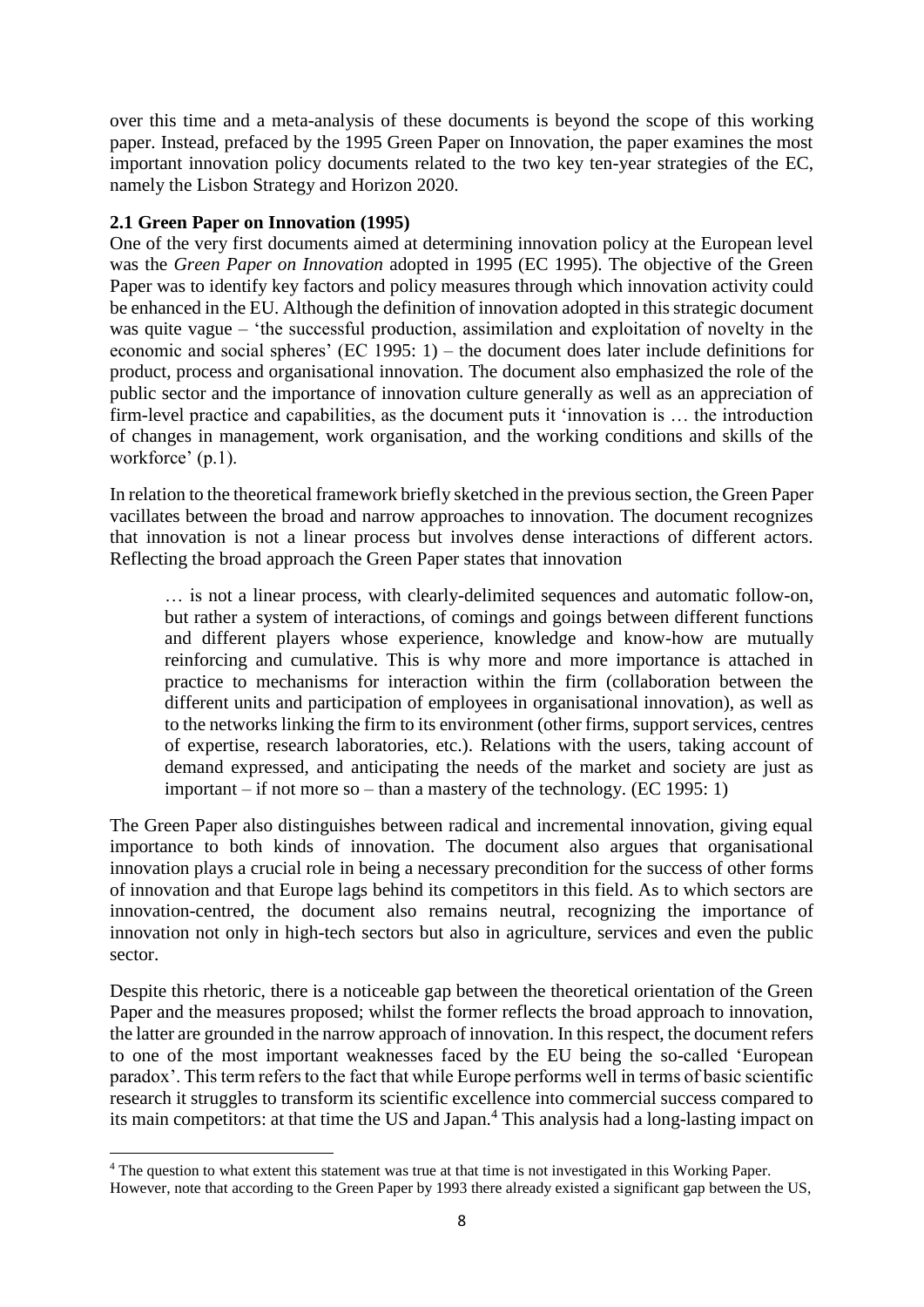the orientation of European innovation policies, focusing mainly on patent regulation, tax incentives and stronger collaboration between R&D sectors and industry, strengthening the technology absorption capacity of SMEs etc. Although from an innovation theoretical point of view, this document can be evaluated as one which fully applies the broad approach, in terms of policy measures it remains technology-oriented. In the second part of the paper, the Commission proposes a full set of actions that has to be taken in order to improve innovation capacity of both firms and individuals in the European Union. None of the 13 measures<sup>5</sup> listed link to non-technological innovation but instead reflect a narrow approach especially emphasizing the importance of technological innovation, scientific, explicit and individual knowledge-base, the STI mode of innovation and the manufacturing sector. This dissonance between theoretical grounding and the focus on particular measures is a pattern that can be identified in subsequent EU innovation policy.

In terms of the relationship between innovation and the quantitative and qualitative aspects of employment, the Green Paper emphasizes mainly the former. It is argued that product innovation boosts employment by increasing demand and thus investment. Process innovations, for their part, also increase employment because it increases firm productivity or lowers production costs. As such, in the long term, a positive effect on employment growth may occur. However, the relationship between innovation and job quality is poorly developed in the document. There is appreciation that 'by its nature innovation is a collective process which needs the gradual commitment of an increasing number of partners. In this respect, the motivation and participation of employees is critical for its success' (p.11). However the document also warns of a trade-off between the quantity and quality of jobs, whilst 'innovation generally improves living and working conditions, care has to be taken that new methods of organising work (such as just-in-time working) do not jeopardise jobs.' (p.11).

#### <span id="page-8-0"></span>**2.2 First phase of Lisbon Strategy and the changes in the innovation concept (2000-2004)**

The aim of the Lisbon Strategy (2000) was to create a knowledge-based economy and society as the basis for the EU becoming the most competitive and dynamic economy in the world<sup>6</sup>. The Strategy defined three strategic goals: sustainable economic growth; more and better jobs; and greater social cohesion. It was not at all surprising that in the context of knowledge-based economy, innovation quickly became a core issue. There were two main initiatives intended to foster innovation. The first was the establishment of the European Area of Research and Innovation; the second was to create innovation-friendly environments for start-ups and SMEs.

The European Research Area (ERA) is a tool to coordinate research activities at the national and European level in order to support Europe's best researchers and scientists. This aim could be achieved, argued the Strategy by – among other things – developing joint research programmes, creating an environment that stimulates to increase of private investments in R&D, benchmarking national R&D policies, establishing the European Innovation Scoreboard,

**.** 

Japan and the EU in R&D expenditure as a share of GDP (2.7%, 2.8% and 2.0% respectively) and the gap was widening.

<sup>5</sup> The Green Paper defines 13 Route of actions as follows: Develop technology monitoring and foresight, Better direct research efforts towards innovation, Develop initial and further training, Further the mobility of students and researchers, Promote recognition of the benefits of innovation, Improve the financing of innovation, Set-up fiscal régime beneficial to innovation, Promoting intellectual and industrial property, Simplify administrative procedures, A favourable legal and regulatory framework, Develop 'economic intelligence' actions, Encourage innovation in enterprises, especially SMEs, and strengthen the regional dimension of innovation, Update public action for innovation.

<sup>&</sup>lt;sup>6</sup> The Lisbon Strategy is available:

http://www.consilium.europa.eu/en/uedocs/cms\_data/docs/pressdata/en/ec/00100-r1.en0.htm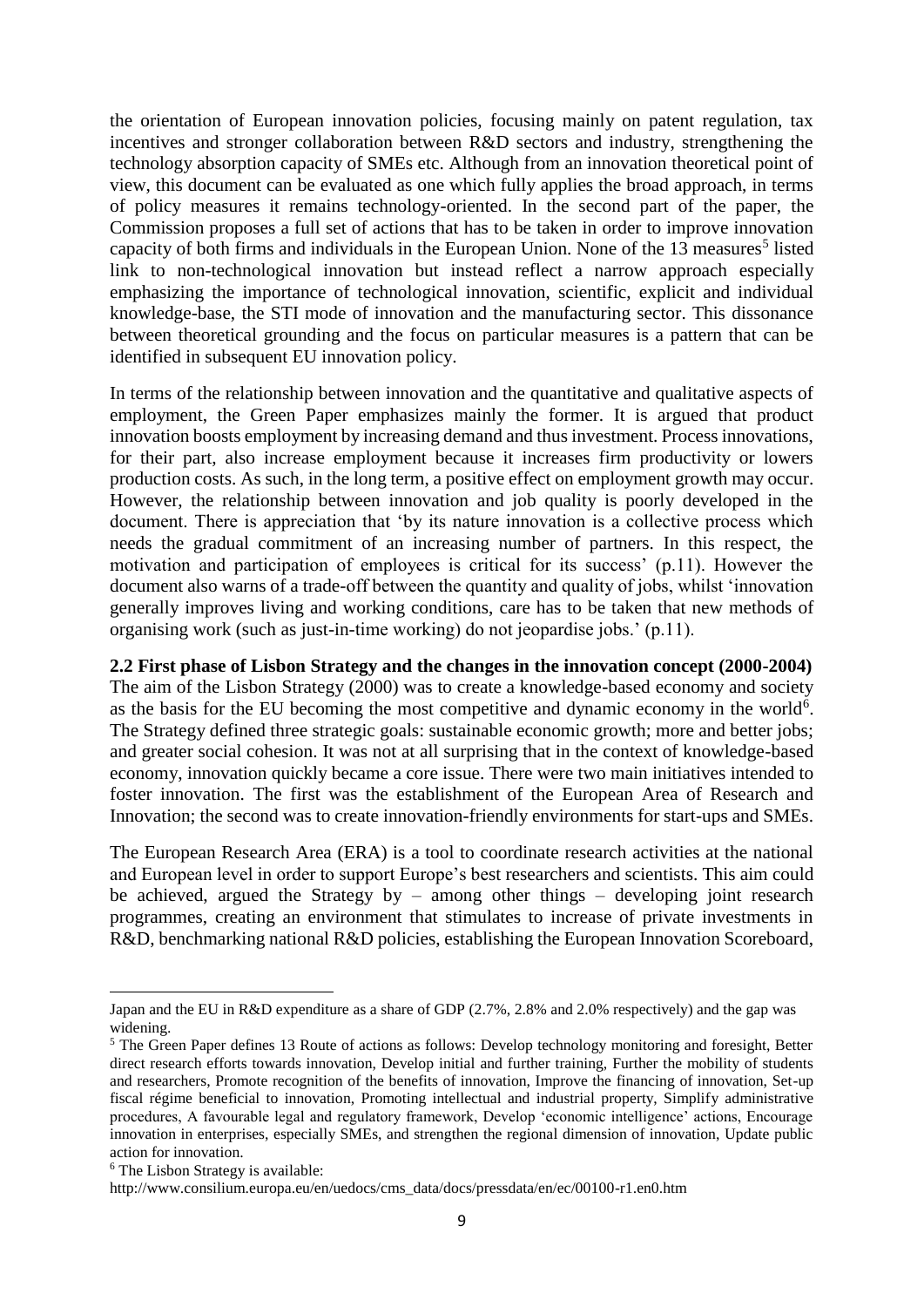fostering the mobility of European researchers and creating a common European patent protection.

The second initiative aimed to increase the competitiveness and dynamism of the business sector by creating a friendlier environment especially for start-ups and SMEs. To do so involved lowering the costs and the administrative burdens of doing business. Encouraging interfaces between the partners of the Triple Helix models and advisory services and other types of business angels also became a priority. In support of this initiative the European Investment Bank launched its *Innovation 2000 Initiative*<sup>7</sup> covering five main areas: human capital formation; research and development; information and communications technology networks; diffusion of innovation; development of SMEs and entrepreneurship.

As these two initiatives reveal, there is scant attention in these key policy documents to the broad approach to innovation. In fact, the only quantifiable innovation related objective of the Strategy was to increase the share of R&D expenditures in the GDP from 1.9% to 3% by 2010 and to raise the proportion of private sector generated GDP from 55% up to 67% of the total. According to the document's estimations, such growth would lever an additional 0.5% GDP growth and 400,000 additional jobs per year after 2010.<sup>8</sup> However, to do so would have required an annual growth rate of 6% for the public sector and 9% for the private sector – figures that were never realised. It should also be said that although innovation is recognised as playing a crucial role in achieving another strategic objective – increasing the European employment rate from 61% to 70% – its impact on job quality was not explored in any detail despite the policy desire to create better, not just more, jobs.

The implementation of the Lisbon Strategy was achieved in three main phases. This first period, known as Lisbon I, occurred between 2000 and 2004. This phase was followed by a mid-term review and a second phase of the Strategy over 2005 to 2008, known as Lisbon II. This midterm review resulted in a slightly modified innovation strategy *European Partnership for Growth and Jobs* and in an Action Plan *More Research and Innovation – a Common Approach*. The third phase was the continuation of Lisbon II in the context of global financial crisis and economic downturn.

Before the mid-term review, the European Commission also issued a communication updating the concept of innovation<sup>9</sup> and also had an action plan.<sup>10</sup> Both documents were approved in 2003. The former document represents a theoretical shift from linear to a systemic model of innovation:

Important though research is as the source of invention, innovation encompasses more than the successful application of research results. The evolution of the innovation concept – from the linear model having  $R&D$  as the starting point to the systemic model in which innovation arises from complex interactions between individuals, organisations and their operating environment – demonstrates that innovation policies must extend their focus beyond the link with research. (EC 2003a: 4)

In addition to the R&D-based linear approach, the document also recognises the importance of incremental innovations, value-innovation $11$ , organisational and business model innovation, and

 $\overline{\phantom{a}}$ 

<sup>7</sup> See in detail: http://cordis.europa.eu/finance/src/inno2000.htm

<sup>8</sup> European Commission, 2003(b).

 $^{9}$  EC (2003a).

 $10$  EC (2003b).

 $11$  This notion was popular at the end of the 1990s and refers to innovation as the main driving force in the search for new markets, and can occur via radical as well as incremental innovation.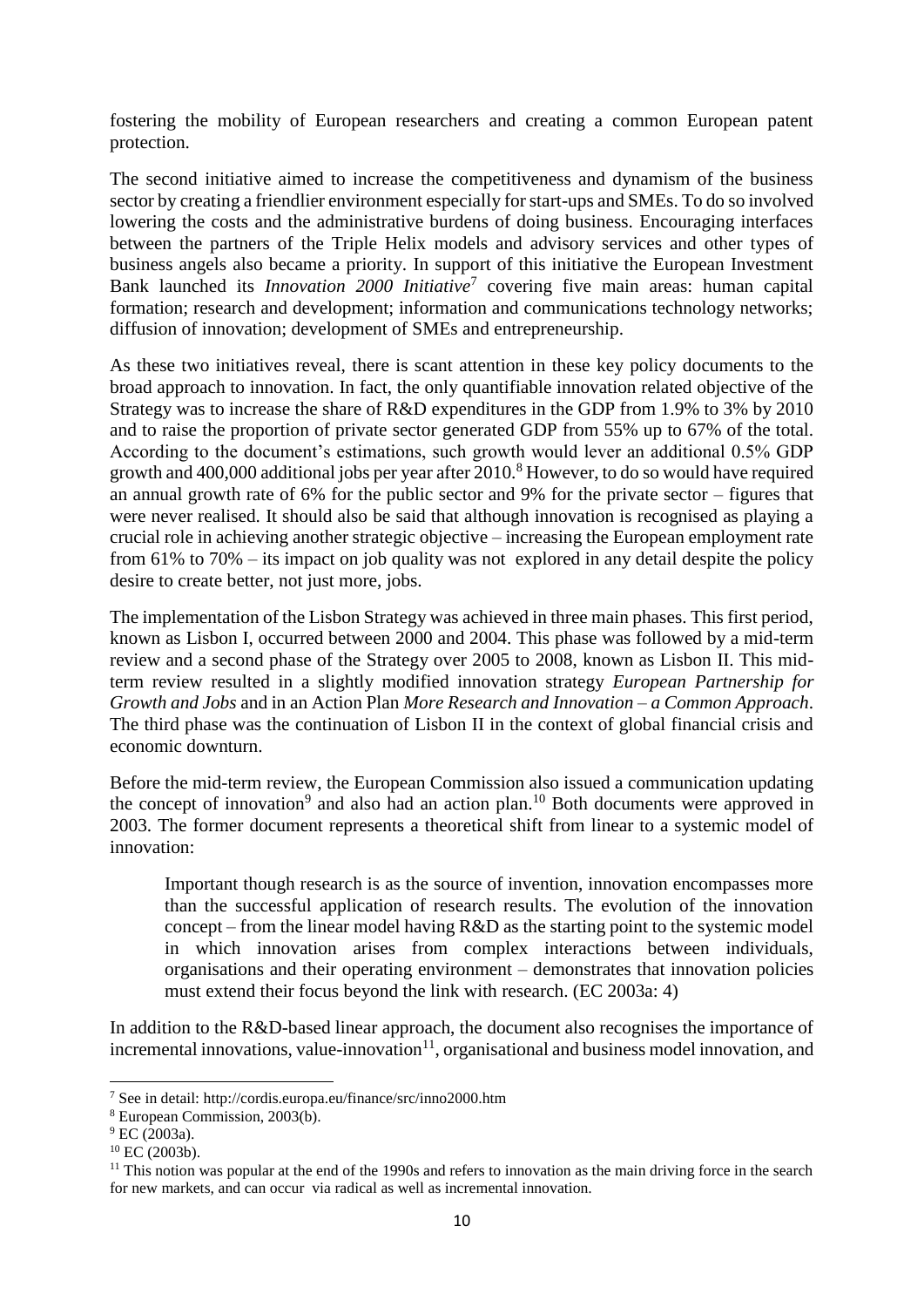design and marketing innovation. Interestingly, the document criticized previous innovation policies: 'Although it is the systemic model that now dominates in policy discussions, many measures put into practice with the intention to promote innovation still appear to owe more to the linear view' it admitted (EC, 2003a:7) – whilst maintaining the strategic aim of raising R&D expenditure to 3% of GDP.

This broadening of the approach to innovation involved not just a shift in the focus of innovation policy but also recognition that enterprises are at the heart of innovation. As such the most important target of innovation policy should be enterprises, their behaviour, capacities and environment. In parallel with this shift, statistical data analysis was also to be reviewed: 'These models also colour measurements of the innovation process and innovation performance, which are usually biased towards indicators of technological innovation.' (EC 2003a: 7)

While the policy upgrading document explored the new broad-based approach of innovation, the action plan that came later in the same year reflected less of elements from the renewed concept of innovation elaborated a few months earlier. The only focus of the action plan was to design policy initiatives to help to reach the Barcelona objective – that is, to increase the average research investment level from 1.9% of GDP to 3% of GDP by 2010 and of which two-thirds should come from the private sector.<sup>12</sup> Although the plan notes in footnote 8 that: 'Technological innovation must often be combined with other forms of innovation, such as in design, marketing and business organisation, in order to draw the full commercial benefit.' (EC, 2003b:7), initiatives aimed to boost organisational or other non-technological innovation are absent from the action plan.

Whilst both the policy document (EC 2003a) and the action plan (EC 2003b) emphasize the important role that innovation plays in boosting employment, the quality of this employment was not taken into consideration in either text. This absence is not surprising given that among the structural indicators intended to continuously monitor the success of the implementation process of the Lisbon Strategy and approved by the European Council in March 2000 none are aimed at measuring non-technological innovation or issues related to job quality (beside lifelong learning<sup>13</sup> and accidents at work). Instead the indicators and focus on employment rates (including that of older workers), unemployment rates, the gender pay gap and the tax rate on low-wage earners; the innovation and research section included indicators such as public expenditure on education, total R&D expenditure, the level of Internet access, the number of science, technology, engineering and mathematics (STEM) graduates, patenting activities, venture capital investments and ICT expenditure. In other words, reflecting the narrow approach to innovation. Although it was planned from 2000 to develop indicators measuring job quality, that intention was never realised. They are still missing from the headline indicators accompanying the Europe 2020 strategy which retained two rough indicators: the employment rate of those aged between 20-64 years of age (the target being 3% by 2020) and the gross domestic expenditure on R&D (the target is 3% by 2020).

#### <span id="page-10-0"></span>**2.3 Mid-term review and the second phase of the Lisbon Strategy (2005-2008)**

The first phase of the Lisbon process ended in 2004 and was followed by a mid-term review. The strategic objectives of the Lisbon Strategy had not been achieved: the gap in competitiveness had widened compared to North America and Asia; the employment rate of the EU-15 countries did not rise to 65% and the share of R&D expenditure was 1.83% of the EU-15 GDP according to Eurostat. Nevertheless, the mid-term review led by a High-Level Expert Group headed by Wim Kok (EC, 2004) did not rewrite the Strategy's objectives; instead

**.** 

<sup>&</sup>lt;sup>12</sup> This objective was officially by the European Council in meeting held in Barcelona on March 2002.

<sup>&</sup>lt;sup>13</sup> Life-long learning refers to the adult participation in education and training.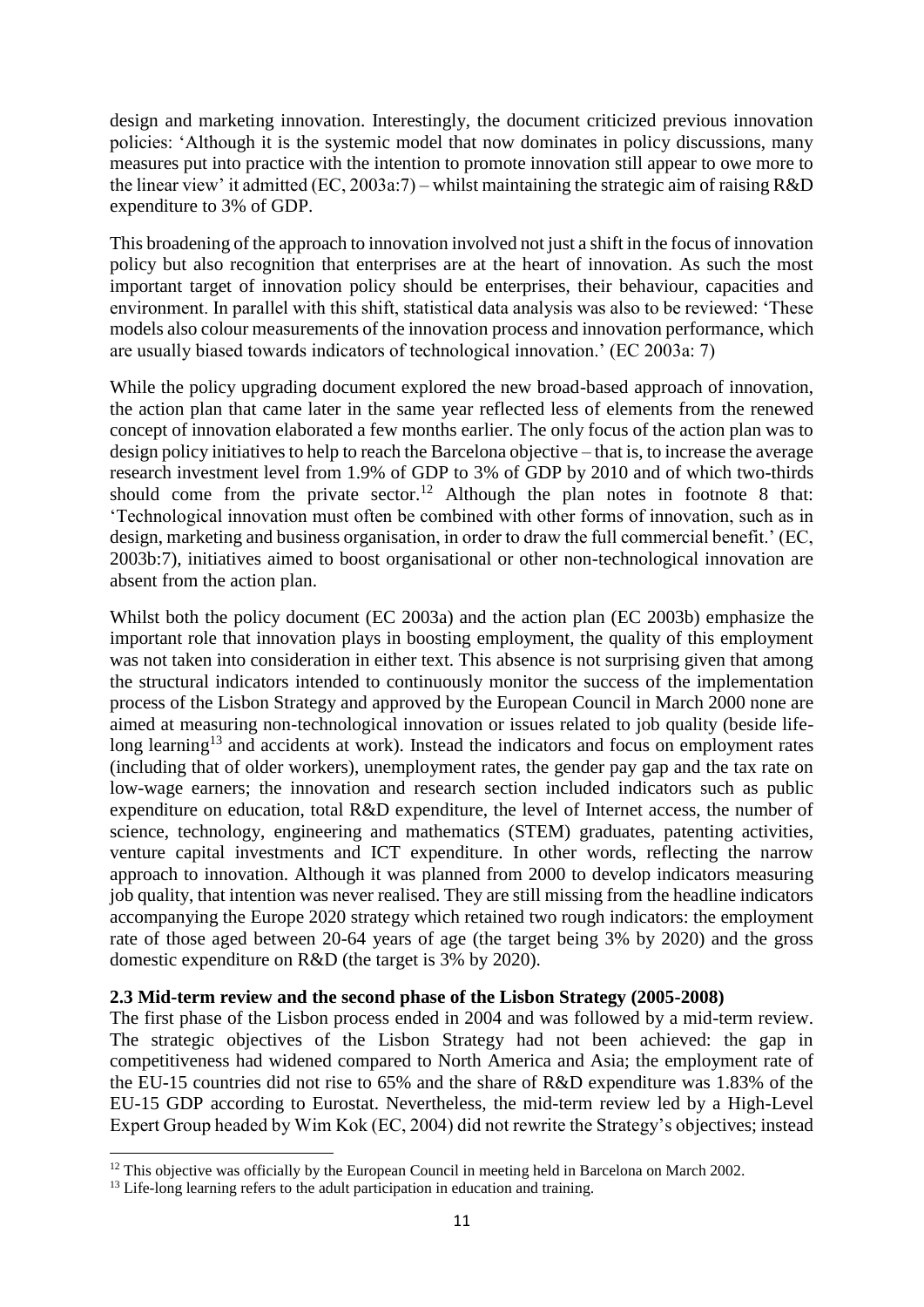it proposed a narrowing of their focus and urged more effective implementation through better governance and mobilisation. As one of the key documents evaluating the Lisbon Strategy noted:

… the conclusions of the mid-term review were very critical, especially as regards the design of the Strategy: an overly ambitious agenda; excessively numerous and often contradictory priorities; poor coordination of policies in different areas; and a limited sense of urgency and commitment at national political level. It also subscribed to the idea of limiting the number of objectives and targets, focusing on 'growth and jobs' and placing concrete measures ahead of the strictly quantified targets for 2010. (European Parliament 2010:38)

Innovation remained a core issue in the renewed agenda as an engine for both growth and employment. The mid-term review did not result in any significant changes in innovation policy. After reviewing the Lisbon Strategy, the Commission issued several important communications. The first (EC 2005a: Working together for growth and jobs – A new start for the Lisbon Strategy) is a general reorientation of the Strategy based on the Wim Kok Report. The second (EC 2005b: More Research and Innovation – Investing for Growth and Employment: A Common Approach) is a more specific policy guideline about the next steps needed in the field of research and innovation. Both of these documents are derived from Integrated Guidelines. Based on the Wim Kok Report (EC 2004) the Commission summarized the main objectives of the renewed Lisbon Strategy into the Integrated Guidelines for Growth and Jobs, 2005-2008 (EC 2005c). These Integrated Guidelines were divided into two parts, the first dealt with broad economic policy; the second with employment. The first includes a special section on how to boost innovation. Among the 23 guidelines, four are dedicated to measures related to innovation (p. 21-23.).<sup>14</sup>

The second part of the Integrated Guidelines, the Employment Guidelines, included quantitative employment targets: an average overall employment rate of 70%, with employment rates of at least 60% for women and of 50% for older workers (55-64 years). In addition, the guidelines offered some general recommendations to promote the quality of jobs. However, no reference was made to the interrelationships between innovation, and qualitative and quantitative aspects of employment; the two issues appear almost completely separate. The Guidelines aim to exploit synergies between quality at work, productivity and employment and to improve quality of jobs, including pay and benefits, working conditions, job security, access to lifelong learning and career prospects, but it remains rather broad and innovation only intervenes through labour productivity.

The communication *More Research and Innovation – A common approach* contained concrete policy measures through which the Commission intended to 'put research and innovation at the heart of EU policies' (EC, 2005b:5). The majority of these measures were related, however, to research, science and technology rather than innovative enterprises. For example, it aimed to create: a better regulatory framework for new technology, a more effective and efficient protection of IPR, an attractive single market for researchers, a better designed and more widely used system of tax incentives, and to use public procurement to foster research and innovation and make European Structural Funds as well as the Community Framework for State Aid for R&D more research and innovation oriented.

1

<sup>&</sup>lt;sup>14</sup> Guideline No. 12. To increase and improve investment in R&D; Guideline No. 13. To facilitate innovation and the take up of ICT; Guideline No. 14. To encourage the sustainable use of resources and strengthen the synergies between environmental protection and growth; Guideline No. 15. To contribute to a strong industrial base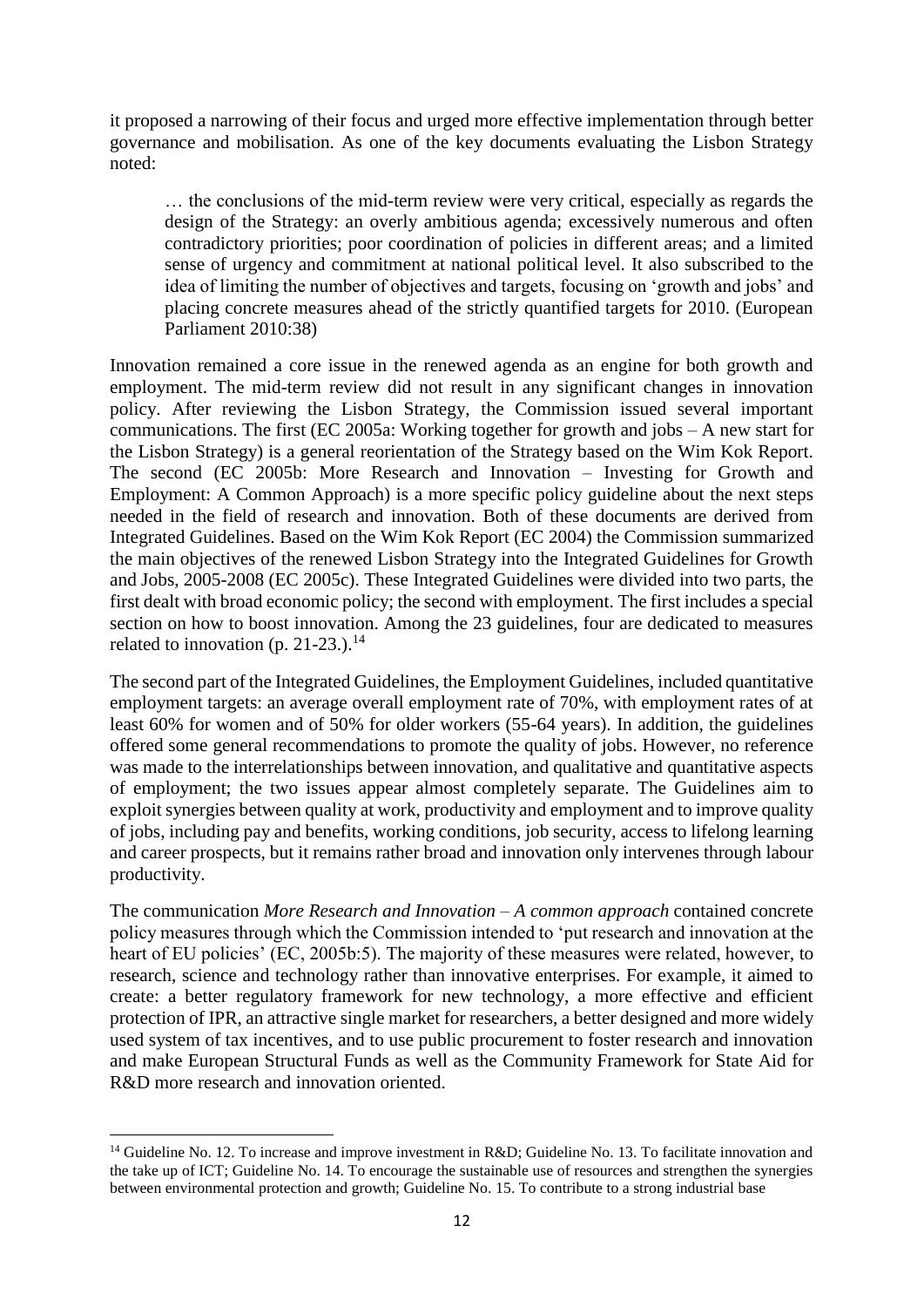There are, however, some new elements in this innovation policy document. First, it makes explicit reference to market failure approach as a rationale for state or EC-level intervention, making it easier for Member States to better target the aid to … market failures' (EC 2006:4). Suggested intervention include R&D projects, technical feasibility studies, industrial property rights for SMEs, innovation advisory services and innovation support services, aid for young innovative enterprise and or aid for innovative clusters. This inclusion contrasts sharply with the argument of previous policy documents in which system approach was adopted. Another new element is the inclusion of a stronger sectoral focus. The document admits that different sectors have different sectoral needs and specificities which have to be taken into consideration if innovation policy is to improve competitiveness. In relation to this sector-focused reorientation, a separate strategy exists aimed to promote innovative services in the EU and intervention to boost for process and organisational innovation in services is encouraged. The reason for targeting services is a belief that 'Innovation in services … is typically less systematic' and that services tend to 'adopt [] of business and organisational models and practices from more innovative sectors' (EC 2006: 16-17).

A slight shift can be detected towards non-technological innovation: in its introduction the Communication 'addresses the full research and innovation spectrum, including nontechnological innovation' (EC 2005b: 7). The document still echoes the important objective of having more and better jobs but no explicit reference is made on the relationship between innovation and job quality.

## <span id="page-12-0"></span>**2.4 Crisis and the third phase (2008-2010)**

The last phase of the Lisbon Strategy was dominated by the global financial crisis and economic downturn. The European Commission responded by launching the *European Economic Recovery Plan* (EC 2008). The aim of the Plan was twofold: first to safeguard the purchasing power of the people in order to maintain demand; and, second, to direct short-term actions in selected areas with the aim of maintaining Europe's future competitiveness. The Commission determined four priority areas: people, business, infrastructure and energy, and research and innovation. This latter area included three main fields of actions:

- 1. Increase investment in R&D, innovation and education.
- 2. Develop clean technologies for cars and construction.
- 3. High-speed internet for all.

The second type of actions included 'smart' investments, combining innovation and the green economy, and maintaining the competitiveness of some key European industries (i.e. car manufacturing and constructions). As such, the plan was consistent with the existing priorities of the Lisbon Strategy.

## <span id="page-12-1"></span>**2.5 Horizon 2020 and its first evaluation**

In the new European strategy, Horizon 2020, innovation remains an important issue and is one of seven flagship initiatives. The aim is to adopt a more strategic approach to innovation so that is becomes an 'overarching policy objective' (EC 2010a: 2). The *Innovation Union* is built around 34 specific commitments in five main thematic areas: strengthening the knowledge base and reducing fragmentation; getting good ideas to market; maximising social and territorial cohesion; pooling forces to achieve breakthroughs: European Innovation Partnerships; leveraging policies externally.

Overall, the strategy aims to link better research and innovation to each other in order to get out more value from investments in research into innovation. Of the 34 commitments, some are more pertinent to this Working Paper. Again, and despite the financial and economic crisis, one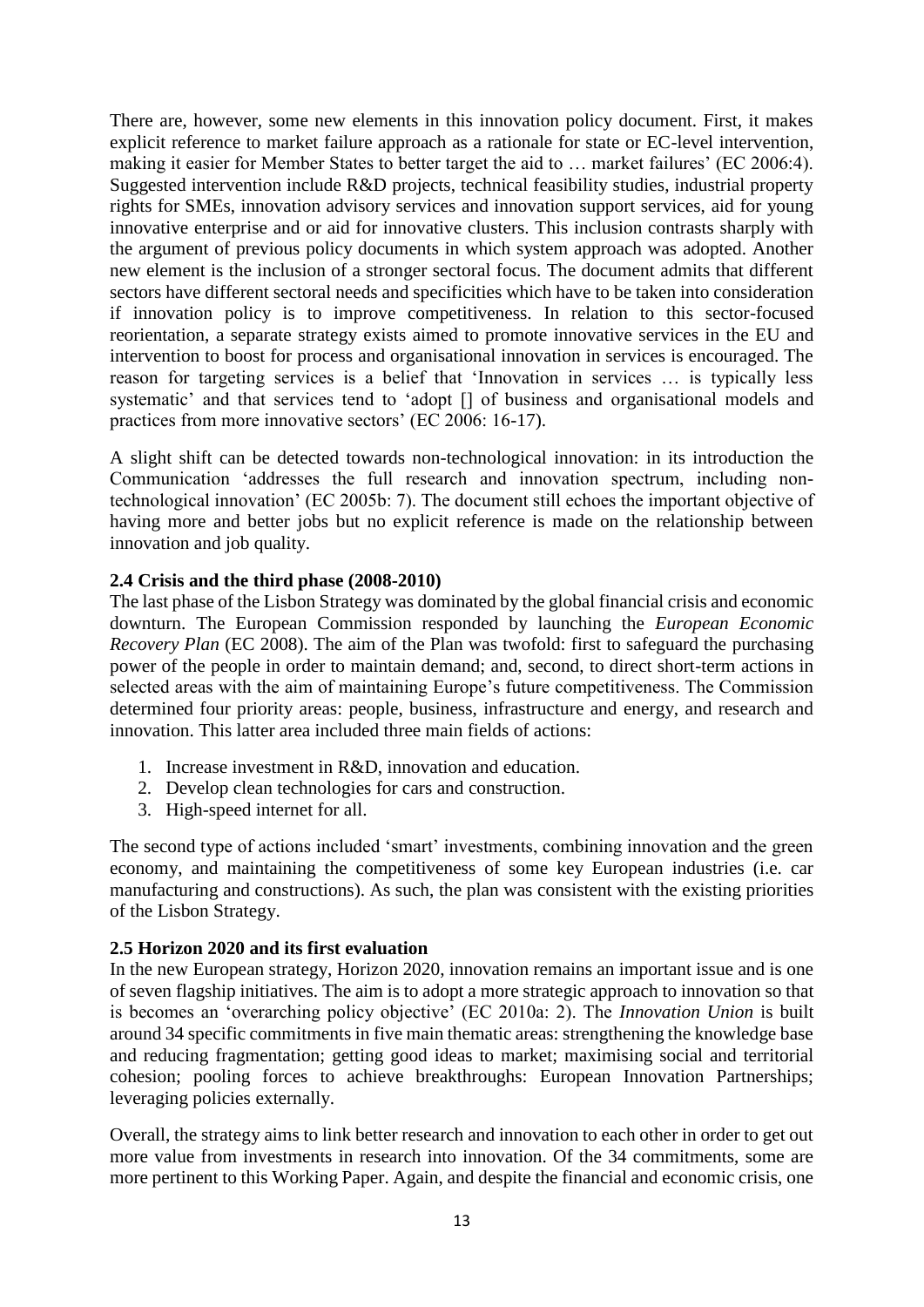of the primary aims of the strategy remains increasing R&D&I investments to 3% as a share of GDP in all Member States<sup>15</sup>. The strategy argues that investments in education, R&D&I, innovation and ICTs should be protected from budget cuts. The strategy not only aims to increase the amount of investment in R&D&I but also wants to use this money in a more effective way by tackling fragmentation in research and innovation systems at EU and national levels. Modernisation of the education system includes the creation of more world-class universities and the attracting of top talent from abroad. The European Research Area also needs to be strengthened to promote the cross-border cooperation of European researchers and innovators, and to ensure a free movement of knowledge. The EU also wants to simplify its own R&D&I programmes, ensure that access to them is open to everyone in an equal way. The leverage effect of public spending on private sector investments also has to be enhanced, the document argues. Public procurements also have to be used in a more strategic way promoting innovation activities of the enterprises. Obstacles to bringing ideas to market have to be removed. Fast growing SMEs in particular are targets for the easing of access to finance and making intellectual property rights more affordable to enterprises.

In terms of its theoretical positioning, the new European innovation strategy represents a significant shift from the narrow to the broad approach to innovation. However that shift appears to leave policy somewhere halfway between the two. In this respect it is important to note the launch of other contemporaneous EU initiatives such as the Commission's *Employment and social development in Europe 2014* publication. Chapter 3 of this document deals with the future of work in Europe, and makes explicit the importance of 'job quality and work organisation for a smart and inclusive growth'. In this respect, the DG GROW (the former DG ENTR) of the European Commission is supporting the diffusion of workplace innovation by creating the European Workplace Innovation Network (EUWIN) in 2013 with a remit to 'to facilitate the exchange of good practices and promote workplace innovation (Pot 2015).

It is also worth noting that since the beginning of the launch Innovation Union (EC 2010), important policy priorities have been (re)defined. In addition to workplace innovation<sup>16</sup>, the six priority areas include: social innovation<sup>17</sup>, design-driven innovation<sup>18</sup>, demand-side innovation policies<sup>19</sup>, public sector innovation<sup>20</sup> and public procurement of innovation<sup>21</sup>. All six priorities have their own policy background paper, action plans and other initiatives. Their respective aims are outlined in Table 2 below.

**.** 

<sup>&</sup>lt;sup>15</sup> The Lisbon Strategy (2000) already set the same target for 2010.

<sup>16</sup> http://ec.europa.eu/growth/industry/innovation/policy/workplace/index\_en.htm

<sup>17</sup> http://ec.europa.eu/growth/industry/innovation/policy/social/index\_en.htm

<sup>18</sup> http://ec.europa.eu/growth/industry/innovation/policy/design/index\_en.htm

<sup>19</sup> http://ec.europa.eu/growth/industry/innovation/policy/demand-side-policies/index\_en.htm

<sup>20</sup> http://ec.europa.eu/growth/industry/innovation/policy/public-sector/index\_en.htm

<sup>&</sup>lt;sup>21</sup> http://ec.europa.eu/growth/industry/innovation/policy/public-procurement/index\_en.htm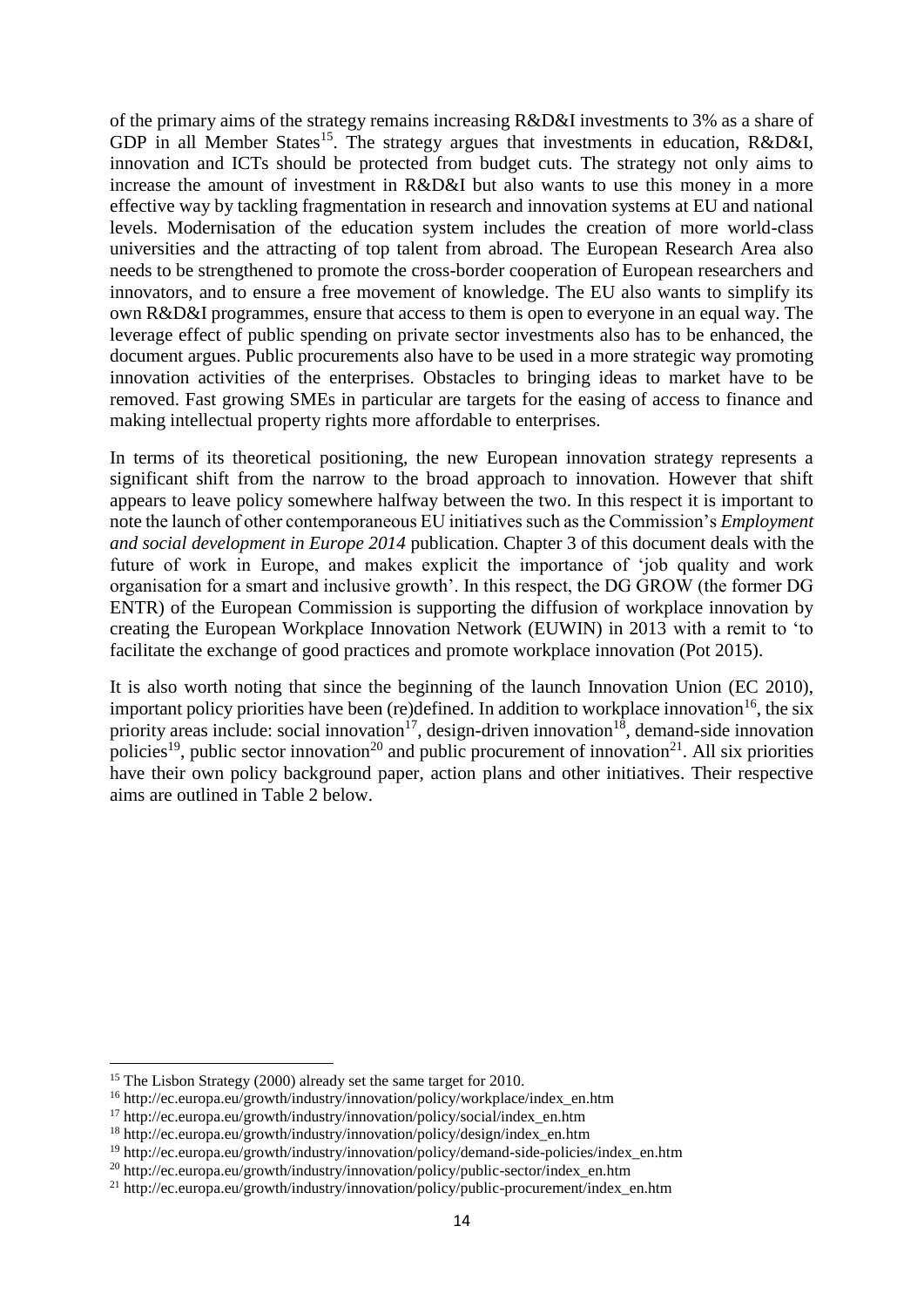| <b>Field</b>                                  | <b>Aims</b>                                                                                                                                                                                                                                                                                                                                                                 |
|-----------------------------------------------|-----------------------------------------------------------------------------------------------------------------------------------------------------------------------------------------------------------------------------------------------------------------------------------------------------------------------------------------------------------------------------|
| <b>Social</b><br>innovation                   | stimulating social innovation as a source of growth and jobs<br>$\bullet$<br>promoting and sharing information about social innovation in<br>Europe<br>supporting social innovation projects through the Social<br>Innovation Competition.                                                                                                                                  |
| Design for<br>innovation                      | to increase the use of design for innovation and growth across<br>$\bullet$<br>Europe;<br>to raise awareness of how design-driven innovation increases<br>efficiency in public services and drives business growth;<br>to create capacity and competencies to deliver these policies.<br>$\bullet$                                                                          |
| <b>Public sector</b><br>innovation            | to strengthen innovation in the public sector a key player in the<br>$\bullet$<br>field as as a regulator, service provider, and employer<br>to build an efficient and productive public sector becoming a<br>strong driver of private sector growth<br>to reach efficiency gains, better governance, faster delivery, and<br>more citizens' involvement in public sector   |
| <b>Public</b><br>procurement<br>of innovation | help foster market uptake of innovative products and services<br>$\bullet$<br>increase the quality of public services in markets where the<br>$\bullet$<br>public sector is a significant purchaser<br>support access to markets for businesses, especially small and<br>medium-sized enterprises (SMEs)<br>help address major societal challenges.<br>٠                    |
| Workplace<br>innovation                       | to improve performance and working lives, and encourages<br>$\bullet$<br>creativity of employees through positive organisational changes;<br>to combine leadership with hands-on, practical knowledge of<br>frontline employees;<br>to engage all stakeholders in the process of change;<br>٠<br>to develop methods and indicators for measuring this type of<br>innovation |

**Table 2: Innovation Policies in the European Union (2013)**

*Source:* http://ec.europa.eu/growth/industry/innovation/policy/index\_en.htm

With respect to workplace innovation, the Commission also compiled a report on a methodology for its measurement (EC 2014b). This methodology is important as it can be regarded as a first step to link together job quality and innovation: 'Workplace innovation is considered contributing to European competitiveness: It encompasses practices that enhance employers' workability, resulting in higher productivity and improved employees' jobsatisfaction and wellbeing. Workplace innovation, hence, is a cross-cutting policy issue, concerning all types of organisations, be they large firms, SMEs or even public administrations' (EC 2014b:6).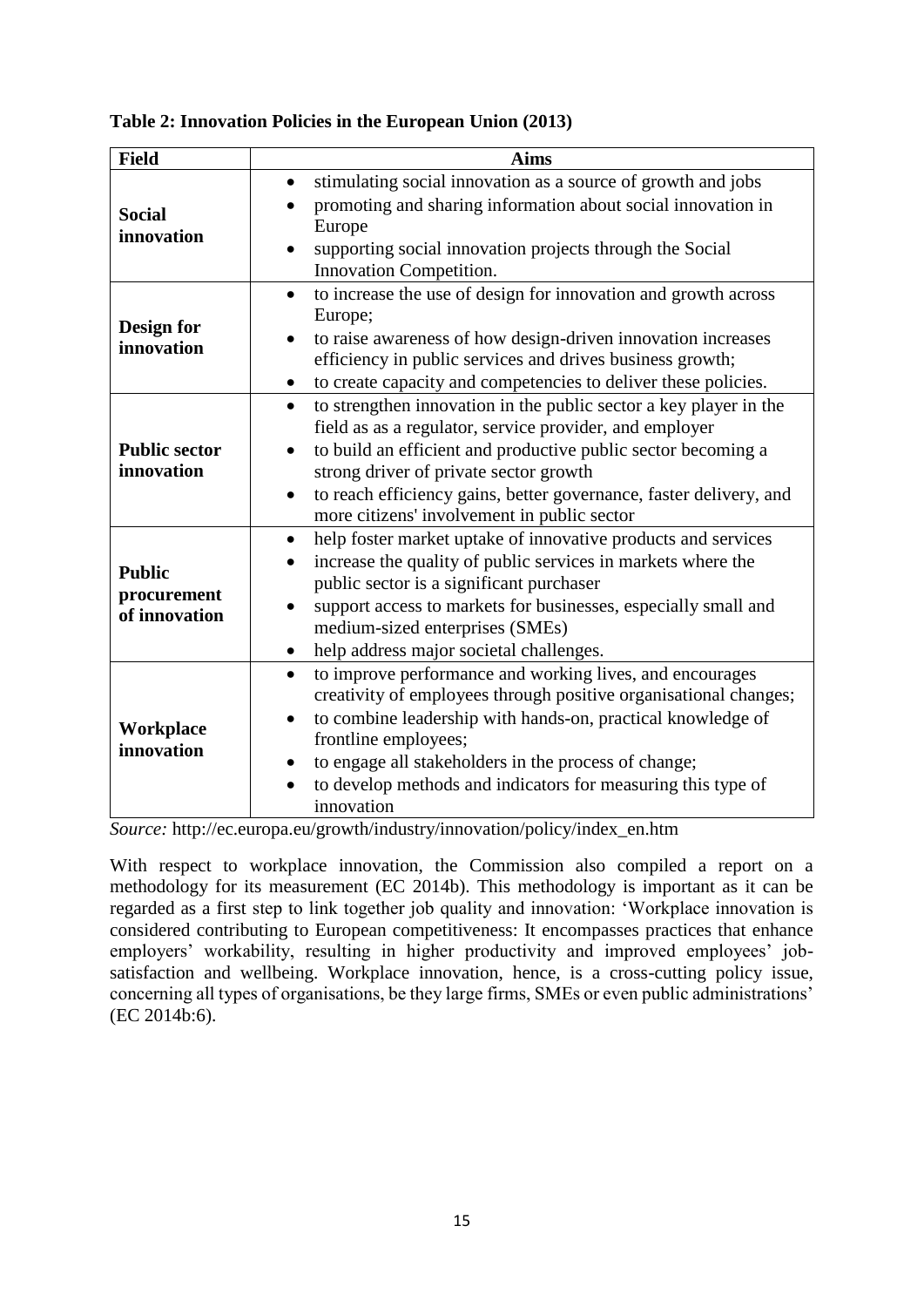|                                                          | Green Paper (1995)                                                                                                                                                                                                          | <b>Lisbon I (2000-</b><br>2005)                                                                                          | <b>Lisbon II (2005-</b><br>2008)                                                                                                                                               | Lisbon III (2008-<br><b>2010</b> )                                                                                                                           | Horizon 2020                                                                                                                                                                                       |
|----------------------------------------------------------|-----------------------------------------------------------------------------------------------------------------------------------------------------------------------------------------------------------------------------|--------------------------------------------------------------------------------------------------------------------------|--------------------------------------------------------------------------------------------------------------------------------------------------------------------------------|--------------------------------------------------------------------------------------------------------------------------------------------------------------|----------------------------------------------------------------------------------------------------------------------------------------------------------------------------------------------------|
| <b>Elements of broad-</b><br>based innovation<br>concept | Fully applied broad-<br>based approach                                                                                                                                                                                      | A slight shift from<br>linear towards<br>systemic approach<br>appears only in<br>2003 <sup>22</sup>                      | Public procurement<br>as a tool to boost<br>innovation                                                                                                                         | No significant<br>changes compared to<br>Lisbon II                                                                                                           | Top 6 priorities: social<br>innovation; design-driven<br>innovation; demand-side<br>innovation policies; public<br>sector innovation; public<br>procurement of innovation;<br>workplace innovation |
| <b>Elements of narrow</b><br>innovation concept          | In terms of proposed<br>policy measures, it<br>remains technology-<br>oriented: importance<br>of technological<br>innovation, scientific,<br>explicit and<br>individual<br>knowledge-base, the<br>STI mode of<br>innovation | Strategic objective is<br>to raise the share of<br>R&D expenditures in<br>the GDP from 1,9%<br>to 3% by 2010             | Focus is on R&D<br>expenditures, green<br>economy, strong<br>industrial base and on<br>innovation-friendly<br>environment, explicit<br>reference to market<br>failure approach | Increase investment<br>in R&D, innovation<br>and education.<br>Develop clean<br>technologies for cars<br>and construction.<br>High-speed internet<br>for all | <b>Innovation statistics</b><br>remained science and<br>technology-focused                                                                                                                         |
| <b>Measurement</b>                                       |                                                                                                                                                                                                                             | Establishment of the European Innovation Scoreboard: no indicators<br>on non-technological innovation and on Job Quality |                                                                                                                                                                                |                                                                                                                                                              | 5 key indicators $^{23}$ and the<br>creation of Innovation Union<br>Scoreboard and Summary<br><b>Innovation Index</b>                                                                              |

#### **Table 3: The evolution of EU innovation policies 1995-2015**

 $\overline{a}$ 

 $^{22}$  Though this shift does not appear in concrete policy measures and action plans and remained mainly rhetoric: 'enterprises are at the heart of the innovation process' (EC, 2003a:5)

<sup>23</sup> Contribution of innovative-related trade in manufactured goods to the balance of trade of goods; Share of fast growing and innovative firms in the economy; Percentage of employment in knowledge intensive activities; Patent applications weighted by GDP; Hourly labour productivity.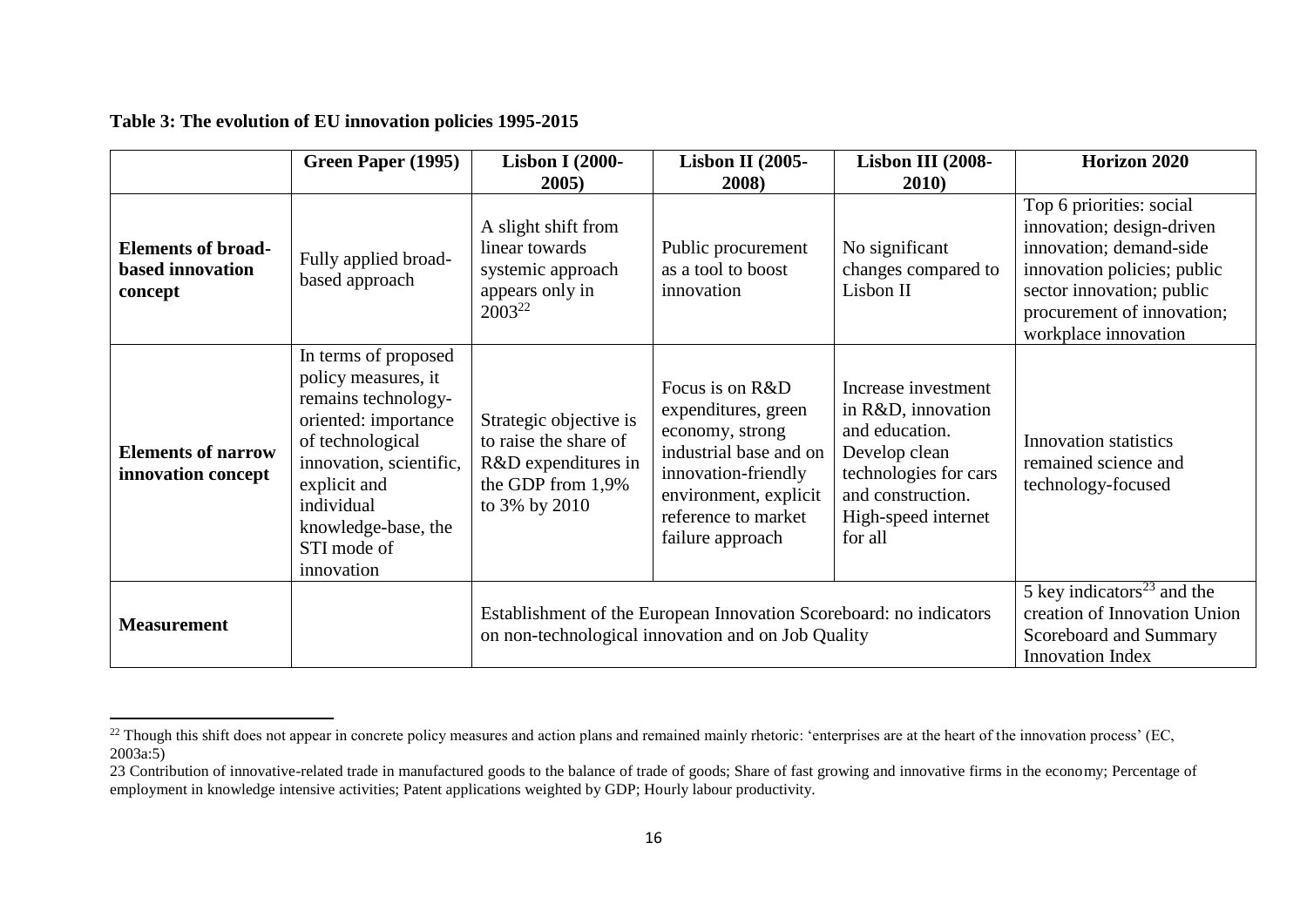| <b>Sector prioritised</b>                                              | Innovation is<br>important in low-tech<br>sectors, in private and<br>public segments of<br>services    | No sectoral focus                                                                                                                                 | Promotes innovation<br>in the services | Green economy, car<br>manufacturing and<br>constructions | Health and social service,<br>green economy, public sector                                 |
|------------------------------------------------------------------------|--------------------------------------------------------------------------------------------------------|---------------------------------------------------------------------------------------------------------------------------------------------------|----------------------------------------|----------------------------------------------------------|--------------------------------------------------------------------------------------------|
| <b>Interrelation of</b><br><b>Innovation and Job</b><br><b>Quality</b> | Recognised but<br>poorly developed,<br>more focus put on<br>quantitative<br>dimension of<br>employment | Exclusive focus on<br>quantitative<br>dimension of<br>employment,<br>although improving<br>working conditions<br>becomes a strategic<br>objective | 'Better jobs' dropped from the agenda  |                                                          | Job quality is of high priority<br>again, though not in direct<br>relation with innovation |
| <b>Social inclusion</b>                                                | Does not appear                                                                                        |                                                                                                                                                   |                                        |                                                          | Special emphasis on<br>promoting inclusive character<br>of innovation.                     |

*Source:* own compilation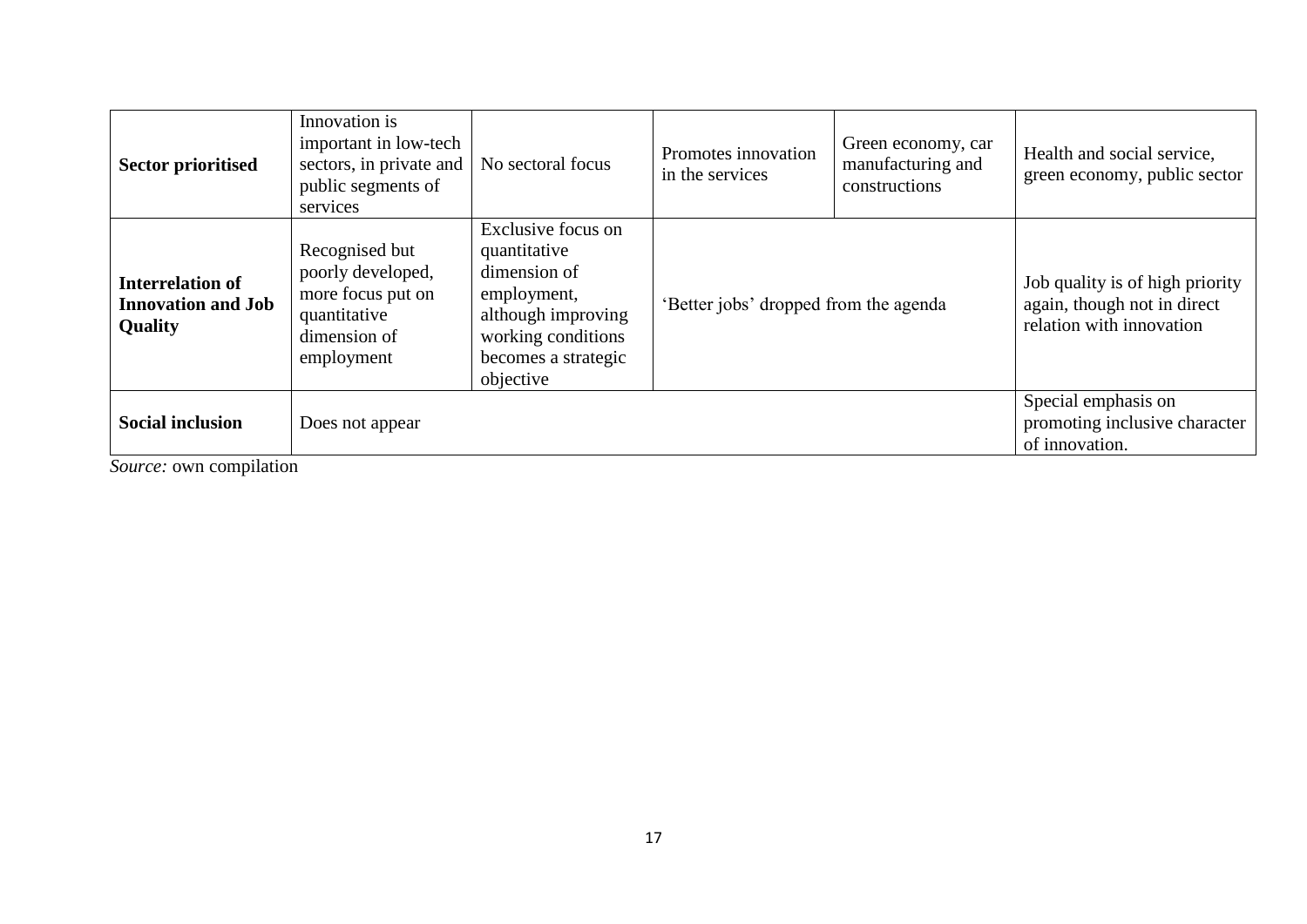## <span id="page-17-0"></span>**3. For an evidence-based innovation policy: some lessons learned from QuInnE**

In this section we will briefly sum up the results of both the qualitative and the quantitative work packages. We are doing so with the aim to create a link between empirical fieldwork and the present policy analysis. We'll start with a short overview of the results of the quantitative analysis which will be followed by the outline of some case study experiences.

## <span id="page-17-1"></span>**3.1 QuInnE-experiences from a macro perspective: Relatively stable pattern of innovation, job quality and employment nexus over time**

Extensive analysis of quantitative data was carried out in the work package 4 including such European-wide surveys as the European Working Conditions Survey (EWCS) or the European Company Survey (ECS) and different national level employer survey from Germany, France and Spain. The aim of these studies was to investigate the impact of innovation on employment and job quality. Here we won't repeat all results but only those which have some policy relevance. This section is based on Duhatois et al. (2018) and Gallie (2018).

The data analysis revealed that there is a positive association between technological (product and process) innovation and both employment and job quality outcomes. Country level analysis showed that technological innovations is weakly correlated with such dimensions of job quality as wage and work-life balance, whilst it had a significant positive impact especially on intrinsic elements of job quality. The results were less clear-cut for organisational innovation. Organisational innovation seems to have no or negative on job quality. Longitudinal company surveys for France show that organisational innovation has a positive effect on employment, it is negatively associated with wages. In Germany organisational innovation is positively correlated with the expansion of part-time work and with an increased labour market participation of low-paid workers. However, it is important to note that organisational innovation is ambiguously conceived and bluntly measured currently (Warhurst et al., 2018). Attempts to diminish employees' discretion and autonomy in work can be very well categorised as innovation as well as those management initiatives that drive at the opposite direction. It is not at all surprising, then, that the effects of these practices are also controversial.

As concerning the inclusive character of innovation, our colleagues revealed that primarily higher skilled employees benefited from the positive employment outcomes of innovation, reinforcing the 'skill-biased technological change' (SBTC) argument versus the 'routinebiased' (RBTC) one. However, these tendencies proved to be cyclical: labour market participation of low-educated people declined mainly after the economic crisis which was followed by some sort of recovery. All in all, the most inclusive labour markets (in terms of employment rate of low-educated and older workers) were found in those countries where the level of both innovation and job quality were high.

Beside these general patterns, the data analysis showed significant differences between the countries both in terms of prevalence of high quality jobs or innovation activities and the interrelationship between the two. The WP5 team established the following country clusters.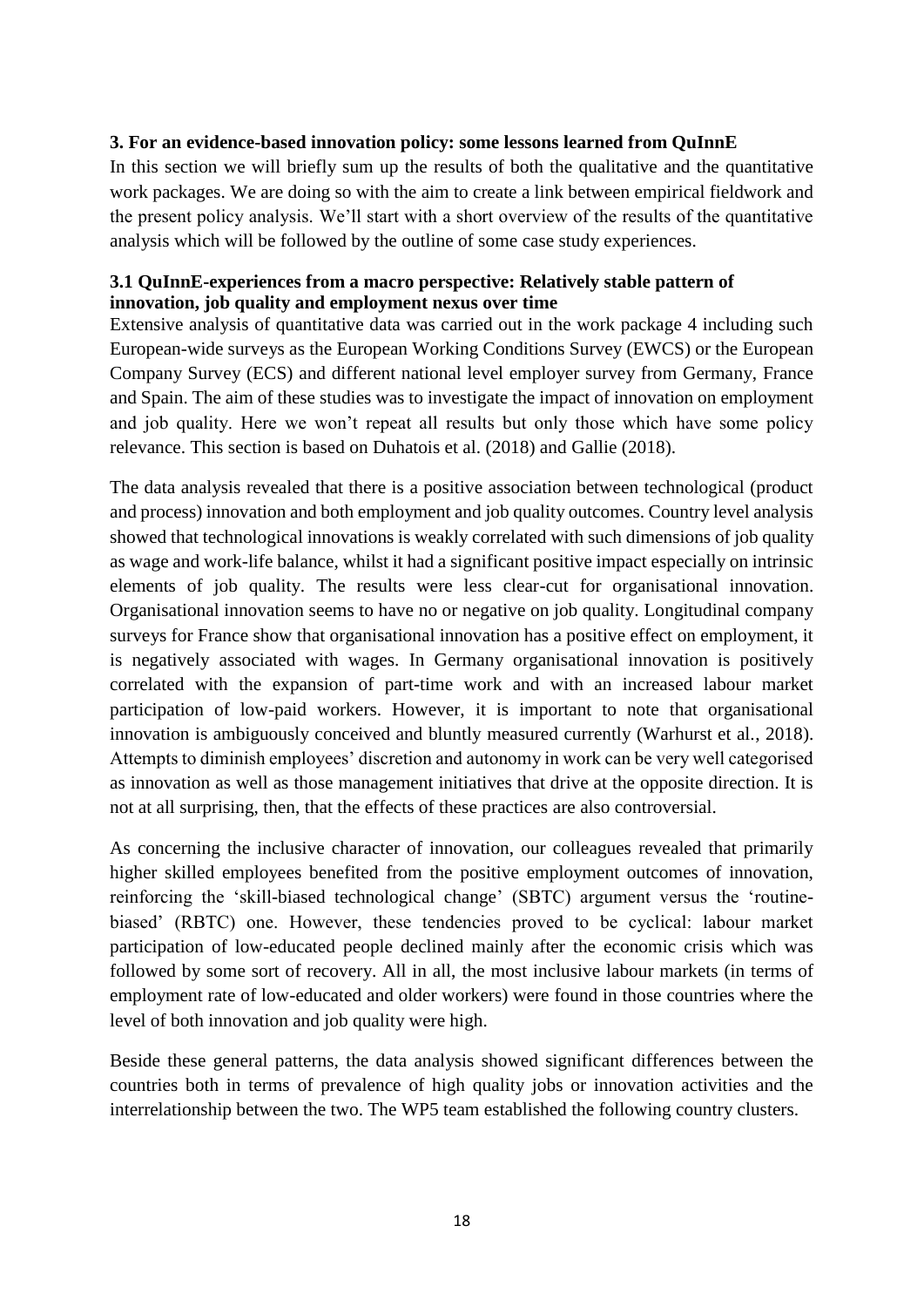| <b>Country group</b>                               | <b>Innovation</b> | <b>Job Quality</b> |
|----------------------------------------------------|-------------------|--------------------|
| Nordic countries                                   | High              | High               |
| North West countries                               | Medium/High       | Medium/High        |
| Continental countries                              | Medium/High       | Medium/High        |
| Central<br>Eastern<br>European<br>and<br>countries | Low               | Low                |
| Southern countries                                 | Low               | Low                |
| France                                             | High              | Low                |
| Estonia                                            | High              | Very low           |
| Spain and Poland                                   | Very low          | Low                |

#### **Table 4: Country clusters of innovation and job quality nexus**

As we can see from the table, only Nordic countries are able to take a win-win road, combining high level of both innovation and job quality. This is accompanied by the inclusive labour market measured by the participation rate of low-skilled and older workforce. Central and Eastern European countries, together with the Mediterranean cluster take the low road of innovation/job quality nexus, but while the employment is about the European average for most member of the former country group, in Southern Europe this weak performance is further aggravated by a relatively low level of employment rate. Interestingly, high innovation performance is accompanied by a low or very low level of job quality in the case of France and Estonia, while in Spain and Poland the very low level of innovation activity is alarming.

Under a separate work task, the quantitative working group aimed to model the relationship between job quality and innovation in more detail. On the basis of the EWCS 2015, a special index was constructed by using 7 variables measuring three dimensions of job quality that seem to be the most relevant from the point of view of innovation. These three dimensions were as follows: training and learning; task discretion and initiatives; and (subjectively perceived) job security. This so-called Innovation Conducive Job Quality (ICJQ) index was categorised into three broad values: low, medium, high. The data show huge differences between these classes of jobs in terms of innovation: in jobs with low ICJQ index a significantly lower share of employees are involved in the improvement of work organisations compared to jobs characterised with high ICJQ index (14.3% vs. 66.6%). The same is true for employees experiencing process or technological innovation (24% vs. 54.1%).

Country-specific analysis revealed that average ICJQ index is the highest in the Nordic countries, followed by the North West country group (UK and Ireland) and the Continental countries, while the lowest ICJQ ratings were found in the Mediterranean and East European countries. What is interesting is that the global financial crisis and economic downturn affected these country groups differently. From a longitudinal perspective, the average score of ICJQ index grew during the crisis (i.e. between 2005 and 2010) in the Mediterranean and Central East European countries (South East countries experienced a significant decline in this regard), while the average score grew after 2010 in the case of North West and Continental country groups. Overall, the differences between country groups decreased between 2005 and 2015 showing some kind of convergence between the Member States of the EU. As concerning the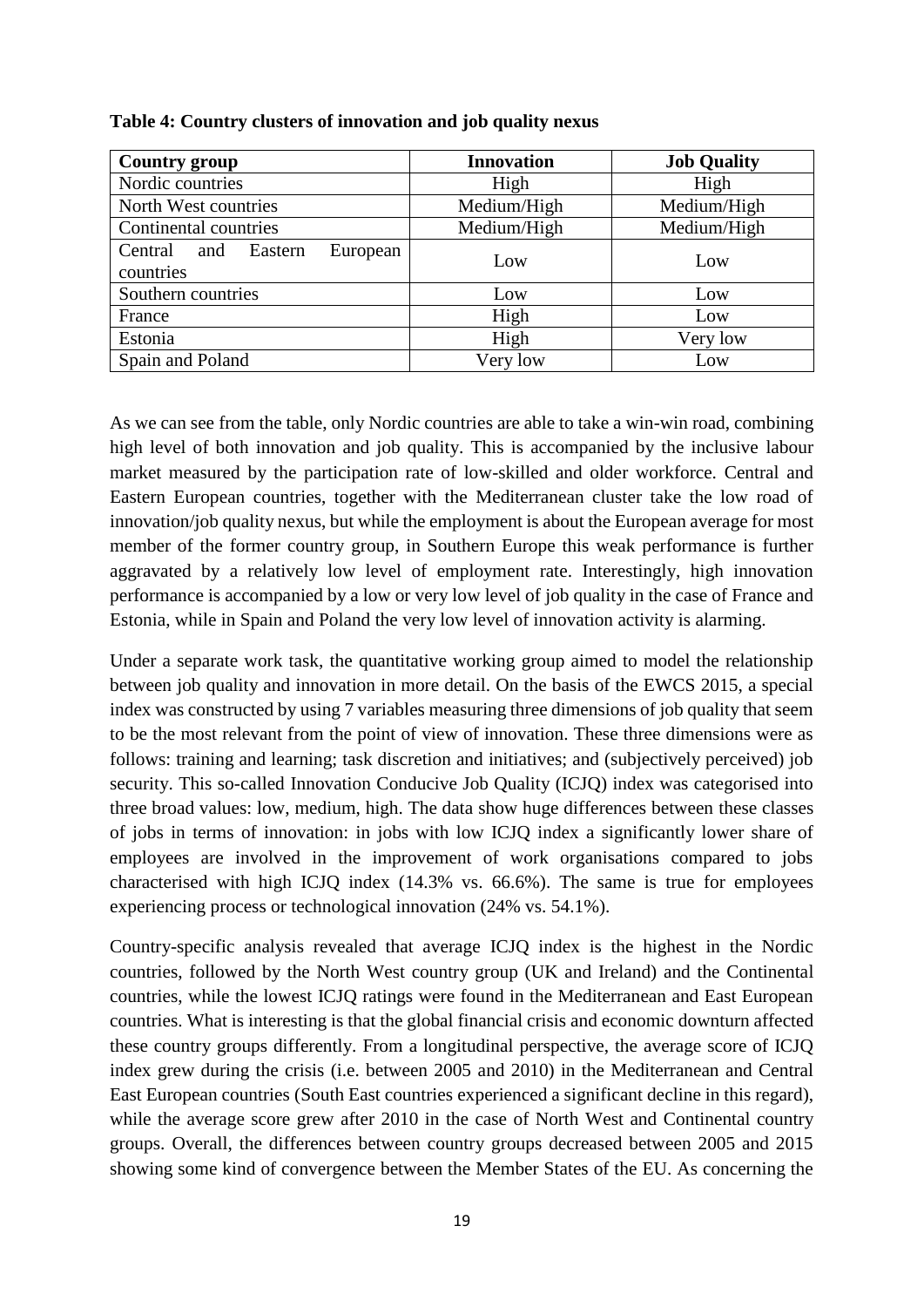inclusive character of ICJQ index, that is the difference in the average scores by occupational groups, there are significant country group differences, the Nordic countries showing the lowest class gap, while it was the highest in Nord East countries. This gap was widening during the crisis, while it has been reduced during the subsequent recovery period.

Overall, the results of this analysis confirm the hypothesis that there is a positive correlation between certain aspects of good job quality and innovation. However, there are significant differences between the countries investigated. And not only country group differences are noteworthy, but within country inequalities (between occupational classes) are also worrying as they remain relatively stable over time and we have no reason to believe that they will automatically disappear or even decrease. A first important lesson is therefore, that specific policy efforts are needed in this field, most obviously at country-level. It is telling that the high road of innovation-job quality nexus exists only in the Nordic countries in which there exists an inclusive labour market and where these topics have been on the top of the political agenda for decades. The analysis also revealed that the search for short-term flexibility may underpin long-term productivity and competitiveness by negatively affecting innovative initiatives from the part of employees.

## <span id="page-19-0"></span>**3.2 There is no deterministic nexus between innovation, job quality and employment: lessons learnt from the company case studies**

If the results of the quantitative work package was summarised in an extremely brief way, this is even more the case for the qualitative work package. In total 59 company case studies were conducted in 8 sectors: aerospace, automotive, agri-food, computer games industries, banking, retail and logistics, elderly home care and hospital sectors, with more than 460 people interviewed. A detailed analysis can be found in Jaehrling (2017). Here, because it has become a key policy debate since the start of QuInnE, we focus on automation and digitisation primarily because this was an important topic in almost every sector, and also because it illustrates well the complex relationship between innovation, employment and job quality. However, we have to bear in mind that the experiences gained from the qualitative field work are much richer than they will be presented here.

In aerospace industry, for example, there is a widespread use of digital technologies (e.g. 3D Computer-Aided-Design, computer aided manufacturing and automated processes and the use of other digital tools to organise and monitor work) in all countries investigated. However, the impact of these technologies differs greatly in the UK, France and Sweden. The introduction of 3D CAD resulted in a change in the skill needed for the execution of tasks of white collar workers. While in Sweden companies invested heavily in retraining of their employees, French companies tended to acquire new skills by firing older employees and hiring younger ones. This creates what might be called an 'age-biased technological change'. It was facilitated by the early retirement schemes available for French employees and companies – an unintended consequence of an employment policy instrument. It is also worth noting that the impact of these technologies on job quality also differed. Swedish companies were able to avoid the intensification of work-related stress and workload, while this was not necessarily the case for French companies. This is because in French companies the management took a more top-down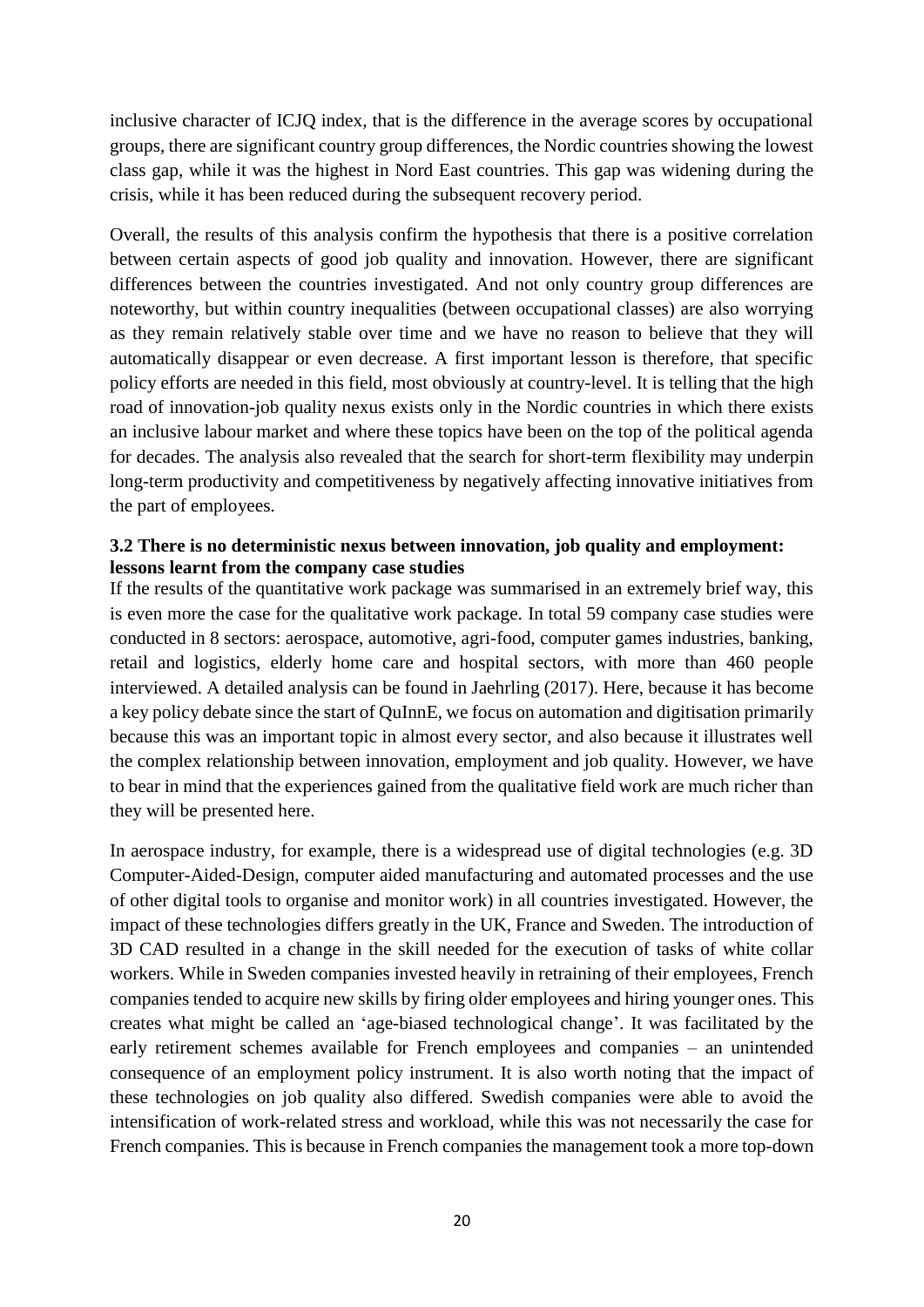approach in their management stlye, social dialogue and employee involvement was less intensive.

The results also suggest that blue-collar workers were impacted more negatively by automation as they lost craft dimension of their work tasks to significant degree and were restrained to control production process without direct manual tasks. The executives of the firms investigated were aware of the risks of automation, and revealed that too much automation may decrease the innovative potential of the company: "because too much automation could have negative consequences on the capacity for incremental innovations through the 'Doing, Using, and Interacting (DUI)' mode of innovation, which relies on human learning that cannot be replaced by data processing." (Gautié et al., 2017:75)

A similar pattern was observed in the automotive industry where full automation of the production processes is costly and only affordable to the largest companies. Instead of automation, the focus is put on 'smart use of manual work'. This was visible in the large German OEM's affiliate operating in Hungary, where a successful and sophisticated system was put in place in order to engage employees to take part in innovation activities. The system of 'Ideenbörse' encouraged rank and file employees to come up with their own ideas on how to cut production costs. A German supplier company deployed Japanese management style (the Kaizen method) in order to be able to produce high quality production parts and components in a highly flexible way. The competitive edge of this company was not about prices but about quality and lead time. Overall, we can see that automation can reduce production costs to a significant degree. However it is not the only option for companies to remain competitive on the market. At least until the costs of automation will not decrease remarkably. The author summarised these experiences as follows: "It seems that the increasing needs for flexibility, together with knowledge intensive character of the work may represent significant limits for automation. The cases of the Ideenbörse and the quality circles showed similar experiences. They indicate that the control of and the knowledge about production processes is still a strategically important resource to be generated. Presently, it is limited because of increasingly smaller production batches, shorter delivery times, and a sharp price based competition which continuously force automotive companies to increasingly manage contradictory objectives, and look for good solutions and compromises by applying available production knowledge." (Makó et al., 2017:119)

The game industry is the only sector investigated which is in an early phase of development. In this highly creative and dynamic sector all types of innovation can be found both in their radical and incremental forms. However, this innovation intensity does not necessarily result in high job quality. Moreover, most of the employees are intrinsically highly motivated, so much that they often contend with minimum level of job quality. The wages are modest compared to sectoral averages, while work intensity and working time flexibility are high. There are no trade unions active in the sector and collective interest representation is very limited. The sector can be characterized by a relatively low level of job security as temporary forms of employment dominate. However, the management of more matured companies is well aware that employees perform better in higher quality jobs, so more prestigious and established firms tend to provide higher wages, less and more predictable working time and higher job security: "They show that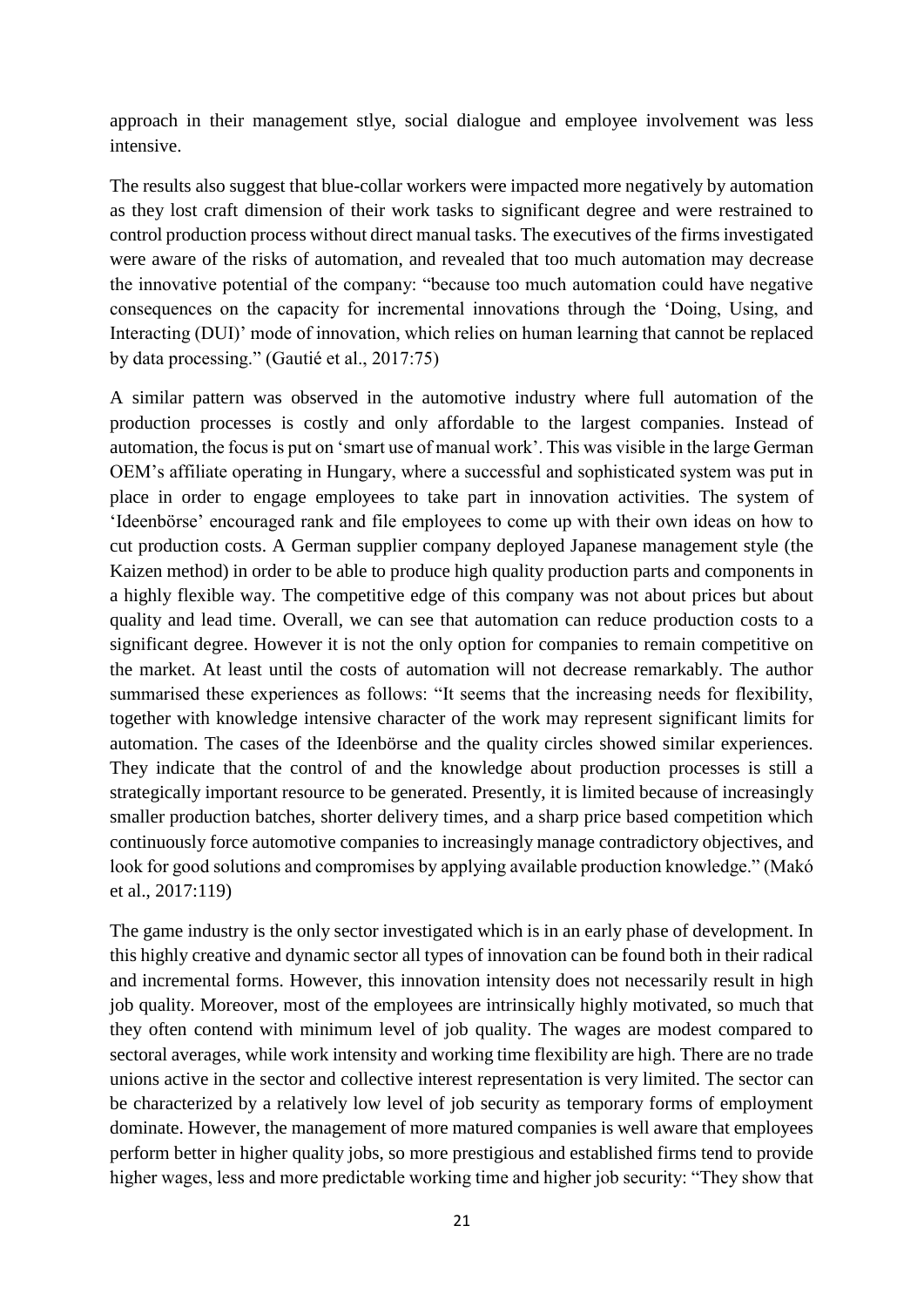choices in terms of strategy can be made and that there is more than one path to competitiveness. Indeed, even in an industry characterized by project-based work, portfolio careers, temporary collaborations, self-employment and entrepreneurship high job quality in terms of working time and job security is shown to be possible" (Keune et al., 2017:254). It remains to be seen whether this will be a general trend as the sector becomes more matured or building on young, talented and creative workforce that cares less with wages and other aspects of job quality will ensure a competitive edge in the future.

The effects of digitisation were found to be more negative in the banking sector. A large trend of standardization in both back office and front office activities has been introduced in the past decade thanks to digital technologies. This development often led to a job polarisation in the workplace as new entrants most often occupy low-skilled and low-paid jobs. Similarly, to the aerospace industry, this trend of deskilling may make more difficult to shift between jobs decreasing mobility in the internal labour market. However, even in this case, the experiences confirmed that managerial choices related to work organisation, training policy, performance assessment and other aspects of working conditions play an important role. As the authors conclude: "the implementation of AI processes in a banking network shows that a technological innovation may be either helpful to improve the ability of employees, or be a threat or even an impediment to working properly according to its own vision of quality of work, and depending on the context." (Perez&Martín, 2017:223)

Automation and digitisation are important drivers of innovation in the retail-logistics sector. Case study findings show, however, that this hasn't led to massive lay-offs in the sector. The primary reason for that is, similarly to the automotive industry, whilst it is technically possible to fully automate warehouse jobs, it is not viable economically – at least in the short and medium run. A second reason why employment did not decrease in the sector is due to the fact that the rise of e-commerce created a remarkable demand for warehousing services. Although significant job cuts have been so far avoided, automation had a strong negative impact on job quality: the majority of jobs were Taylorised, and consequently job variety has been reduced, employees perform short and repetitive tasks, with very low level of job autonomy if any. 'Hard-core' elements of job quality have also been deteriorating: employees have to be more and more flexible in terms of their working time, while their wages have not been increased or it even decreased. The automation had a deskilling effect mainly in routine-based manual jobs. The summary chapter on the findings in this sector (Jaehrling et al., 2017) illustrates well that there is no deterministic relationship between innovation, employment and job quality, even if there are undeniable structural constraints that limit the room for manoeuvre of stakeholders. The companies investigated chose low road strategies because of the enormous cost saving pressure emanating from different forms of marketization: outsourcing of logistics activities to 3PL providers, treatment of internal logistics departments as cost centres or the transformation of logistics departments into legally independent subsidiaries owned by the retail company. There is a general shift in how global supply chains are structured: retailers are tending to put more cost pressure to their logistic service providers. In this case the negative effects of market pressure is somewhat mediated by innovation, or more precisely, innovation and poor job quality are partly conditioned by the same factors. However, as the authors note, the extent to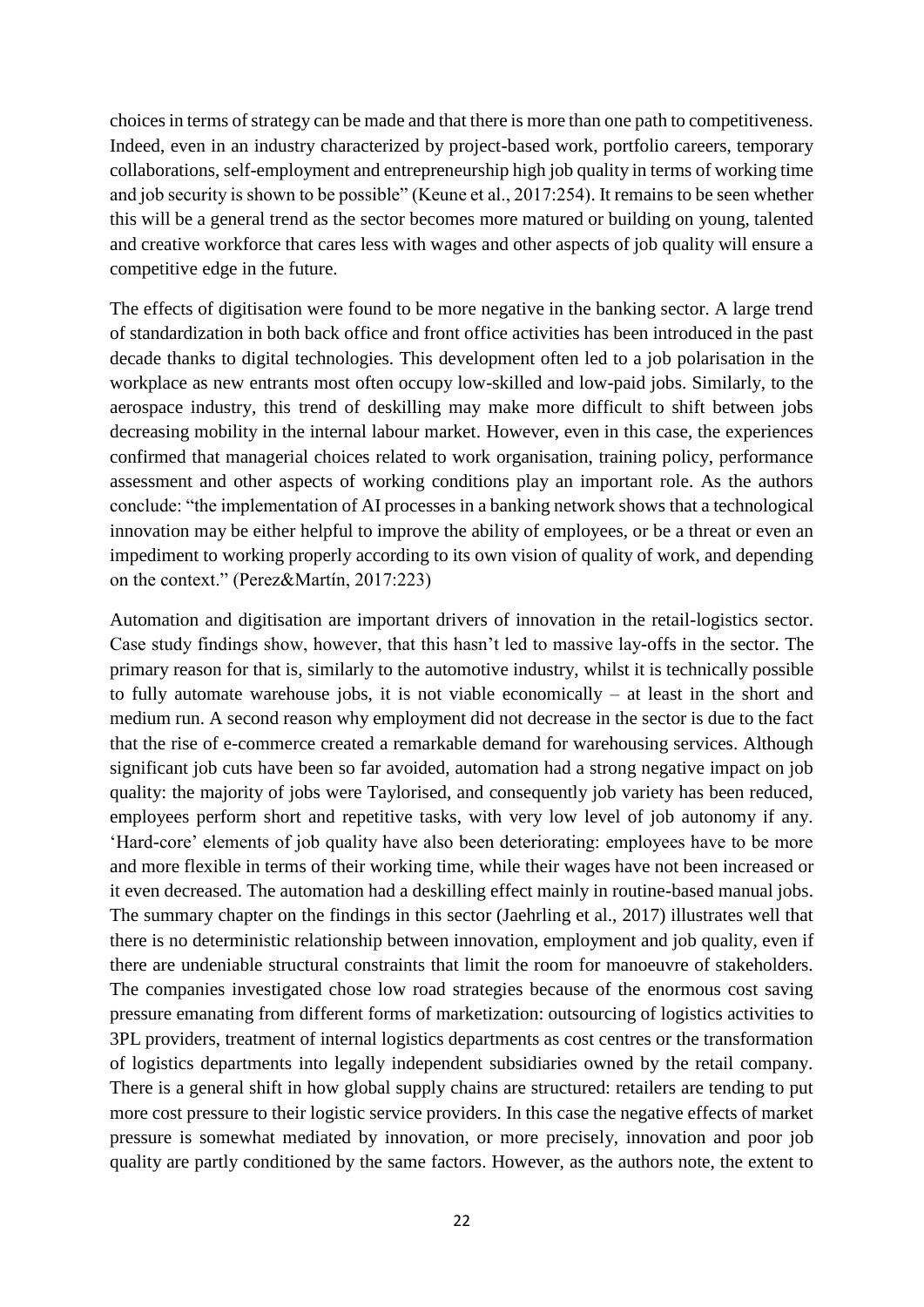which skill requirement and employees' autonomy are reduced depends very much on deliberative managerial choices. In this context, active social dialogue at the workplace and the involvement of employee representatives has a limited potential to improve job quality. Instead, employee representatives focus mainly on employment security and on occupational health and safety, while increasing wages or limiting employer-oriented working time flexibility remain largely out of their control.

There is a huge potential for automation in the agrifood sector but – similarly to other sectors – this is not an economically viable option for most of the companies. We found one Hungarian pasta company where automation of production processes has been launched for more than a decade now. The employment outcome of this technological innovation was however positive, no massive job cuts have taken place. We found three main reasons for that. The first relates to the company ownership structure: during the privatisation process of the early 1990s, the company launched an employee stock ownership programme, together with a management buyout programme. This kind of social innovation ensured not only the urgently needed financial resources for technological and organisational renewal, but it also resulted in a cooperative organisational culture that benefitted the adoption and implementation of process innovations (automation) over the past decade. Second, the company operates in an economically relatively underdeveloped region and being the largest employer in a rural community puts an extra pressure on the management in terms of corporate social responsibility. Therefore those employees whose jobs were substituted by automation have been re-trained and re-employed in another job of the company. Of course, the skill needs of the majority of blue-collar jobs is modest, so the employability of these workers did not increase significantly, but they did not lose their jobs either and this is important. Furthermore, this was a viable option for the company because it has a leading edge on the Hungarian market. This favourable market position made for the company possible to insource some formerly outsourced activities.

In the case of hospital sector, one of the most recent trends in the field of innovation is certainly robot-assisted surgery. The introduction of this technology required significant investments in training and skill development. This included formal and informal of training, like study tours abroad (even overseas in some cases), training at the company that developed the robot and training at other hospitals that use this technology. A special robot surgery team was set up that consists of three surgeons, three specialist operation nurses and three nursing assistants. They enjoy high level of team autonomy and discretion. An important source of employee engagement that the team members feel they are part of something new, a leading-edge innovation. The use of the robot increased job variety but did not increase work intensity as the robot can be use one day every fortnight. As one of the surgeons has to sit during the operation instead of standing over the patient, the technology has positive impact on quality of work. Although it affected only a small number of employees, robotisation did not substitute human work, instead it complemented it improving many aspects of job quality.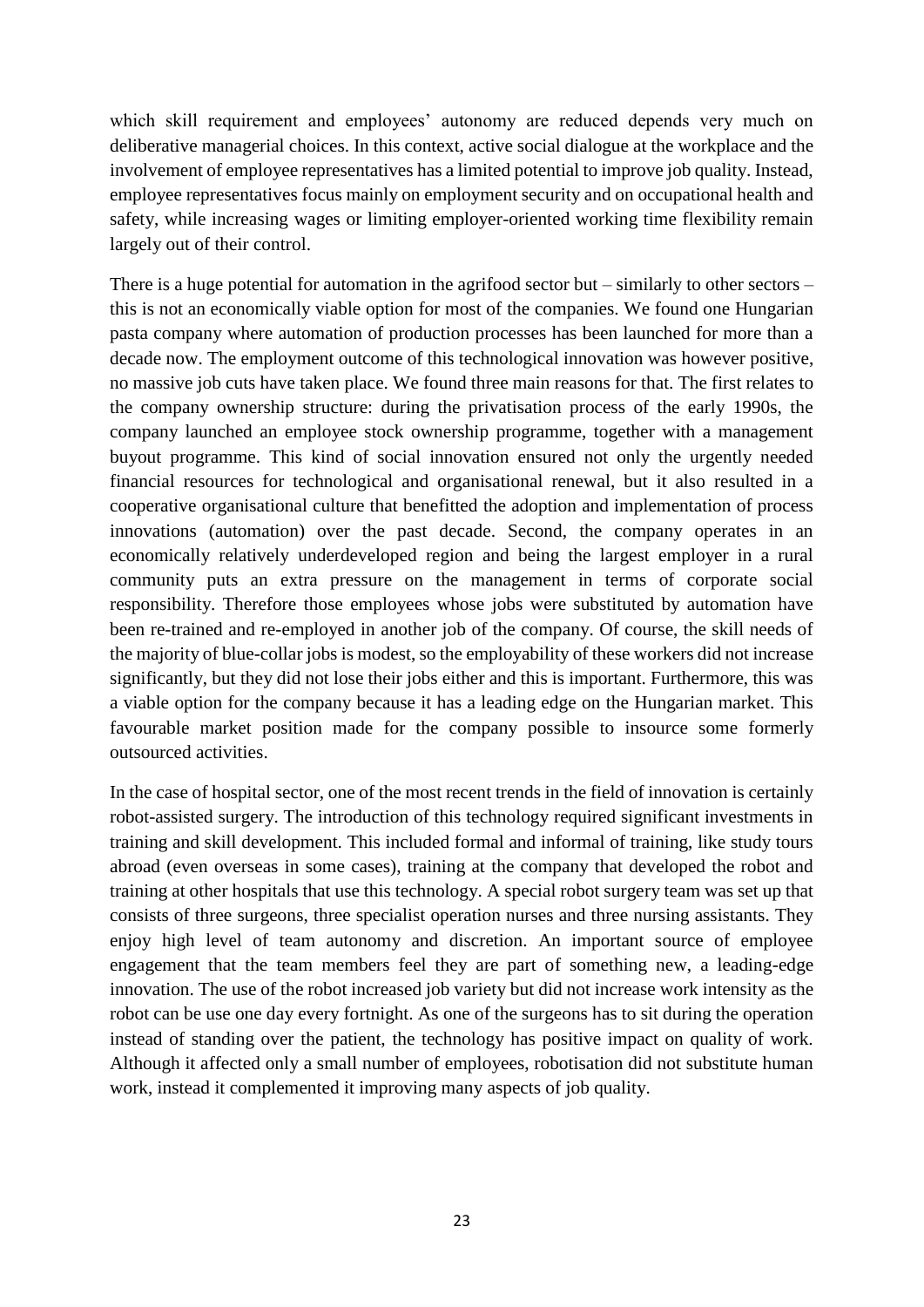In the case of elderly home care sector, the gap between technologically possible and economically viable innovation is as large as in the case of health care. Although these jobs are both physically and psychologically demanding, the available resources are scarce and consequently innovation activity is residual and limited mainly to some organisational forms of innovation.

## <span id="page-23-0"></span>**4. Discussion and policy pointers**

Although innovation, job quality and employment have all been at the forefront of social science research for a couple of decades, the nexus between these three key notions is still blurred analytically. There seems to be a consensus among the scholars that product innovation tends to increase employment levels, whilst process innovation tends to decrease employment levels (Muñoz-de-Bustillo et al, 2017). However, systematic, evidence-based research is still needed on this topic, as the European Commission (EC, 2014c) recognises through its Horizon 2020 programme. Similarly, QuInnE case studies show that in most of the cases innovation has a positive effect on job quality by extending employees' autonomy, their increasing learning opportunities and self-fulfilment at work, though this overall positive impact is often balanced by an increase of high-workload, tightened deadline pressure and work-related stress.

It is not surprising therefore that the complex issues of job quality are poorly conceptualised at policy-making level, too. A first step towards a more comprehensive policy formulation would be a shift from the presently dominant narrow view of innovation to the broad-based approach. We argued in this paper that some elements of such a shift are already observable at European level in the most innovative countries. There seems to be a cognitive gap between the communities of researchers and policy makers: the broad approach has been presiding over the narrow approach in the scientific literature since already the early 1990s, while we find some of its elements in concrete political measures only very recently. In fact, as we move on along the policy-making process, we may detect less and less elements of the holistic approach, while the narrow view becomes dominant. In parallel with this, the heterogeneity of the knowledge pool policy making can draw on is almost inevitably narrowing in the later stages of the policy articulation process. This is even more problematic as these later stages (i.e. action plans but also such feedback mechanisms as evaluation and measurement) have much bigger impact on the real innovation performance of the European countries than the earlier surveyed European or national policy documents (green and white papers, other background analysis). The following figure illustrates this discrepancy by showing a stylized model of policy-making.



## **Figure 1: The characteristics of innovation policy-making process**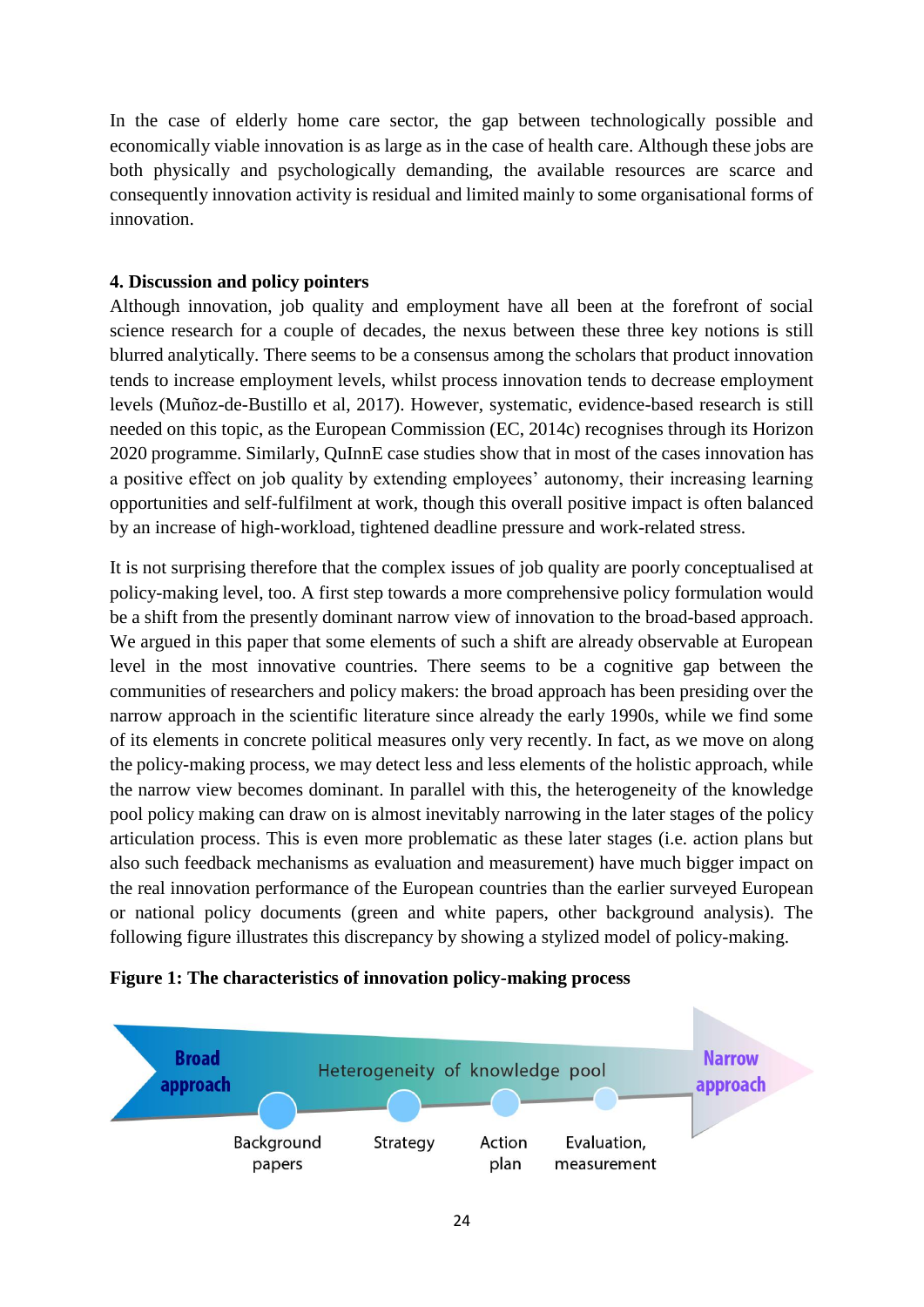As it was demonstrated in the analysis of the evolution of the EU's innovation policy the first phase of the policy-making process can be characterised by a relatively intensive use of broadbased approach. Already in the *Green Paper on Innovation* adopted in 1995 we found the elements of a fully applied broad-based approach. The analysis of the most relevant EU-level policy documents also revealed that this broad-based approach gradually disappears during the later stages of the process (e.g. EC 2003b; EC 2005b; EC 2008). The biggest rupture is observable when it comes to the translation of strategies into concrete action plans and policy measures. It is therefore somewhat 'obvious' that it is hard to find any element of the broadbased approach in evaluation and measurement because if the action plans are built on the traditional, STI-based narrow approach, it involves automatically that the evaluation and measurement follow the same way. It seems that the inflow of new scientific knowledge has its own 'glass ceiling' limits in this process.

We can find the reason of this phenomenon on both sides of the academic and policy-maker communities. One of these reasons is that it is more difficult to explain complex, interrelated processes, not to mention significant methodological problems related to measurement and the attractiveness of the simple indicators. In contrast, it is always easier to produce scoreboards with ex-post measurable inputs and easy-to-measure so-called 'proxies' even if the impact of these proxies on innovation is doubtful. As Havas et al. (2015) rightly noted about the 25 indicators used in the Innovation Union Scoreboard: '10 indicators are only relevant for, and a further four mainly capture, R&D-based innovations; seven could be relevant for both types of innovations; and a mere four focus on non-R&D-based innovations. Given that (i) the IUS is used by the European Commission to monitor progress, and (ii) its likely impact on national policy-makers, this bias towards R&D-based innovation is a source of major concern' (p.18). Although the scoreboard is now less biased toward the narrow-based view of innovation<sup>24</sup>, further movement is still required if we are to properly apprehend the characteristics of the innovation process in its ampler social context, and especially its relationship to smart and inclusive growth. In its current form the IUS is not adequate in helping policy makers to identify relevant policy problems. For instance, Edquist et al.(2018) found that Sweden invested 7.35 more in innovation inputs than Bulgaria, but the "performance bonus" of this heavy investment was only 2.77 times higher at the level of innovation outputs. More differentiated measurement tools are need to achieve more grounded policy recommendations and evaluation.

Another methodological stream aimed to capture the effects of innovation in a wider perspective shifts the focus from innovative outcomes to organisational (learning) capabilities of the firms. Adapting the view of Dosi et al.(2000), Schienstock defines such capabilities as organisational competencies that 'enable firms to deal effectively in a firm-specific way with

**.** 

<sup>&</sup>lt;sup>24</sup> The scoreboard is revised each year, some variables are left out, some new ones are took in. For instance, the following new indicators were included in the newest (2017) edition of the Innovation Union Scoreboard: 'Lifelong learning (percentage of population aged 25 to 64 participating in education and training)'; 'Broadband penetration (share of enterprises with a maximum contracted download speed of the fastest fixed internet connection of at least 100 Mbps)'; Opportunity-driven entrepreneurship' measured by the Motivational Index from the Global Entrepreneurship Monitor (GEM); The 'share of enterprises that provide training to develop/upgrade ICT skills of their personnel'; 'Private co-funding of public R&D (percentage of GDP)'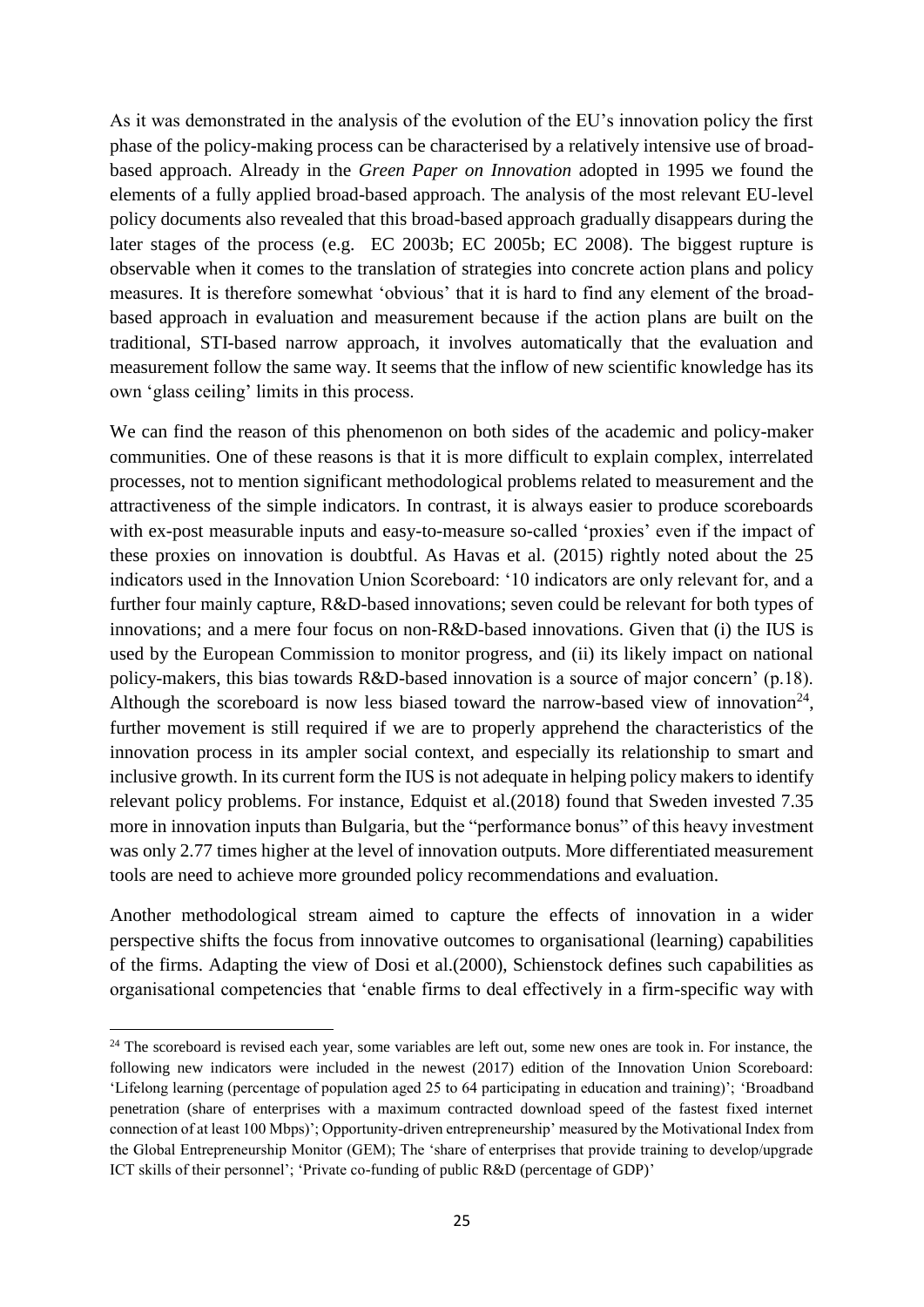key organizational problems' (Schienstock, 2009:3) In contrast to the rather static view of innovation surveys, organisational capabilities approach aims to shed light into the black box of the organisations by focusing on those intra-firm dynamic processes through which an organisation can react to exogenous challenges. 'The capability approach is closely linked with the knowledge-based view of the firm. Organizational capabilities are identified with the knowhow of a firm of performing particular problem-specific activities … Core capabilities embody proprietary knowledge that is unique to a particular firm and superior to that of the main competitors. It is widely agreed that firms' competitiveness depends on the development of only a few core capabilities' (p.3)

More recently, researchers have tended to treat innovation not as much a concrete activity on the basis that a significant proportion of innovative efforts remain unavoidably unseen. These are 'dark innovation' – as Martin called it: " … we are dimly aware of the growing amount of innovative activity that is going on but it's just not visible using existing measurement instruments". (Martin, 2016:434) Others suggest conceiving innovation as a vector (Stirling, 2007) and they try to understand and evaluate the functioning of the system as a whole, the interaction between different elements of the system, the direction of recent changes and trends, the assumed ability of the innovation to reach the objectives defined within a reasonable timeframe, etc. Innovation is rarely a single and isolated event, it is an outcome of continuous efforts. It is especially true in the context of constant organisational restructuring: in the case of most of the business and public organisations innovation is not an intended outcome of a beforehand made conscious decision but instead rather organisations constantly seek how to improve their performance. The question is, therefore, to what extent organisations are able to learn and change their daily operation accordingly. The dynamic capabilities of the firms refer to the organisational abilities to continuously renew and reallocate resources in order to remain competitive in a constantly changing environment (Nielsen, 2018).

The measurement problems of innovation lead us to the problem of policy learning which seems to be far from being able to fully exploit the results of new scientific research findings on innovation. As Borras (2011) rightly notes in one of her studies on this topic: although the purposefulness and intentionality play an important role during the process of policy making, it does not mean any way that policy learning would be an automatic or even rationalistic process. Instead: "the production and use of knowledge for identification, diagnosis and eventual policy change is embedded in complex settings characterized by specific conflict of interests, changing power relations and legitimacy conditions" (p.727) Borras goes further and poses the question as to why some countries learn faster and more than others. According to her, the answer lies in the notion of learning capacities of organisations involved in the learning process. The notion of learning capacities covers formal and informal rules and regulations, as well as 'structures and procedures that allow learning to take place at all levels of the system'. (p.728) Although organisational learning capacities are hard to measure empirically, EU Member States seem to show significant differences in this dimension, and higher learning capabilities are usually associated with better innovation performance. At least it is hard to imagine a highly innovative country without intensive innovation policy learning mechanisms.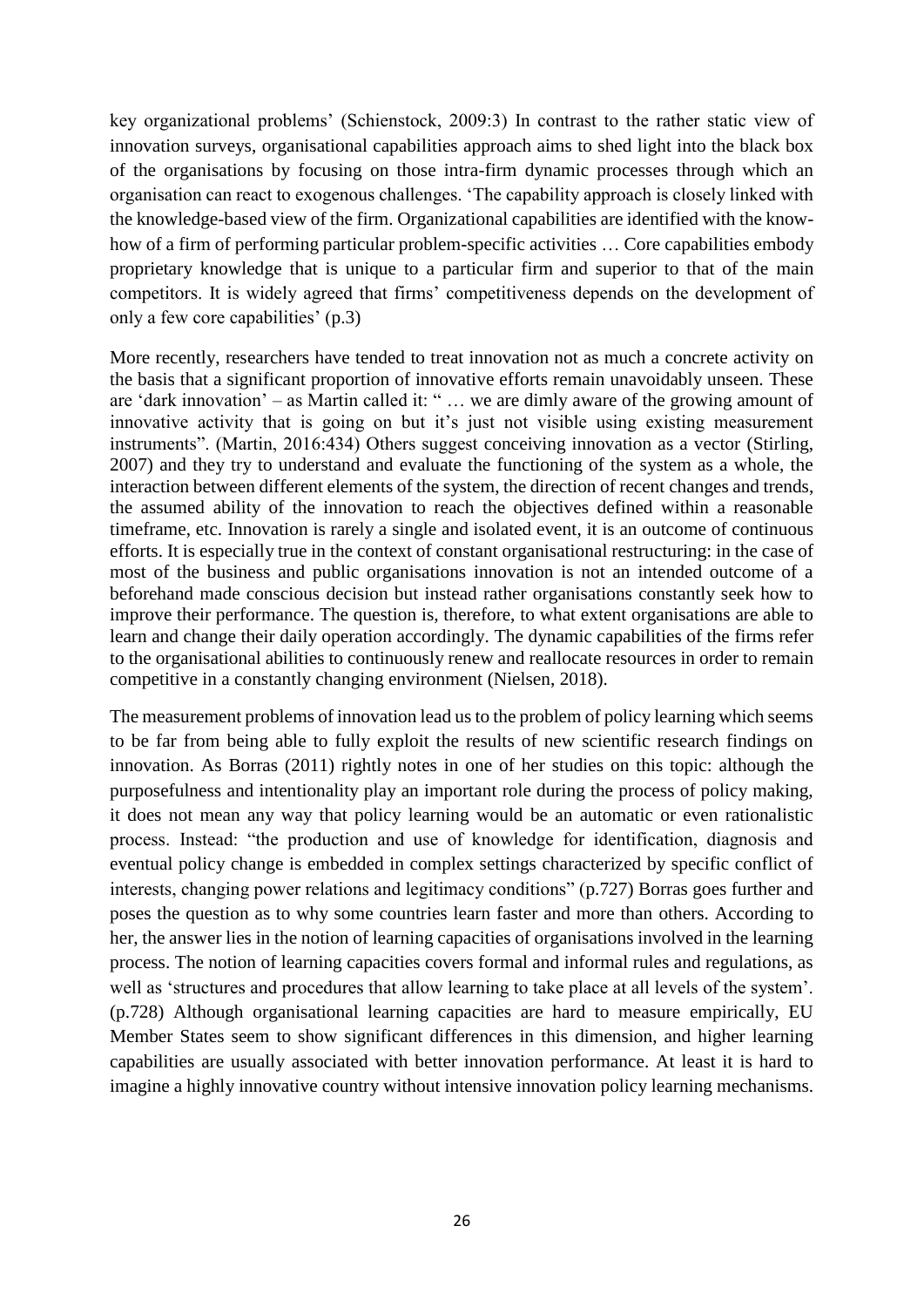Following Bennett and Howlett's (1992) analytical framework, Borras distinguishes three levels of where this learning can take place: government, policy network (actors directly influenced by the policy), societal/social learning level. These three levels differ not only in the subjects but also in the objects of the learning processes. The following table presents the interrelationships between the level, the subject, the object of policy learning as well as their prerequisites in terms of organisational learning capacity and the levels where policy change may take place.

| <b>Levels of</b><br>policy learning | Who learns                                                                  | Learning about what                                                                                                                                     | Organisational<br>capacity                       | <b>Policy change</b>                         |
|-------------------------------------|-----------------------------------------------------------------------------|---------------------------------------------------------------------------------------------------------------------------------------------------------|--------------------------------------------------|----------------------------------------------|
| Government<br>learning              | Government and public-<br>related organizations in<br>the innovation system | Organisational<br>practices/processes<br>(administrative,<br>management failures)                                                                       | Administrative<br>capacity                       | Innovation<br>policy<br>management<br>change |
| <b>Policy network</b><br>learning   | Networks of stakeholders<br>in innovation policy                            | Innovation system<br>(identifying systemic<br>failures)                                                                                                 | Analytical<br>capacity                           | Innovation<br>policy<br>programme<br>change  |
| <b>Social learning</b>              | Socio-economic actors in<br>the political system                            | State-economy-civil<br>society relations related<br>to innovation and<br>diffusion processes<br>(innovation systems'<br>overall governance<br>failures) | Major reflexive<br>and institutional<br>capacity | Innovation<br>policy<br>paradigm shift       |

**Table 5: Levels of policy learning, organisational capacity and their effects on policy change**

*Source:* Borras, 2011:730

Flanagan and Uyarra (2014) provide an even sharper critique of innovation policy evaluations made by innovation scientists. They identified four important dangers to avoid when it comes to evaluate such policies. First, innovation scholars tend to idealise theoretical rationales and policy makers. As policy makers are attracted by the linear approach of innovation, researchers also tend to see the policy making process in the similar way: the evolution in innovation theory leads to changes in policy rationales and strategies which are then translated in shifts in policy instruments. However, policy makers are not passive recipients of evidence-informing policy advice but take an active role in the interpretation of scientific results and in drawing lessons in terms of policy instruments. In other words, the policy-making process is also constrained by the practices of the past and the interests of the present and all efforts aimed to attain changes at any stages of policy making process are biased by this path dependency. A second danger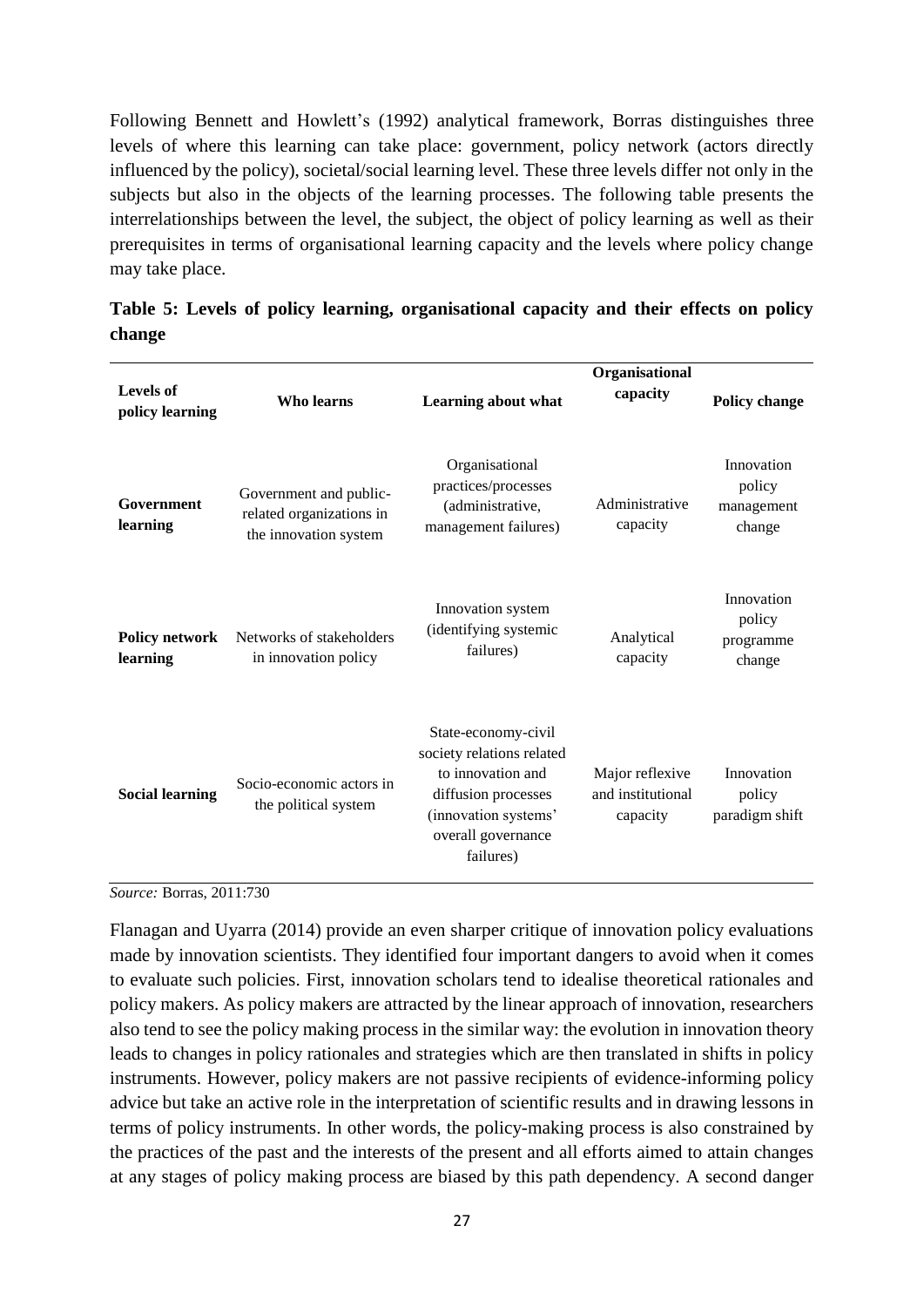when it comes to policy evaluation is an over-rationalised view of policy design and coordination. Yet, the authors argue, the rationale, goals and impacts of the same policy instrument can and do change over time. Furthermore, these policy instruments pursue "a broad and ever-changing range of more or less explicit and implicit, final and intermediate goals and objectives" (p.5). A further misunderstanding toward innovation policies is treating them as tools from a toolbox that can be used independently from time and space, the institutional context of a given country. The impact of the simplest policy instrument may vary according to the differences in its implementation. That's what the authors call 'interpretative flexibility': "Instruments are interpreted differently by different actors and reinterpreted over time in the light of changing policy thinking" ( p.4).

These points are even more important as the concept of innovation has become more diffuse as it has become more ubiquitous. Innovation is now everywhere, with the emergence of such notions as service innovation, public sector innovation, frugal innovation, design-based innovation, user-driven innovation, business model innovation, etc. As the number of innovation researchers dynamically grows, it appears in more and more segments of the society and the economy and in a more complex way. We now have better understanding of the nature of innovation processes than a few decades ago. However it is still no easier to narrow the cognitive gap between researchers and policy makers. On the contrary, the newest results of innovation studies from various fields raise concerns about the validity of such basic definition as the classification of innovation laid down in the Oslo Manual (2005). Edquist (2014), for example, implicitly proposes the revision of the traditional classification of innovation that distinguishes between technological and non-technological innovation, the former including product and process innovation, while the latter consisting of marketing and organisation innovation. Instead, Edquist argues, it makes more sense to distinguish between product and process innovation. Product innovations cover material goods as well as intangible services. In contrast, in the case of process innovation the question is how the products are produced and this may relate to either technological or organisational innovation.

In a recent Eurofound (2017) report, the authors also stress that the definition of organisational innovations is poorly developed compared to those of other and especially product innovation. This often leads to problems concerning how to distinguish this particular form of innovation from other types of innovation and it is often not clear whether certain innovative organisational arrangements are a necessary precondition for innovation (as suggested by the learning organisation theory) or simply a consequence of other innovative activities. Consequently, considerable efforts have to be dedicated to clarify what actually is organisational innovation and what is its relationship to other forms of innovation. In their analysis, the authors consider organisational innovation as a precondition for innovation and use the answers to this question as an independent variable. The authors argue that one possible reason of this shortcoming is that innovation studies are primarily of economic interest. This is especially important under the current policy regime which aims to reach not simply economic growth but one that is also sustainable and socially inclusive.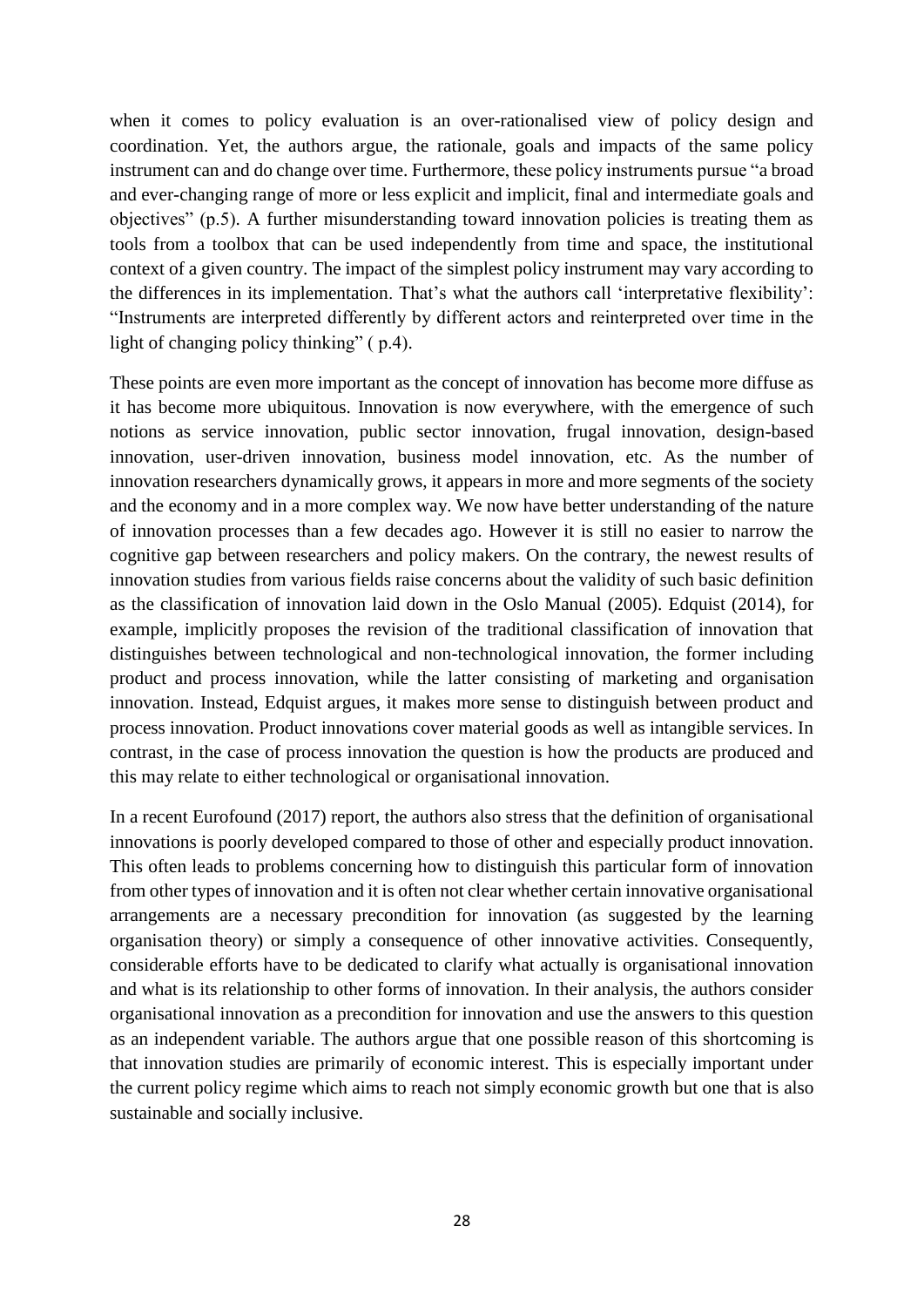The interrelationship between innovation and inclusivity is a relatively new topic on innovation research agenda but is of particular interest from point of view of the QuInnE project. It covers, among others, two generic questions: what are the direct and indirect impacts of various forms of innovation (e.g. in terms of employment or job quality outcomes) and how are the collective and individual benefits of innovation distributed in the society. As concerning the first question, QuInnE project's research results show that generally speaking there is a positive correlation between job quality and innovation as well as between innovation and employment. However, not all types of innovation increase job quality or boost employment, and the nexus between them may vary from country to country depending on the country-specific institutional arrangement. As Hunt et al (2018) found, reduced inequality, as measured by higher employment participation and better job quality, is not comprehensive for vulnerable workers within a high innovation regime. Indeed, they note, there is no clear evidence that high innovation can be expected to inevitably reduce inequality for these workers. These findings suggest that reductions in inequality cannot simply be inferred from innovation. It is possible that as innovation increases the possibilities for improvements in job quality, the scope for inequality between the least and most vulnerable increases on some measures. One reason for this outcome may again related to intervening country-level labour market policies, with these authors also pointing to the example of the Nordic countries in this respect..

As concerning the second question about how to share the wealth created by innovation, Lazonick and Mazzucato (2013) propose an analytical framework which is worthy of note from an innovation policy point of view. They pick up three intrinsic characteristic of any innovation process: (1) uncertainty means that there is always some level of risk around innovations, (2) the collective character of innovation creates a chance and "a rationale for the widespread and equitable distribution of the gains to innovation" (p.1103) but (3) the cumulative character of innovation makes it possible to certain stakeholders to extract values at some point of the innovation process that is disproportionate to the risks taken<sup>25</sup>. In their 'risk-reward nexus' (RRN) framework, the authors analysed who takes the risks and who reaps the rewards in the innovation process. They found that whilst risks are distributed fairly collectively in the society (basic research being funded from taxpayers' money, for example), "the reward system has become dominated by individuals who, inserting themselves strategically between the business organization and the product market or a financial market, and especially the stock market, lay claim to a disproportionate share of the rewards of the innovation process". (p.1095) A series of changes in the institutional (especially financial) regulation<sup>26</sup> made it possible for top executives, venture capitalists, Wall Street bankers, hedge fund managers to extract billions of US dollars from a process that originally involved contribution from a much wider segment of the society.

 $\overline{\phantom{a}}$ 

<sup>&</sup>lt;sup>25</sup>, This cumulative character makes the innovation process highly dependent on access to financial resources that will sustain the innovation process from the time at which investments are made until it can generate financial returns." (Lazonick and Mazzucato, 2013:1101)

<sup>&</sup>lt;sup>26</sup> For example, the creation of the NASDAQ with less strict requirements than that of New York Stock Exchange in 1971, the lowering of the capital-gains tax rate from 40% to 20% between 1976 and the early 1980s, allowing for employees' pension fund managers to invest in highly speculative venture capital funds, etc.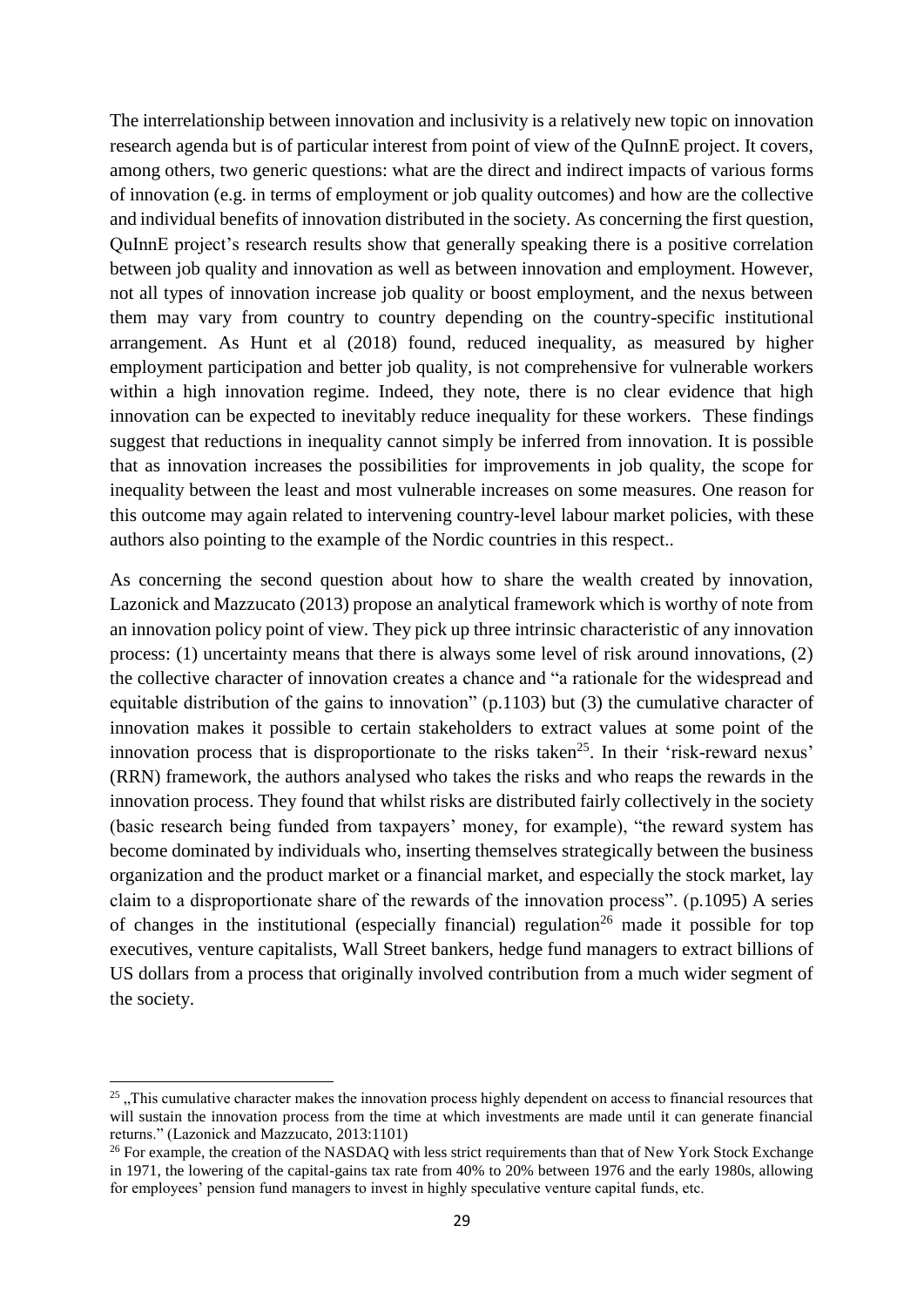Analysis of the most recent EU- and country-level innovation policy documents clearly shows that policy learning is even more important now than ever as we are facing to a new socioeconomic paradigm. The fourth industrial revolution – with its buzzwords such as Industry 4.0, digitalisation, automation, additive manufacturing, Internet of Things, etc. – represents a new socio-technological paradigm and the adaptation to these grand challenges is a major concern in all Member States . However, these strategies differ greatly in terms of how they approach to digitalisation (e.g. a purely technological question vs. societal challenge), how many stakeholders are involved in the elaboration of the strategy. In other words, although a thorough analysis would exceed the limits of this paper, one could easily evaluate these strategies along the dimensions of the broad vs. narrow scale presented in the first section.

As of now, there are scattered empirical experiences on the impact of digitisation/Industry 4.0 on the innovation-job quality-employment nexus. Among the few studies focusing on the economic impact (e.g. employment) of digital technology one of the most convincing call attention on need to use the wider complex view of the technological changes. In the conclusion of their research, the authors stress that '... dealing with digitisation and assessing its economic impact requires to overcome the traditional and narrow infrastructural, supply-side, and technology-based perspective of ICT. This change of perspective asks for adoption of a more complex and multidimensional view on the relevant dimensions and mechanisms governing relationship between ICT and the economy' (Evangelista et al., 2014: 26). Another recent analysis of PIAAC survey data calls the attention to the core role that skills, training and retraining play in helping the smooth move from high to lower risk of automation (Arntz et al., 2016). This result is confirmed by our qualitative empirical evidences that showed that the impact of automation on employment may greatly vary according to certain managerial choices and to the training policies of business organisations. A new pool of skills can be achieved either by the retraining of (older) personnel or via hiring new (younger) employees (cf. agebiased technological change).

It is clear, that the future relation between job quality, innovation and employment will be reshaped remarkably by the digital technologies as a core driver of the social-economic transformation. The structural and cognitive holes and obstacles in the current state of European innovation policy learning mechanisms preventing the shift from the narrow to the broad-based innovation policy approach represent a critical risk in fully exploiting the opportunities offered by these grand challenges in the perspective of inclusivity.

Taken into account of these considerations, we propose the following policy pointers for further reflections.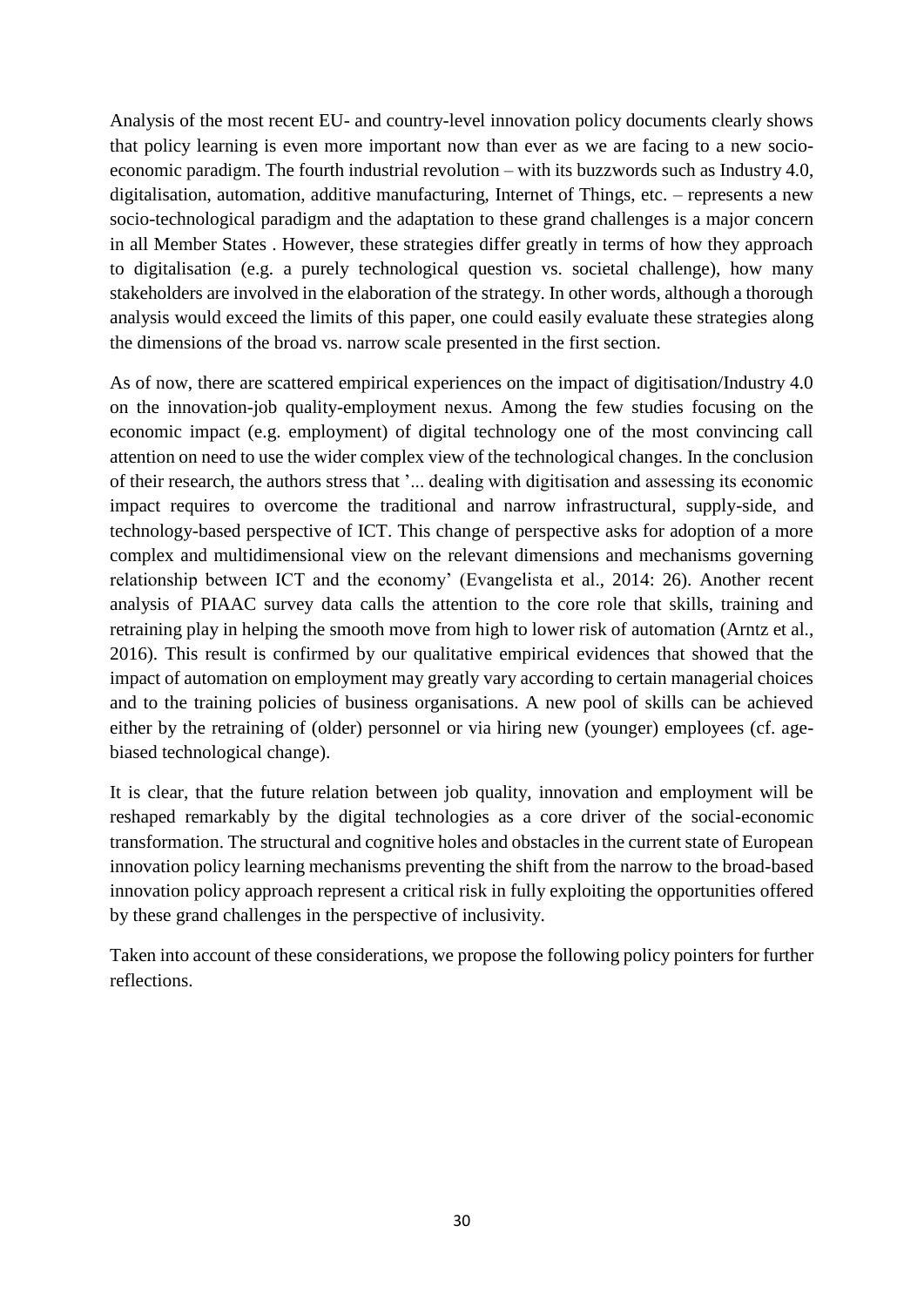|  | Table 6: Summary of research conclusions and policy pointers |  |  |
|--|--------------------------------------------------------------|--|--|
|  |                                                              |  |  |

| <b>Conclusions</b>                                                                                                                                                                          | <b>Policy Pointers</b>                                                                                                                                                                                                                                                                                                                                                     |
|---------------------------------------------------------------------------------------------------------------------------------------------------------------------------------------------|----------------------------------------------------------------------------------------------------------------------------------------------------------------------------------------------------------------------------------------------------------------------------------------------------------------------------------------------------------------------------|
| There is a cognitive gap between innovation<br>policy and innovation research.                                                                                                              | Need for the application of the broad-based innovation<br>approach in the policy formation. <sup>27</sup>                                                                                                                                                                                                                                                                  |
| Measurement tools are partial or<br>inappropriate to evaluate and to give                                                                                                                   | Basic notions of innovation and especially organisational<br>innovation need to be revised.                                                                                                                                                                                                                                                                                |
| feedback to innovation policies and therefore<br>needs to be renewed.                                                                                                                       | Innovation Union Scoreboard has to be complemented by new<br>indicators that are able to embrace innovation in a more<br>complex way.                                                                                                                                                                                                                                      |
| There are no universally applicable policy<br>tools.                                                                                                                                        | Policy instruments have to be designed taking into account<br>country-specific characteristics in terms of stakeholders'<br>(potentially conflicting) interests and goals.                                                                                                                                                                                                 |
| Although 'enterprises are at the heart of the<br>innovation process', the governance<br>structure of innovation is still bounded by<br>the R&D&I approach of the old paradigm.              | New type of governance is needed for innovation that reflects<br>better the special characteristics of innovation and able to take<br>into consideration a broader range of its preconditions and<br>impacts (taxation, social policy, competitiveness,<br>environmental protection, skills, etc.) especially if the aim is<br>to achieve sustainable and inclusive growth |
| The problems of policy learning are a<br>neglected but at the same particularly<br>important dimension of innovation policy.                                                                | Learning capabilities have to be developed at all levels of<br>policy formation: governmental, policy networks and societal<br>levels.                                                                                                                                                                                                                                     |
| Inclusiveness is still an under-investigated<br>dimension of innovation.                                                                                                                    | More research needed about what are the direct and indirect<br>impacts of various forms of innovation and how are the<br>collective and individual benefits of innovation distributed in<br>the society.                                                                                                                                                                   |
| Technological changes do not have<br>automatic effects on employment or job<br>quality but these effects largely depend on<br>managerial choices, values and institutional<br>arrangements. | The innovation policy has to address this challenge in order to<br>be able to maximise the benefits and minimise the risks of<br>such global trends as automation, digitisation, robotisation<br>and to avoid trade-off between employment and job quality.                                                                                                                |
| Individual and organisational learning is a<br>core issue of any innovation policy.                                                                                                         | Evidence-based policy needed on how to improve innovation-<br>friendly skill pool and how to promote learning capabilities.                                                                                                                                                                                                                                                |

In parallel with these suggestions towards the community of innovation policy makers, the innovation scientists should also recognize that important changes have been made in the theoretical background of the current innovation policies under the Horizon 2020 strategy. This provide a unique opportunity to take a step back and reflect on the reasons why the academic community have been until recently less capable to explain the theoretical position and the practical consequences of the systemic approach. This requires to rethink the traditional way of formulating policy recommendations and to provide more practical research conclusions that are relevant for different actors at different stages of policy making process. There might be

1

<sup>&</sup>lt;sup>27</sup> That is: acknowledging the importance of practical, tacit and collective knowledge in incremental innovations in all sectors of the economy; the importance of non-technological forms of innovation and the DUI-mode of innovation beside the STI-mode, etc.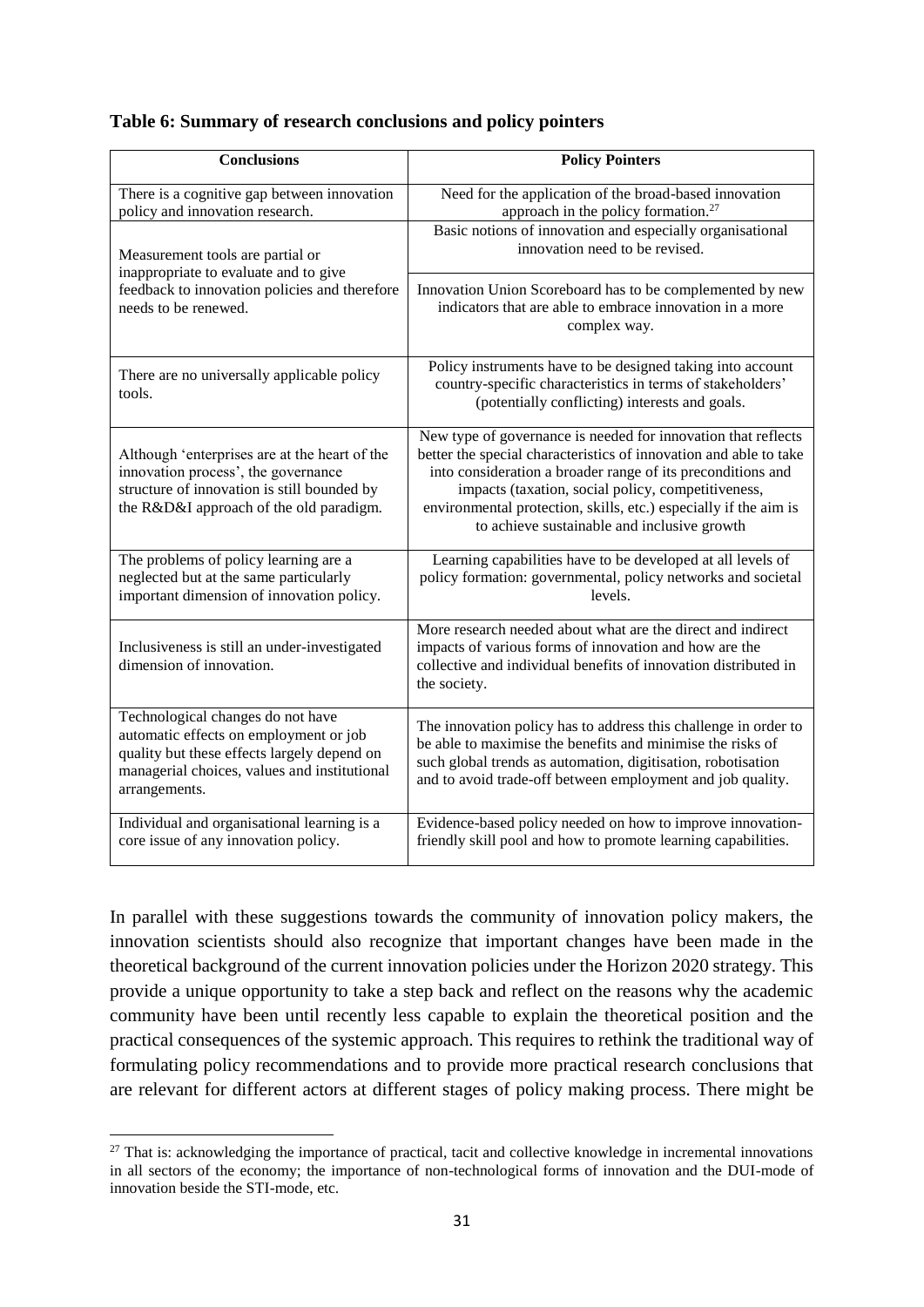various paths to do so: 'One way to overcome this deficit of capability is for academics to work with think-tank. Think-tanks specialise in bridging the gap between academic research and policy practice. Their stated intention is to influence public debate and typically have the capabilities and conduits to engage policy-makers.'<sup>28</sup> Similarly, it would be beneficial to strengthen the professional dialogue between the academic community and experts involved in different levels of policy making process. This would allow reaching a deeper understanding of each other's point of view and reasoning and thus it would be easier to mutually unlock cognitive path dependencies. These new communication spaces to be built with the aim of fostering social dialogue would connect not only leading researchers and top level policy makers but a broader range of actors involving Commission staff members, think tanks and national innovation policy advisers.

1

<sup>&</sup>lt;sup>28</sup> Warhurst, Ch. (2017) How to improve researcher engagement of policy making, Coventry: Warwick Univeresity, Institute for Employment Studies, Unpublished paper, p. 2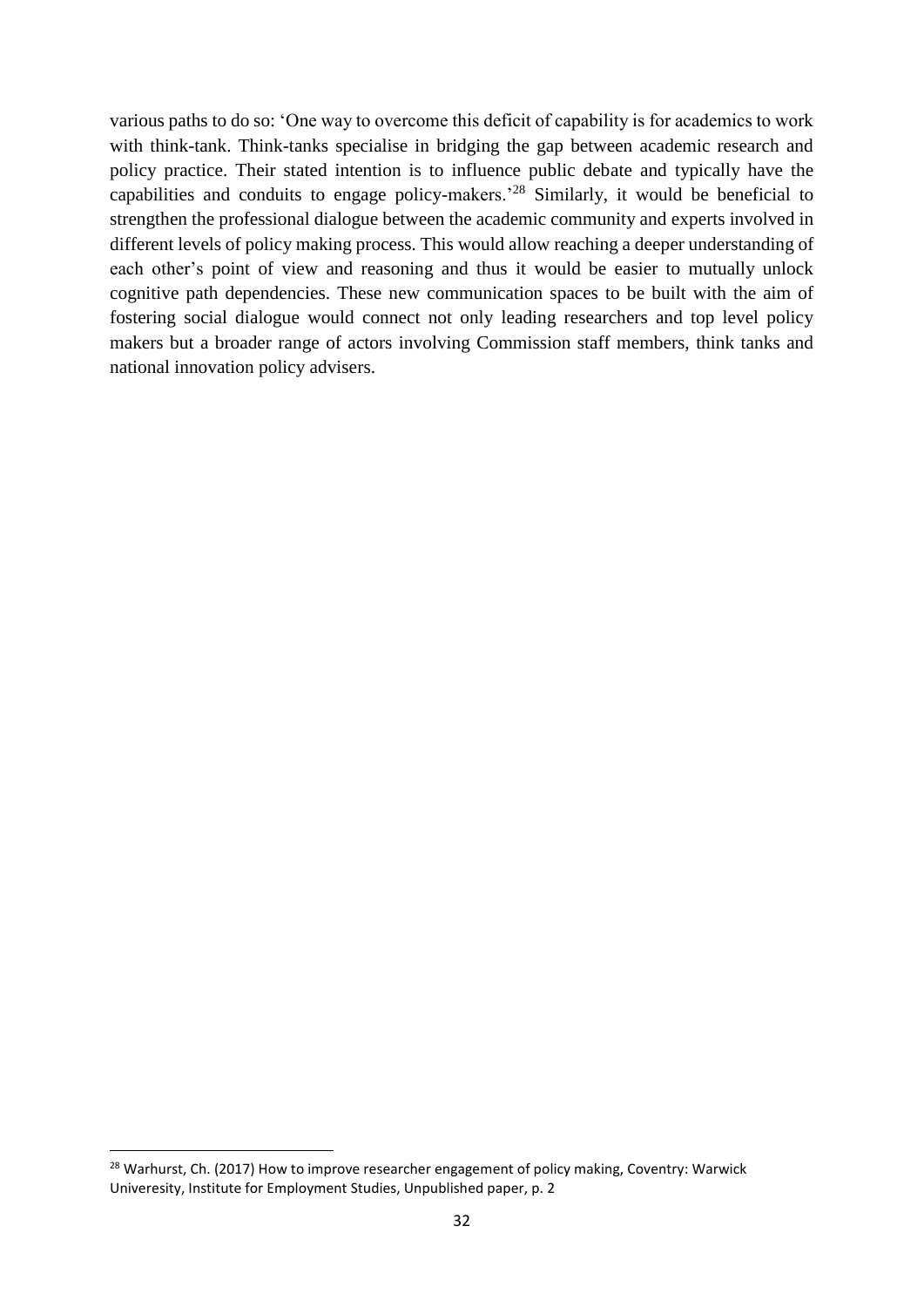#### <span id="page-32-0"></span>**Literature**

- Andersson, L.F. Alaja, A. Buhr, D. Fink, Ph.-Stöber, N. (2016) Policies for Innovation in Times of Digitisation, (Comparative report on innovation policies in Finland, Sweden and Germany), Bonn: Friedrich-Ebert-Stiftung, p. 36, [www.fes.de/wiso](http://www.fes.de/wiso)
- Arntz, M., T. Gregory and U. Zierahn (2016), "The Risk of Automation for Jobs in OECD Countries: A Comparative Analysis", OECD Social, Employment and Migration Working Papers, No. 189, OECD Publishing, Paris. http://dx.doi.org/10.1787/5jlz9h56dvq7-en
- Bennett, C. J. and Howlett, M. (1992) The lessons of learning: reconciling theories of policy learning and policy change. *Policy Sciences*, 25(3), 275–294.
- Beylat J-L. Tambourin P. (2013) *L'innovation, un enjeu majeur pour la France*, [« Innovation, a major stake for France »] Rapport pour le Ministère du Redressement Productif et pour le Ministère de l'Enseignement Supérieur et de la Recherche.
- BMAS Bundesministerium für Bildung und Forschung (2016): Weißbuch Arbeit 4.0. Arbeiten weiter denken. [Federal Ministry of Labour and Social Affairs: White Paper Work 4.0. Re-Imagining Work.] . Download English Version: http://www.bmas.de/EN/Services/Publications/a883-white-paper.html
- BMBF Bundesministerium für Bildung und Forschung (2017a): Fortschritt durch Forschung und Innovation. Bericht zur Umsetzung der Hightech-Strategie. Download (German Version only): https://www.bmbf.de/pub/Fortschritt\_durch\_Forschung\_und\_Innovation.pdf,
- BMBF Bundesministerium für Bildung und Forschung (2017b): Chancen 2021 | Eckpunkte einer Forschungs- und Innovationsstrategie für ein starkes und lebenswertes Deutschland – Kurzzusammenfassung. Download (German Version only): <https://www.bmbf.de/files/Kurzzusammenfassung.pdf>
- Borras, S. (2011) Policy learning and organizational capacities in innovation policies. Science and Public Policy, 38(9), November 2011, pp. 725-734.
- Buhr, D. (2015) Social Innovation Policy for Industry 4.0, *Bonn: Friedrich-Ebert-Stiftung*, p. 24, [www.fes.de/wiso](http://www.fes.de/wiso)
- Dessimirova, D. Grondin, Ch. Williams, M. (2017) The social and employment situation in Sweden, Briefing, Policy Department A: Economic and Scientific Policy, European Parliament,April, p. 11, www.europarl.europa.eu/studies
- Devins, D. Webber, D. S. (2013) Innovation and Growth in the City Region: Microeconomic Evidence of Asymmetries, Working Paper for the *ISBEA Conference,* 12-13 November, 2013.
- Dimitriades, S. Eiffe, F. F. (2017) Innovative changes in European companies : Evidence for the European companies ( $3<sup>rd</sup>$  European Company Survey – Eurofound), Luxemburg: *Publications Office of the European Union,* p. 96
- Dőry, T. –Csonka, L.- Slavcheva, M. (2017) RIO Country Report 2016: Hungary, Luxemburg: Publication Office of the Euroean Union, p. 26,<https://rio.jrc.ec.europa.eu/en>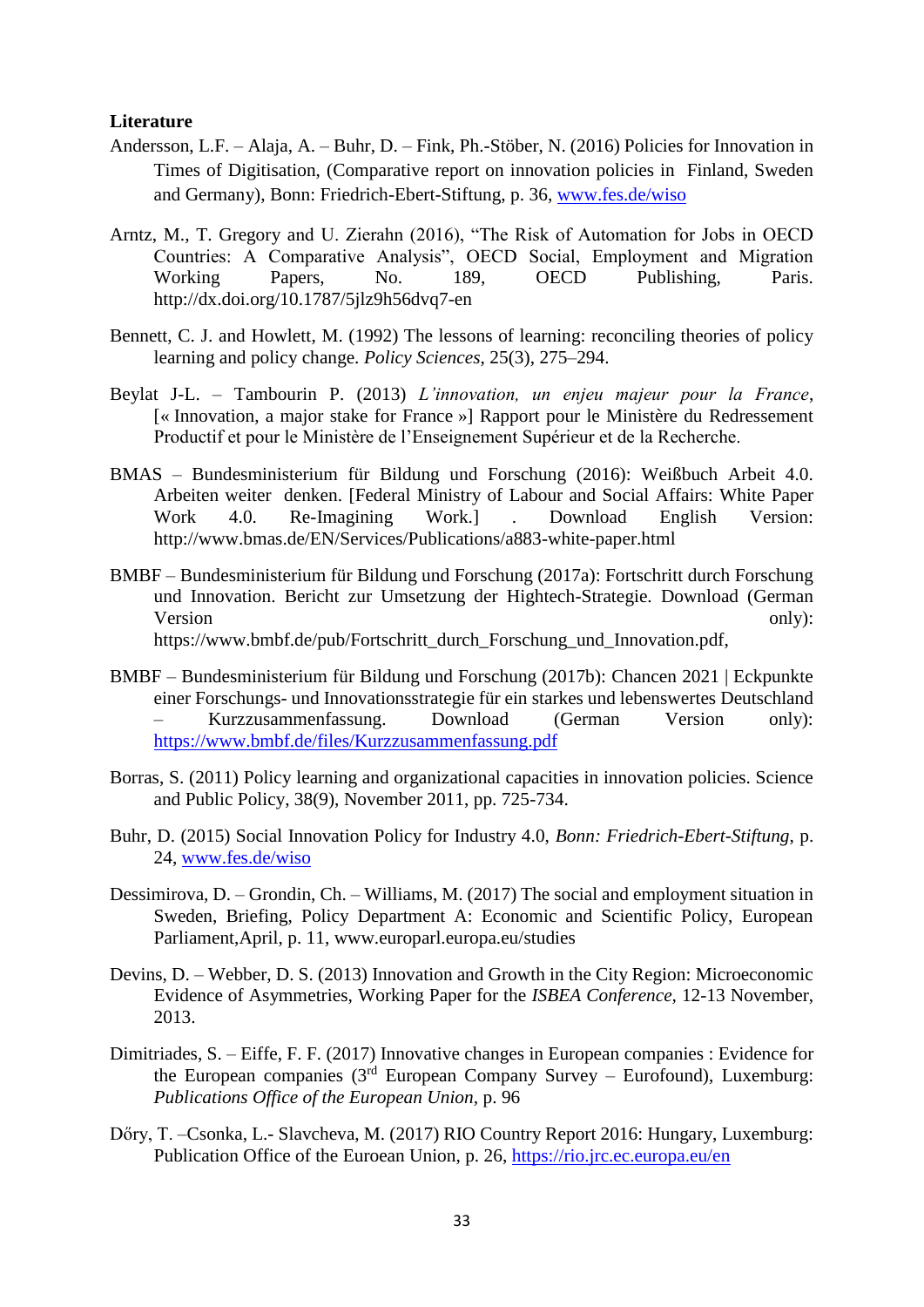- Duhautois, R. Erhel, Ch. Guergoat-Larivière, M. Obersneider, M. Postels, D. Anton, J. I. - Muñoz de Bustillo, R. – Pinto, F. (2018) The employment and job quality effects of innovation in France, Germany and Spain: evidence from firm-level data. Quinne Working Paper: WP5 – 3- 2018. p. 52.
- Edquist, Ch. Zabala-Iturriagagoitia, J.M. Barbero, J. Zofio, J. L. (2018) On the meaning of innovation performance: Is the synthetic indicator of the Innovation Union Scorebvoard flawed?, *Research Evaluation,* Vol. ... No. ... pp. 1-16.
- Edquist, Ch. (2016) The Swedish National Innovation Council: Innovation Policy Governance to replace linearity with holism, Lund: Lund University- Centre for Innovation and Competence in the Learning Economy, (CIRCLE), p. 52.
- Edquist, Ch. (2014) Efficiency of Research and Innovation Systems for Economic Growth and Employment. Centre for Innovation, Research and Competence in the Learning Economy (CIRCLE), Paper No. 2014/08, Lund: Lund University
- European Commission (2017) Innovation Union Scoreboard. Luxembourg: The Publication Office of the European Union.
- European Commission (EC) (2015) Employment and Social Developments in Europe 2014, Luxembourg: Publications Office of the European Union.
- European Commission (EC) (2014a) State of the Innovation Union. Taking stock 2010-2014, Luxembourg: Publications Office of the European Union.
- European Commission (EC) (2014b) Workplace Innovation Concepts and Indicators, Brussels: European Commission.
- European Commission (EC) (2013c) Developing an indicator of innovation output, Accompanying the document Communication From The Commission To The European Parliament, The Council, The European Economic And Social Committee And The Committee Of The Regions. Measuring innovation output in Europe: towards a new indicator. Brussels: European Commission. http://ec.europa.eu/research/press/2013/pdf/staff\_working\_document\_indicator\_of\_inno vation\_output.pdf

European Commission (EC) (2012) Europe 2020, http://ec.europa.eu/europe2020/

- European Commission (EC) (2010a) Europe 2020 Flagship Initiative Innovation Union, Communication from the Commission to the European Parliament, the Council, the European Economic and Social Committee and the Committee of the Regions. SEC(2010) 1161, https://ec.europa.eu/research/innovation-union/pdf/innovation-unioncommunication\_en.pdf
- European Commission (EC) (2010b) Elements for the setting-up of headline indicators for innovation in support of the Europe 2020 strategy, Report of the High Level Panel on the Measurement of Innovation established by Ms Máire Geoghegan-Quinn, European Commissioner for Research and Innovation. Brussels: European Commission, DG Research and Innovation, http://ec.europa.eu/research/era/docs/en/hlp-report-en.pdf
- European Commission (EC) (2008) A European Economic Recovery Plan. Brussels, 26.11.2008. COM(2008) 800 final. http://eur-lex.europa.eu/legalcontent/EN/TXT/PDF/?uri=CELEX:52008DC0800&from=EN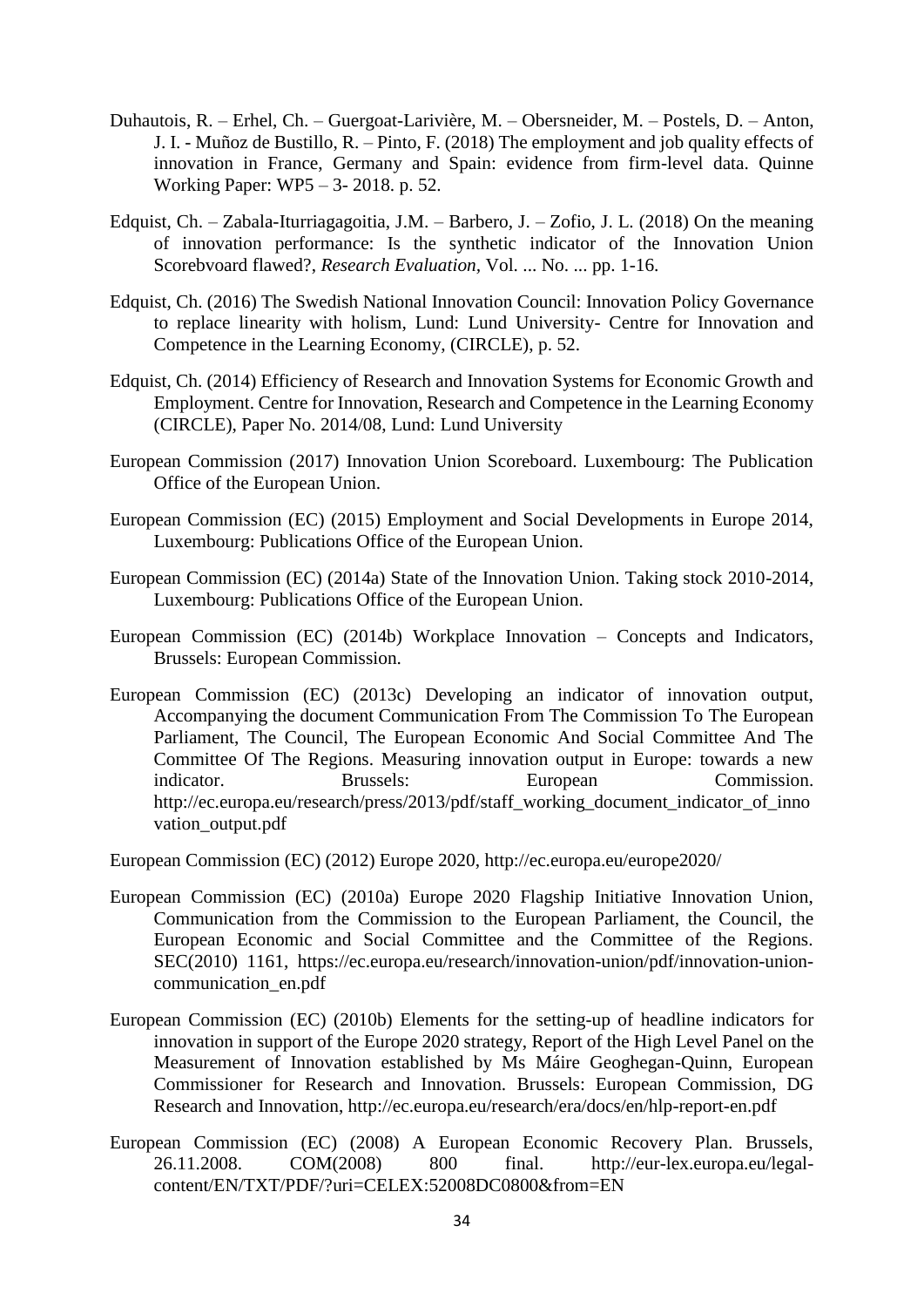- European Commission (EC) (2006) Community Framework For State Aid For Research And Development And Innovation. Official Journal of the European Union, C 323/1, 30.12.2006. http://eur-lex.europa.eu/legalcontent/EN/TXT/PDF/?uri=CELEX:52006XC1230(01)&from=EN
- European Commission (EC) (2005a) Working together for growth and jobs A new start for the Lisbon Strategy. Brussels, 2.2.2005 COM(2005) 24 final. http://eurlex.europa.eu/legal-content/EN/TXT/HTML/?uri=URISERV:c11325&from=EN
- European Commission (EC) (2005b) More Research and Innovation Investing for Growth and Employment: A Common Approach, Luxembourg: Office for Official Publications of the European Communities.
- European Commission (EC) (2005c) Integrated Guidelines For Growth And Jobs (2005-2008), Brussels, 12.4.2005 COM(2005) 141 final. http://eur-lex.europa.eu/legalcontent/EN/TXT/HTML/?uri=URISERV:c11323&from=EN
- European Commission (EC) (2004) Facing the Challenge The Lisbon strategy for growth and employment, Luxembourg: Office for Official Publications of the European Communities.
- European Commission (EC) (2003a) Innovation policy: updating the Union's approach in the context of the Lisbon strategy, Brussels, 11.3.2003 COM(2003) 112 final
- European Commission (EC) (2003b) Investing in research: an action plan for Europe, Brussels, 4.6.2003 COM(2003) 226 final/2
- European Commission (EC) (1995) Green Paper on Innovation, [http://europa.eu/documents/comm/green\\_papers/pdf/com95\\_688\\_en.pdf](http://europa.eu/documents/comm/green_papers/pdf/com95_688_en.pdf)
- European Commission (EC) (2014c) *Horizon 2020: Work Programme 2014-2015*, http://ec.europa.eu/research/participants/data/ref/h2020/wp/2014\_2015/main/h2020 wp1415-intro\_en.pdf.
- European Parliament (2010) The Lisbon Strategy 2000-2010 An analysis and evaluation of the methods used and results achieved, [http://www.europarl.europa.eu/document/activities/cont/201107/20110718ATT24270/2](http://www.europarl.europa.eu/document/activities/cont/201107/20110718ATT24270/20110718ATT24270EN.pdf) [0110718ATT24270EN.pdf](http://www.europarl.europa.eu/document/activities/cont/201107/20110718ATT24270/20110718ATT24270EN.pdf)
- Eurofound (2017) Innovative changes in European companies: Evidence from the European Company Survey, Publications Office of the European Union, Luxembourg.
- Evangelista, R. –Guerriori, P. C. Meliciani, V. (2014) The Economis impact of digital technologies in Europe, Paper presented for the *SIE Meeting,* Trento: University of Trento, October, p. 45
- Expertenkommission Forschung und Innovation (EFI) (2016): EFI Report 2016. Download English Version: http://www.e-fi.de/fileadmin/Gutachten\_2016/EFI\_Report\_2016.pdf
- Fagerberg, J. (2014) *Innovation policy: in search of a useful theoretical framework*. Paper prepared for the 2014 EU-SPRI conference, Science and innovation policy: Dynamics, Challenges, Responsibility and Practice, 18-20 June, 2014, Manchester, UK.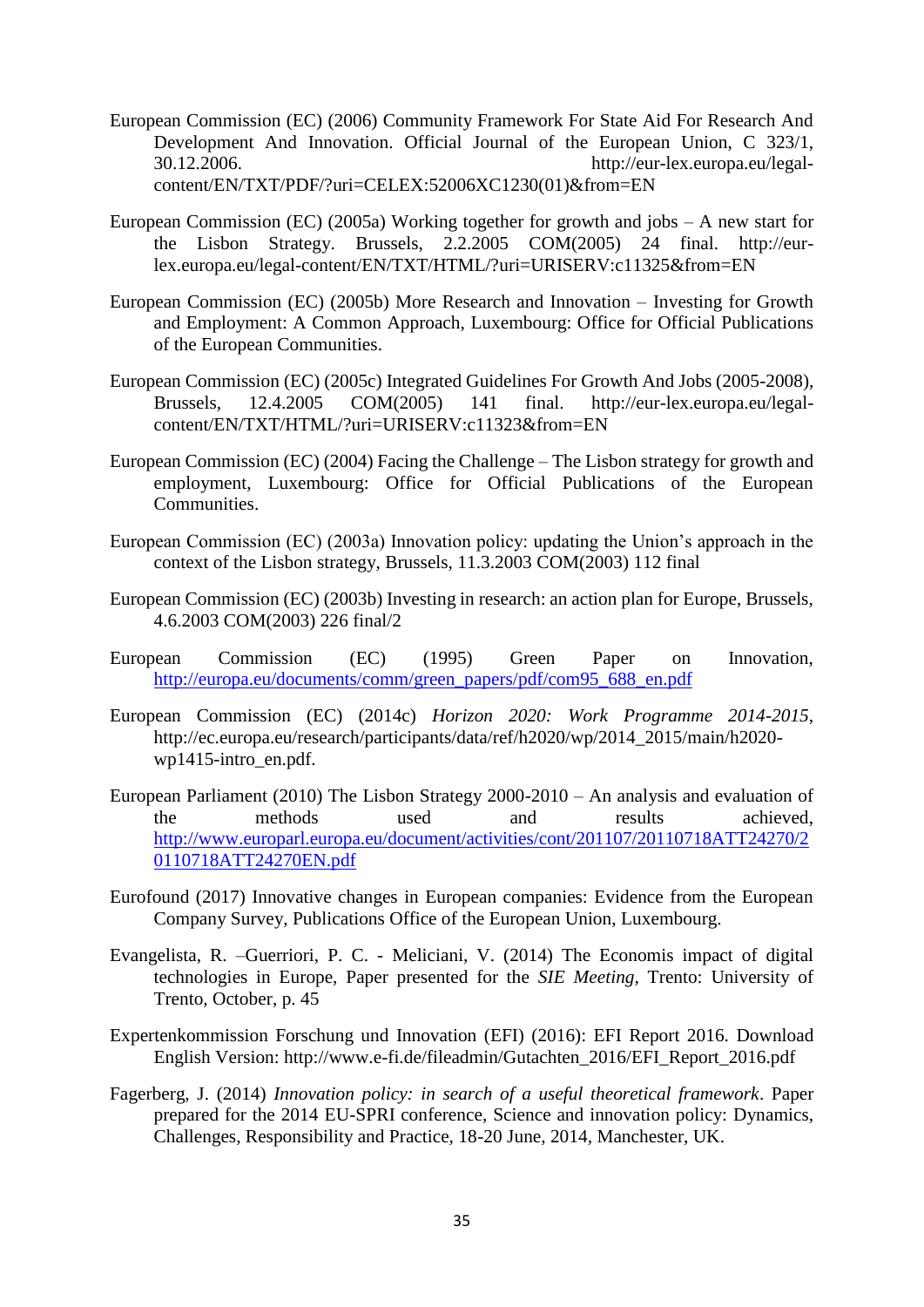- Fernandez Marcias, E. Hurley, J. Peruffo, E. –Storrie, D. –Packalén, E. (2018) Game changing technologies: Exploring the impact on production processes and work, Luxemburg: *Publications Office of the European Union,* p. 24
- Fernandez-Zubieta, A. –Rams-Vielba, I. Zachaarewitz, T. (2017) JRC Science for Policy Report, RIO Country Report 2016: Spain, Luxemburg: Publication Office of the European Union, p. 20.
- Flanagan, K. Uyarra, E. (2014) Four dangers in innovation policy studies and how to avoid them. Manchester: Manchester Institute of Innovation Research, Alliance Manchester Business School, University of Manchester. Downloadable: https://www.research.manchester.ac.uk/portal/files/21215022/POST-PEER-REVIEW-NON-PUBLISHERS.PDF
- Gallie, D. (2018) Quality Of Work And Innovative Capacity: Implications For Social Equality. Quinne Working Paper No. 8., p. 35.
- Gautier, J. (2017) France national innovation policy update, 2nd Report for WP4, Innovation Policy, QuInnE – Project, Paris: Université Paris – Panthéon Sorbonne, Centre Europe de Sorbonne, p. 4.
- Gautié, J. Ahlstrand, R. Green, A. Wright, S. (2017) Innovation, Job Quality and Employment Outcomes in the Aerospace Industry: Evidence from France, Sweden and the UK. In: Jaehrling, K. (ed.) (2017), pp. 36-87.
- Godin, B. (2002) 'The rise of innovation surveys: measuring a fuzzy concept, Project on the history and sociology of S&T statistics', Working Paper No. 16, SPRU, University of Sussex.
- Green, A. Illéssy, M. Koene, B. Makó, Cs. Wright, S. (2017) Innovation, Job Quality and Employment Outcomes in Care: Evidence from Hungary, the Netherlands and the UK. In: Jaehrling, K. (ed.) (2017), pp. 331-384.
- Havas, A., Izsák, K., Markianidou, P., and Radosevic, S. (2015) Comparative analysis of policy mixes of research and innovation policies in Central and Eastern Europe, No.3.12. http://www.grincoh.eu/media/serie\_3\_knowledge\_\_innovation\_\_technolog/grincoh\_wp \_3.12\_havas\_izsak\_markianidou\_radosevic.pdf
- Hernandez, P. (2017) Spanish research and innovation policies, Salamanca: Salamanca University, p. 1
- Hunt, W., Sarkar, S. and Warhurst, C. (2018) Innovation regime and vulnerable workers' labour market inclusion and job quality, QuInnE Working Paper no.11.
- IG Metall (2017) Weg in die digitale Arbeitswelt ermöglichen. Stellungnahme der IG Metall zum Weißbuch Arbeit 4.0. June 2017
- Industrial Digitisation Review, Interim Report, Version 3.0, 6.7.2017, p. 18, [www.industrialdigitisation.org.uk](http://www.industrialdigitisation.org.uk/)
- Ipar 4.0 Iparfejlesztési stratégia (IPAR 4.0 Nemzeti Technológiai Platform), (Industry 4.0 Industry Development Strategy – Industry 4.0 National Technology Platform) (2017), Budapest: *Ministry of National Economy*, (in Hungarian), p.20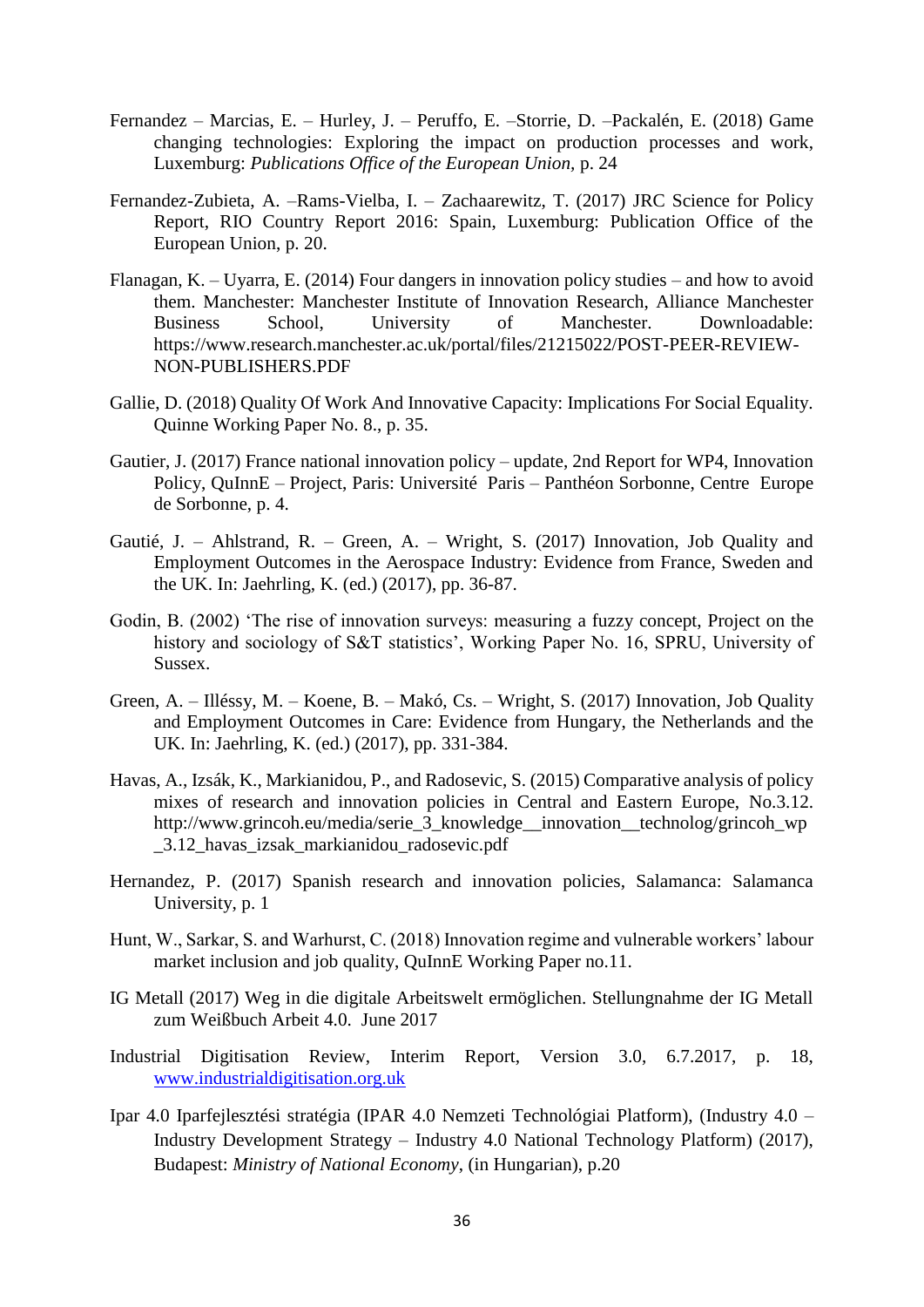- Jaehriling, K. (2017) (ed,) *Virtuous circles between innovations, job quality and employment in Europe? Case study evidence from the manufacturing sector, private and public service sector,* 'Quality of Job and Innovation generated Employment Outcomes', QuInnE – EU - Horizon 2020 Project, Working package 6: Qualitative Analyses, Delivarable D 6.3., p. 433
- Jaehrling, K. (2017) Innovation policy in Germany update, 2nd Report for WP4 Innovation Policy, QuInnE – Project, Duisburg-Essen: University Duisburg – Essen, IAQ, p. 5
- Jaherling, K. (2017) Virtuous circles between innovations, job quality and employment in Europe? Case study evidence from the manufacturing sector, private and public service sector. Quinne Working Paper Series, Deliverable D 6.3. p. 433.
- Jaehrling, K. Gautié, J. Keune, M. Koene, B. Perez, C. (2017) The digitisation of warehousing work. Innovations, employment and job quality in French, German and Dutch retail logistics companies. In: Jaehrling, K. (ed.) (2017), pp. 278-330.
- Keune, M. Payton, N. Been, W. Green, A. Mathieu, Ch. Postels, D. Rehnstörm, F. – Warhurst,Ch.- Wright, S. (2017) Innovation and Job Quality in the Game Industry in Germany, the Netherlands, Sweden and the UK, In: Jaehriling, K. (2017) (ed,) *Virtuous circles between innovations, job quality and employment in Europe? Case study evidence from the manufacturing sector, private and public service sector,* 'Quality of Job and Innovation generated Employment Outcomes', QuInnE – EU - Horizon 2020 Project, Working package 6: Qualitative Analyses, Delivarable D 6.3., p. 231-277
- Kopp, R. –Howaldt, J. Schültze, J. (2016) Why Industry 4.0 needs Workplace Innovation: a critical look at the German debate on advanced manufacturing, *European Journal of Workplace Innovation,* Vol. 2, No. 1. p.18
- Lazonick, W. Mazzucato, M. (2013) The risk-reward nexus in the innovation inequality relationship: who takes the risks? Who gets the rewards? *Industrial and Corporate Change,* Vol. 22, No. 4. pp. 1093-1128.
- Lundvall, B.–A. (2016) *The learning economy and the economics of hope*. London; New York, NY: Anthem Press
- Lundvall, B. A. (2015) Deteriorating quality of work undermines Europe's innovation systems and the welfare of Europe's workers, *EUWIN Newsletter, (SHARE your knowledge and LEARN from others),* p. 6
- Lundvall, B. A. (2009) The Danish Model and the Globalizing Learning Economy, (Lessons for Developing Countries), United Nation University – World Institute for Development Economic Research – UNU-WIDER, *Research Paper* No. 2009/18, March, p. 28
- Lundvall, B.-A.(2006) The University in the learning economy, DRUID Working Paper. No.02-06, p. 31.
- Lundvall, B.-Å. (ed.) (1992), National Innovation Systems: Towards a Theory of Innovation and Interactive Learning, London, Pinter Publishers.

Made Smarter Review 2017, London, p. 231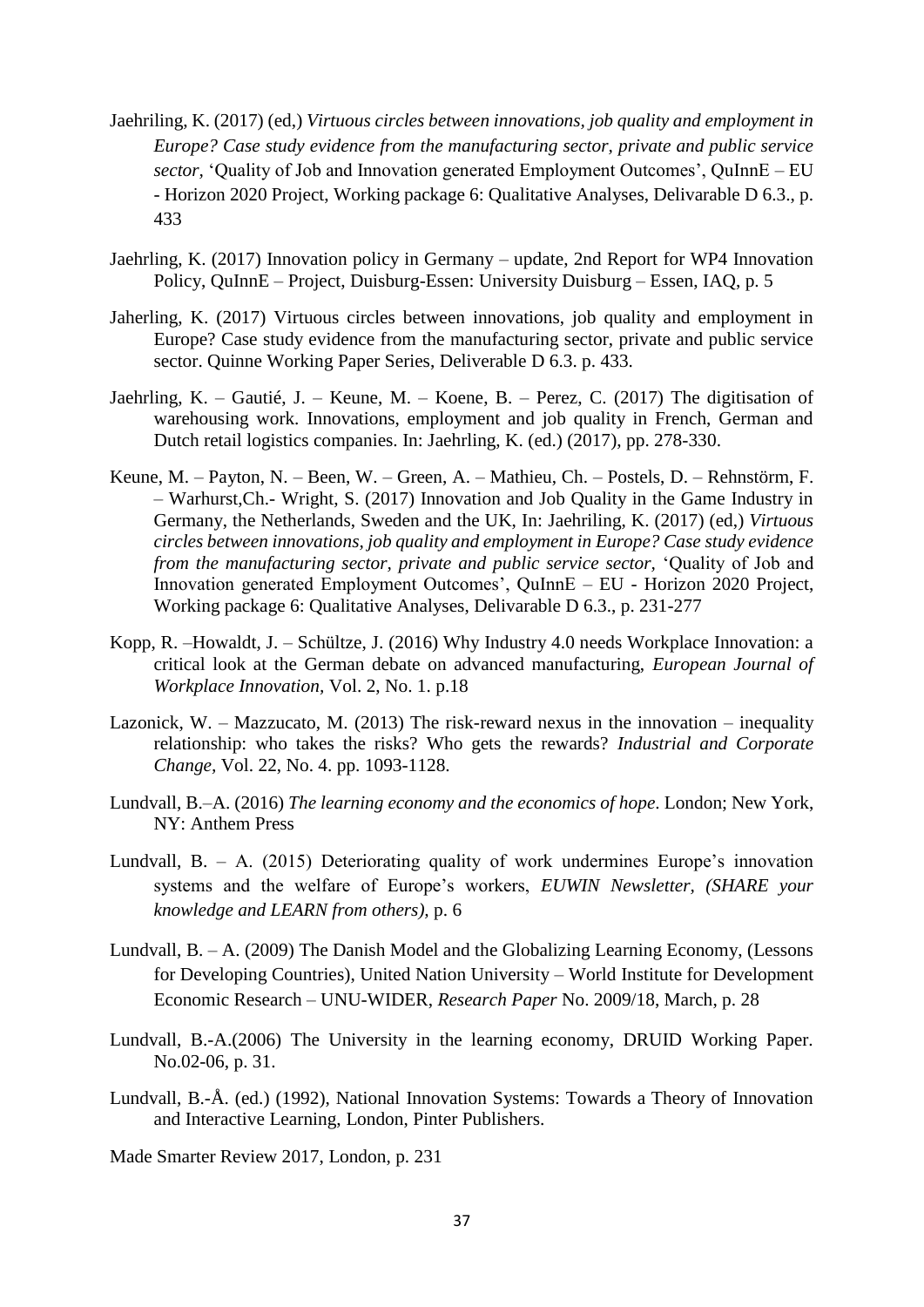- Maier, J. (2017) Interview on 'UK must prepare for fourth industrial revolution report, London: BBC, http://www.bbc.com/news/business-41795502 (The full report: Made Smarter, Review 2017, October, p. 231)
- Makó, Cs. Illéssy, M. Latniak, E. (2017) The relationship between employment, job quality and innovation in the automotive Industry: a nexus of changing dynamics along the value chain. Evidence from Hungary and Germany. In: Jaehrling (ed.) (2017), pp. 88-127.
- Makó, Cs.–Illéssy, M.–Warhurst, Ch. (2016) The Evolution of EU Innovation Policy Relevant to Job Quality and Employment. QuInnE Working Paper 2. Downloadable: www.QuInnE.eu
- Makó, Cs.–Illéssy, M. (2015) Innovation policy review National and European experiences. QuInnE Working Paper 1. Downloadable: [www.QuInnE.eu](http://www.quinne.eu/)
- Martin, B. R. (2016) Twenty challenges for innovation studies. Science and Public Policy, 43(3), 2016, pp. 432–450.
- Martín, F. Corchado, N. Fernandez, L. Illéssy, M. Makó, Cs. (2017) Innovation, Job Quality and Employment Outcomes in the Agri-food Industry: Evidence from Hungary and Spain. In: Jaehrling, K. (ed.) (2017), pp. 128-174.
- Mascherini, M. Bisello, M. (2015) Youth Entrepreneurship in Europe: Values, Attitudes, Policies, Luxemburg: Publication Office of the European Union, p. 124
- Mathieu, Ch. Rehnström, F. (2017) Innovation Policy in Sweden Update, Lund: Lund University – Institute of Sociology, October, p. 5.
- Mathieu, Ch. Boethius, S. Martín, F. (2017) Innovation, Job Quality and Employment in Hospitals in Spain and Sweden. In: Jaehrling, K. (ed.) (2017), pp. 385-429.
- Muñoz-de-Bustillo, R., Grande, R. and Fernández-Macías, (2017) *An approximation of job quality and innovation using the 3rd European Company Survey.* QuInnE Working Paper no.4.
- Nedelkoska, L. –Quintini, G. (2018) Automation, skills use and training, Paris: *OECD,* p. 124.
- Nielsen, P. (2018) Collaborative asset and innovative growth in Danish workplace, Paper presented at the International Workshop on *Social Sciences and Social and Economic Development, University of Pécs – Faculty of Economics, Pécs, 21<sup>st</sup> April, 2018. p. 16*
- OECD (2017) OECD Economic Surveys Sweden 2017 https://www.oecd.org/eco/surveys/Sweden-2017-OECD-economic-survey-overview.pdf
- OECD (2014) OECD Reviews of Innovation Policy: France 2014, Paris: OECD Publications, http://dx.doi.org/10.1787/9789. p. 282
- OECD and Eurostat (2005) Oslo Manual Guidelines for Collecting and Interpreting Innovation Data, third edition, Paris: OECD.
- OECD (1992) The Measurement Of Scientific And Technological Activities Proposed Guidelines For Collecting And Interpreting Technological Innovation Data. Oslo Manual. Paris: OECD.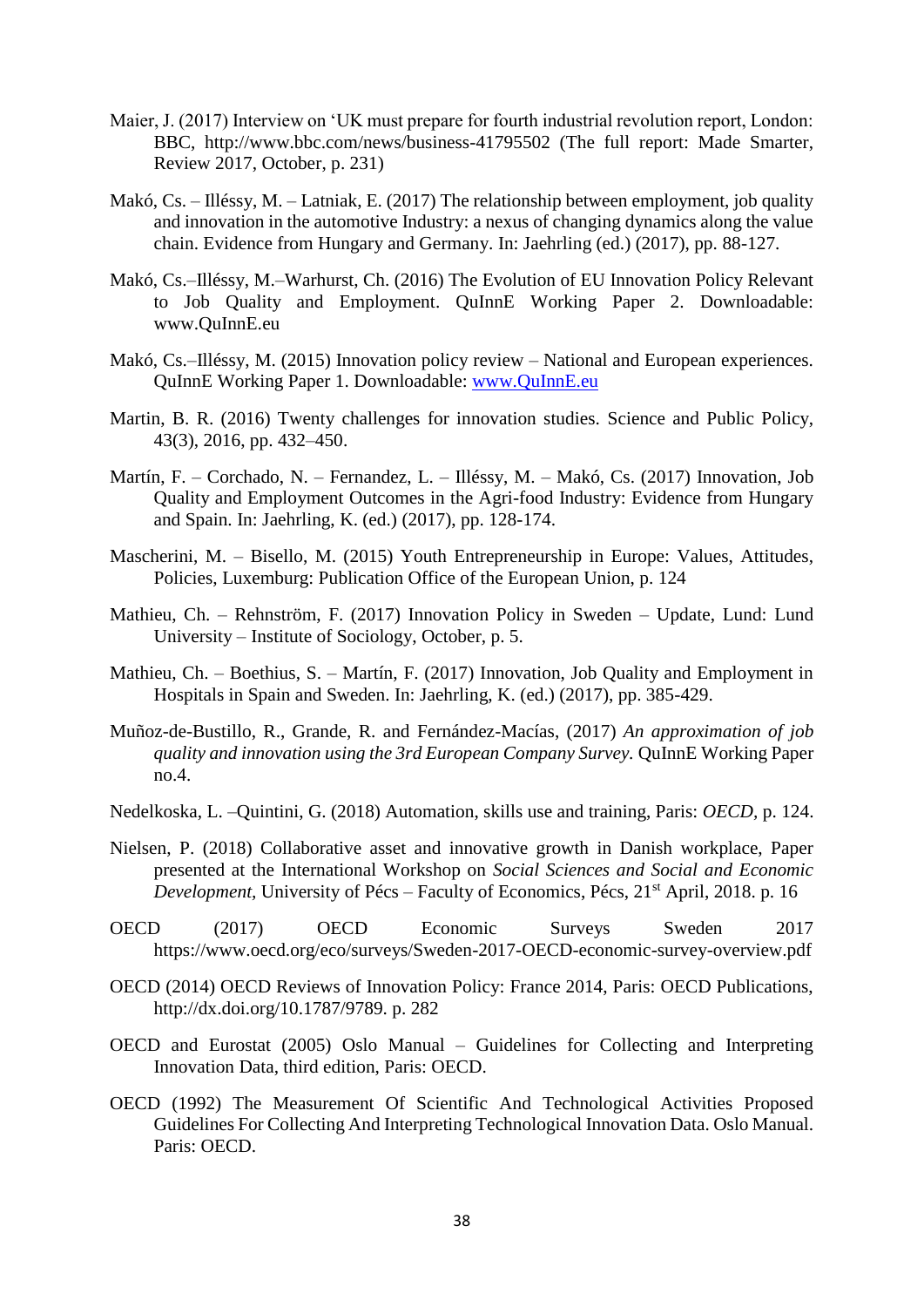- Perez, C. Martín, F. (2017) Digitalisation and Artificial Intelligence: the New Face of the Retail Banking Sector. Evidence from France and Spain. In: Jaehrling, K. (ed.) (2017), pp. 176-230.
- Pot, F. (2017) Even the leading countries in innovation can improve on workplace innovation, *EUWIN Newsletter, (SHARE your knowledge and LEARN from others),* p. 3
- Ramstad, E. (2016) A systemic framework for a broad-based innovation policy (The expended triple helix as an innovation generating policy model), *EUWIN Newsletter,* p. 4
- Research Innovation Observatory (RIO) reports: https://rio.jrc.ec.europa.eu/en
- Saxenian, A. Sabel, Ch. (2008) A Fugitive Success (Finland's Economic Future), Sitra, Helsinki: Edita Prima Ltd. p. 126
- Schienstock, G. (2009) Organisational capabilities: Some reflections on the concept. Tampere: University of Tampere – Research Unit for Technology, Science and Innovation Studies (TaSTI). Intangible Assets and Regional Economic Growth (IAREG – a project funded by European Community's 7<sup>th</sup> Framework Programme), Deliverable 1.2.
- Schmid, G. (2018) Inclusive Growth: The case of Germany. Berlin: Institute of Labour Economics. IZA Policy Paper No. 139.
- Swedish Government (2017) Jakten på den perfekta ersättningsmodellen Vad händer med medarbetarnas handlingsutrymme? [Hunting for the perfect compensation model – what happens to employees opportunities for discretionary action)] (SOU 2017 56) http://www.regeringen.se/rattsdokument/statens-offentliga-utredningar/2017/06/sou-201756/
- Swedish Government (2016) Kunskap i samverkan för samhällets utmaningar och stärkt konkurrenskraft [Knowledge in cooperation – for societal challenges and increased competitiveness] http://www.regeringen.se/rattsdokument/proposition/2016/11/prop.- 20161750/
- Van Roy, V. Vértesy, D. Vivarelli, M. (2015) Innovation and Employment in Patenting Firms: Empirical Evidence from Europe, European Commission, Joint Research Centre (JRC), Luxemburg: Publication Office of the European Union, p. 46
- Van den Broek Deuten, J. Jonkers, K. (2017) RIO Country Report 2016: The Netherlands, Luxemburg: Publication Office of the Euroean Union, p. 25, https://rio.jrc.ec.europa.eu/en
- Valenduc, G. Vendramin, P. (2016) Work in Digital Economy: Sorting the old from the new, Working Paper 2016.03, Brussels: ETUI, p. 52
- Valeyre, A. Lorenz, E. Cartron, D. Csizmadia, P. Gollac, M. Illéssy, M. Makó, Cs. (2009) Working Conditions in the European Union. Work Organisation. Luxembourg: Office for Official Publication of the European Communities, 59 p.
- Ver.di (2017): ver.di-Stellungnahme zum Weißbuch "Arbeiten 4.0" des Bundesministeriums für Arbeit und Soziales. 12.5.2017
- Vinnova (2015) Innovation för ett attraktivare Sverige: Underlag till regeringens politik för forskning, innovation & högre utbildning 2017-2027 [Innovation for a more attractive